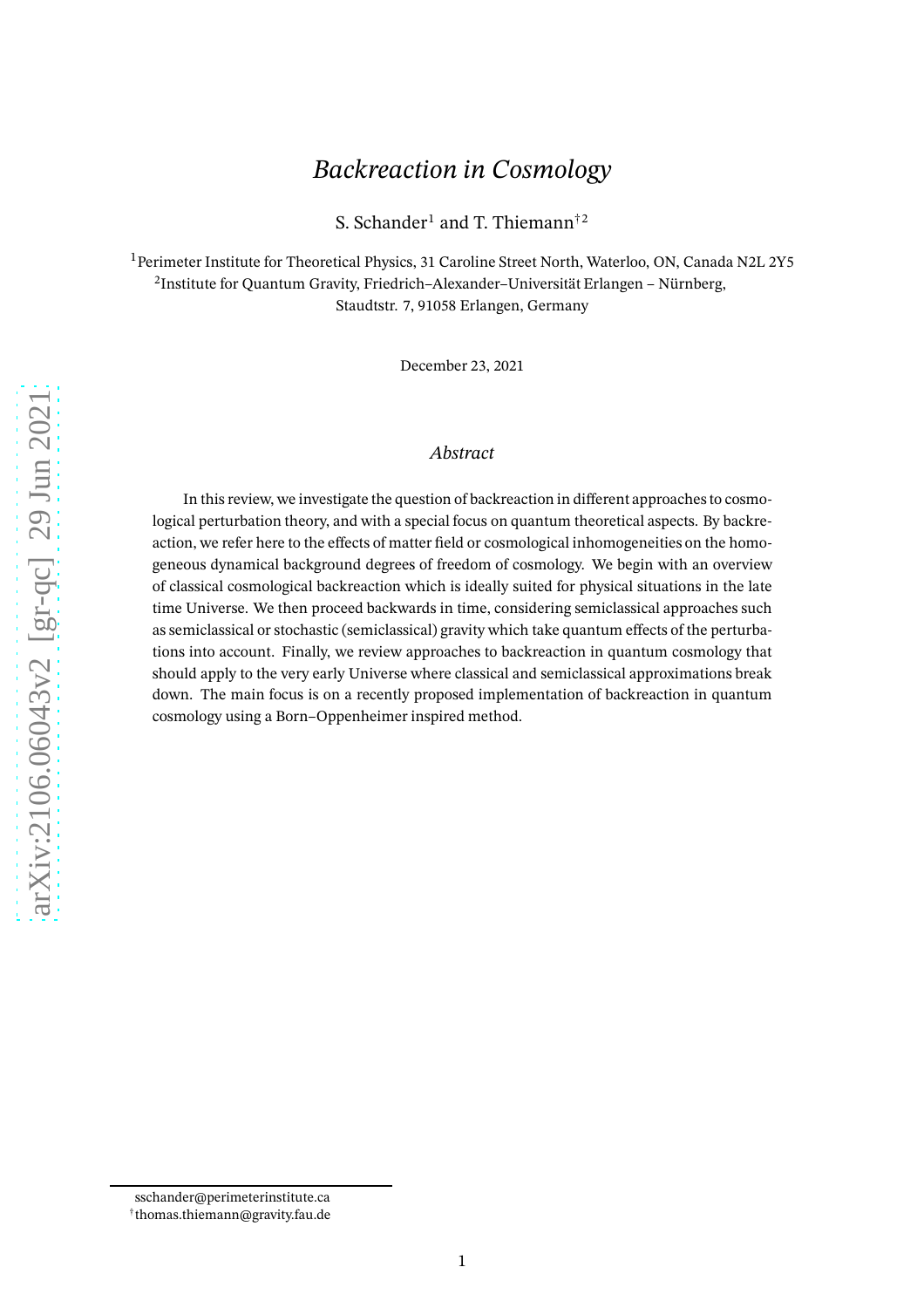#### *Contents*

|   | 1 Introduction                                                                                                               | $\overline{2}$   |
|---|------------------------------------------------------------------------------------------------------------------------------|------------------|
|   | 2 Classical Backreaction                                                                                                     | $\overline{4}$   |
|   | 3 Semiclassical Backreaction                                                                                                 | 6                |
|   | 4 Approaches to Quantum Backreaction                                                                                         | 8                |
| 5 | Quantum Backreaction with Space Adiabatic Methods<br>5.1<br>5.2<br>Backreaction in Inhomogeneous Quantum Cosmology 21<br>5.3 | 11<br>14<br>- 16 |
|   | 6 Discussion and Outlook                                                                                                     | 27               |

### <span id="page-1-0"></span>*1 Introduction*

The Λ cold dark matter (ΛCDM) concordance model, (Cervantes-Cota and Smoot [2011](#page-31-0); Deruelle and Uzan [2018;](#page-31-1) Dodelson and Schmidt [2021\)](#page-32-0), based on the pillars of the Standard Model of particle physics and general relativity, has shaped our current view of the Universe, and has been the driving force behind many of the breakthroughs of modern cosmology, for example the prediction and the discovery of the cosmic microwave background radiation, (Aghanim et al. [2020a](#page-28-0)[,b](#page-28-1); Alpher and Herman [1948a](#page-28-2)[,b](#page-28-3); Gamov [1948a](#page-33-0)[,b](#page-33-1); Penzias and Wilson [1965\)](#page-37-0). Modelled by only six parameters, (Aghanim et al. [2020b](#page-28-1); Spergel [2015\)](#page-38-0), it features an impressive simplicity while correctly pre-dicting and fitting most of the cosmological data, (Aghanim et al. [2020a](#page-28-0)[,b\)](#page-28-1). One of the most important assumptions within the ΛCDM paradigm is that the Universe is almost spatially homogeneous and isotropic, especially during its earliest phases, but even today when considered on its largest scales. The resulting simplification of Einstein's equations is remarkable as it reduces the ten coupled non–linear partial differential equations in four variables to two ordinary equations in one variable, with solutions known as the Friedmann–Lemaître–Robertson–Walker (FLRW) solutions, (Friedman [1922,](#page-33-2) [1924;](#page-33-3) Lemaître [1931](#page-35-0); Robertson [1933;](#page-37-1) Walker [1937](#page-39-0)).

Obviously, a look at the night sky reveals that the Universe is not homogeneous and isotropic, but is characterized by clusters of galaxies and stars, and large voids inbetween, (Blumenthal et al. [1984;](#page-29-0) Cole et al. [2005](#page-31-2); Colless et al. [2001;](#page-31-3) Ross et al. [2020](#page-37-2); Zel'dovich, Einasto, and Shandarin [1982](#page-40-0)). For explanation, the concordance model assumes that smallest quantum fluctuations of the primordial matter and geometry have been stretched to the present time, thereby generating the observable large scale structure. Importantly, these inhomogeneities on any scale smaller than the observable Universe are presumed to evolve following the underlying FLRW background structure, but conversely their evolution does *not* affect the global FLRW evolution. More precisely, it is assumed that effects from the small scale inhomogeneities onto the largest scales can be neglegted, i.e., there is no substantial backreaction.

Doubts regarding the simplistic nature and the question of backreaction have gained momentum in recent years. In fact, the ΛCDM model, as appealing it may be, leads to the conclusion that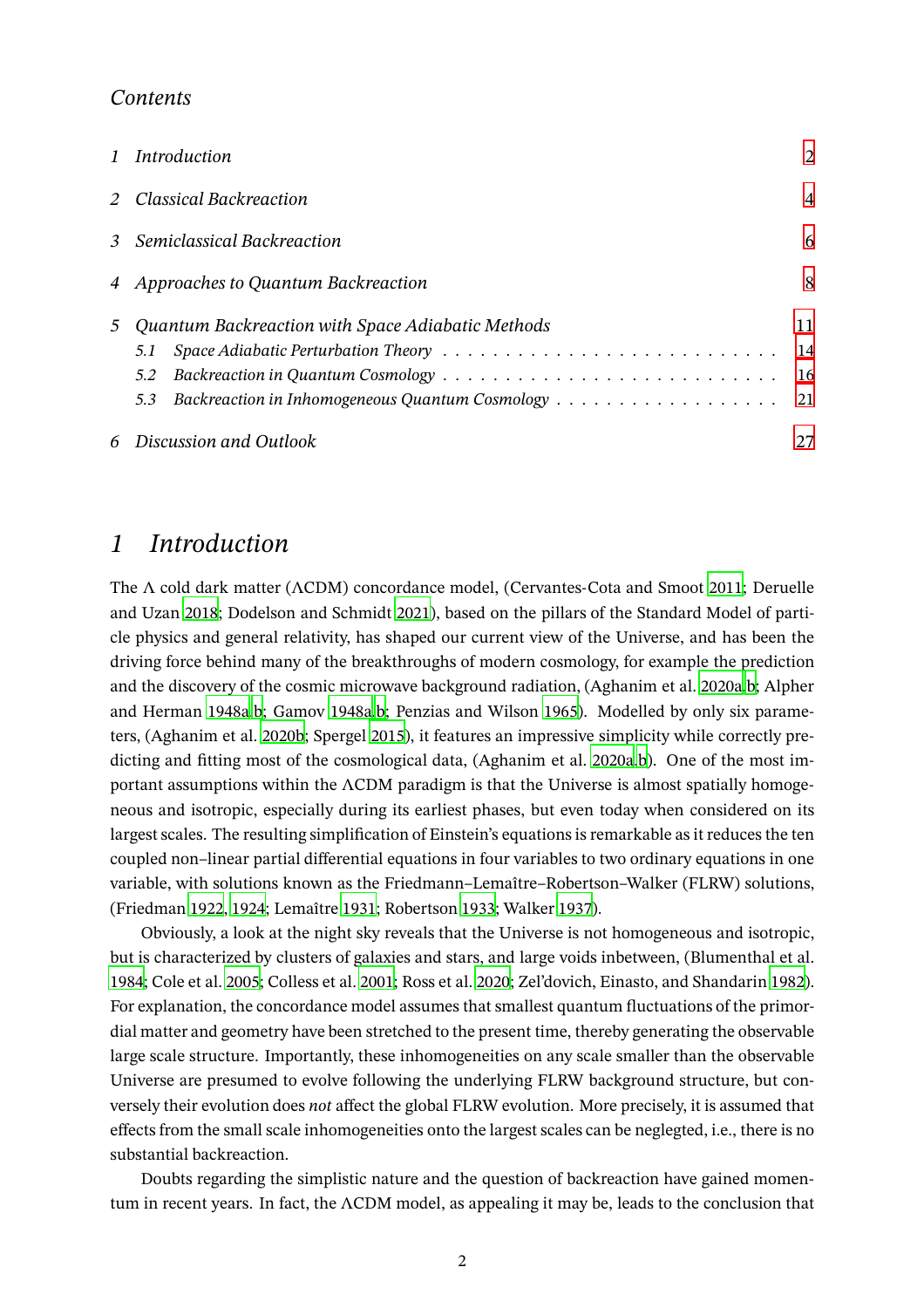approximately 69% of the energy budget of our Universe consists of a yet unknown fluid, dubbed "dark energy", (Aghanim et al. [2020b\)](#page-28-1), and which drives the very recent accelerated expansion of the Universe, (Peebles and Ratra [2003;](#page-37-3) Perlmutter et al. [1999](#page-37-4); Riess et al. [1998](#page-37-5)). Most of the remaining 31% of the energy budget is credited to another yet unknown form of cold "dark" matter, (Aghanim et al. [2020b](#page-28-1); Blumenthal et al. [1984;](#page-29-0) Peebles [1982\)](#page-37-6), which provides an explanation for the characteristic rotation and motion of the remaining 6% of ordinary matter in the Universe. In summary, we are faced with the problem that we are literally in the dark about 94% of the energy and matter content of the observable Universe.

In recent years, these conceptual problems have been accompanied by important tensions in the estimates of certain cosmological parameters as made by different collaborations, (Di Valentino et al. [2021a](#page-31-4)[,b](#page-31-5); Pesce et al. [2020\)](#page-37-7). The evaluation of the Hubble constant  $H_0$  as performed by the Planck collaboration (explicitely assuming a ΛCDM model) gives a value of  $H_0 = (67.27 \pm 0.60) \text{km/(s\cdot Mpc)}$ , (Aghanim et al. [2020b\)](#page-28-1), while the SH0ES collaboration finds  $H_0 = (74.03 \pm 1.42) \text{km/(s \cdot Mpc)}$ , (Riess et al. [2019\)](#page-37-8), which in turn is based on the measurements of the Hubble Space Telescope. This leads to a tension at the 4.4 $\sigma$  level, (Di Valentino et al. [2021b](#page-31-5)). Furthermore, we point to the (albeit weaker) tensions regarding the measurement of the parameter  $S_8$ , a measure for the matter energy density  $\Omega_m$  and the amplitude of structure growth  $\sigma_8$ , (Aghanim et al. [2020b;](#page-28-1) Di Valentino et al. [2021a\)](#page-31-4).

On the other hand, the theoretical modeling of the early and very early Universe turns out to be a difficult undertaking, in particular the faithful consideration of all interactions within coupled quantum cosmological – matter systems. Since classical cosmological perturbation theory and its various applications to the physics of our Universe, (Durrer [2004;](#page-32-1) Mukhanov [2005](#page-36-0)), represents a successful formalism to model (most of) the cosmological data today, one of the most promising approaches to make progress in the field is to consider an inhomogeneous, but perturbative, *quantum* cosmology, i.e., to establish a quantization of the well–known (possibly) gauge–invariant cosmological perturbation theories, (Brandenberger [2004;](#page-30-0) Brandenberger, Feldman, and Mukhanov [1993;](#page-30-1) Elizaga Navascués, Martín-Benito, and Mena Marugán [2016](#page-32-2)). In fact, there has been tremendous progress in developing such quantum cosmological perturbation theories, for example, in quantum geometrodynamics, (Brizuela and Krämer [2018;](#page-30-2) Kiefer [2007](#page-35-1)), in string cosmology, (Erdmenger [2009\)](#page-32-3), as well as in loop quantum cosmology (LQC) and spinfoam cosmology, (Agullo, Ashtekar, and Nelson [2013;](#page-28-4) Bianchi, Rovelli, and Vidotto [2010](#page-29-1); Cailleteau et al. [2012](#page-30-3); Elizaga Navascués, Martín-Benito, and Mena Marugán [2016](#page-32-2); Vidotto [2011](#page-39-1)), to mention but a few. Unfortunately, the majority of these approaches neglect backreaction effects from the inhomogeneous quantum fields on the homogeneous, dynamical degrees of freedom, or incorporate a series of assumptions which are hard to control, similar to the situation in classical cosmological perturbation theory.

It seems hence very timely to scrutinize and question the various assumptions of the concordance model of cosmology, and to develop suitable formalisms which are able to take interactions in coupled (quantum) cosmological models more realistically and unambigiously into account. In this review, we start by assessing the question of backreaction, i.e., whether cosmological inhomogeneities have an effect on the large scale evolution of the Universe, especially in view of the occurent inconsistencies within the standard model. We consider different aspects of backreaction, in particular, we discuss backreaction in classical, semiclassical and quantum mechanical models. Our main focus is on the purely quantum mechanical backreaction and we discuss one recent approach to including backreaction in quantum cosmology in more detail, (Schander and Thiemann [2019a](#page-38-1)). The structure of the paper is then as follows.

In section [2,](#page-3-0) we provide an overview of the results in the field of *classical* backreaction, which is particularly relevant for late time cosmological models. In section [3,](#page-5-0) we consider *semiclassical* back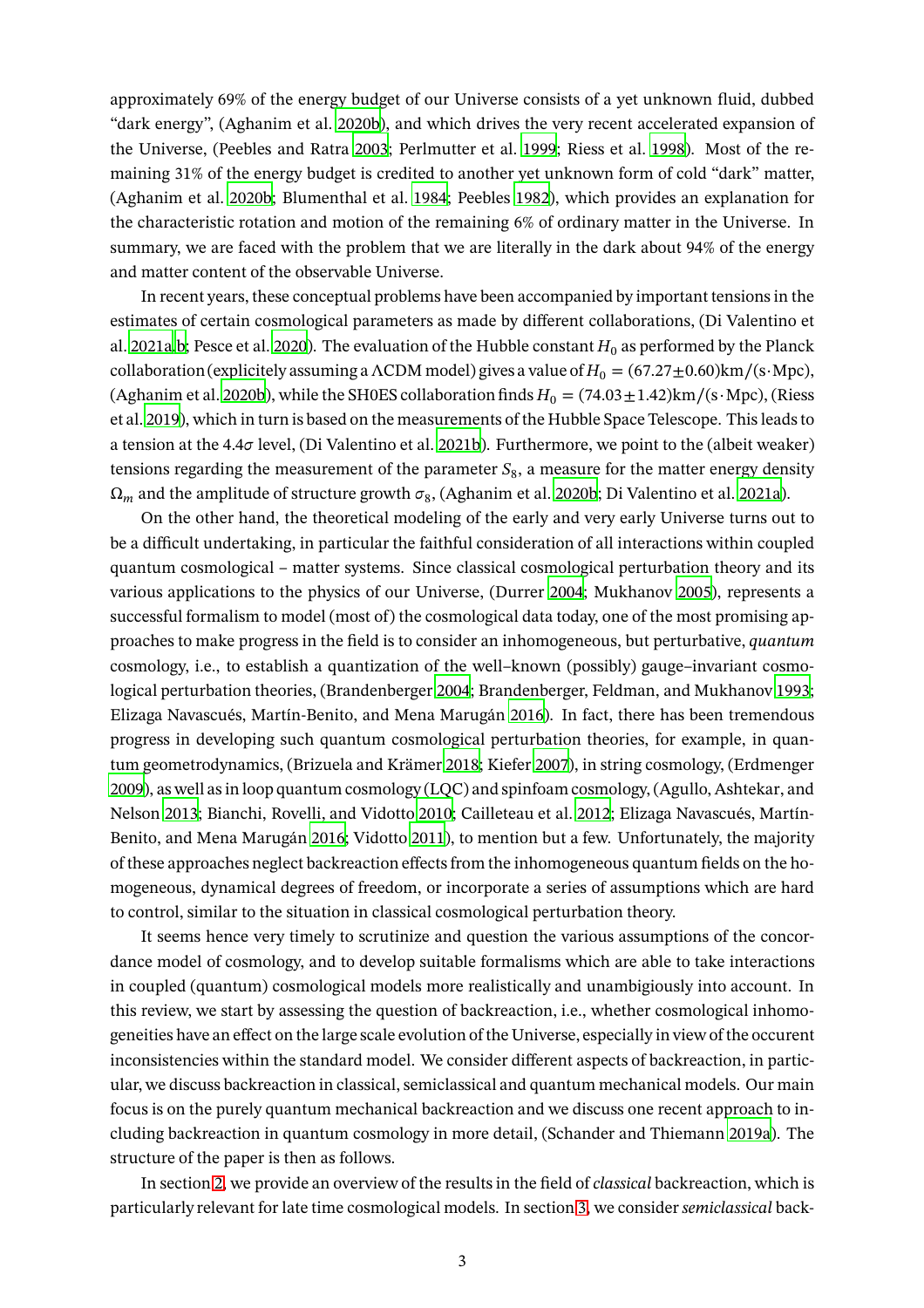reaction which occurs when considering quantum fields on classical curved space times. Section [4](#page-7-0) gives an overview of *quantum* backreaction, i.e., backreaction that occurs in purely quantum theoretical models. In section [5,](#page-10-0) we focus on one particular approach to quantum backreaction which uses mathematical tools inspired by the Born–Oppenheimer approximation. Section [6](#page-26-0) provides a final discussion and an outlook.

### <span id="page-3-0"></span>*2 Classical Backreaction*

Standard perturbative approaches to cosmological perturbation theory implicitely conjecture that backreaction, i.e., the effects of cosmological inhomogeneities on the global or macroscopic evolution of the Universe can be ignored. For purely classical models of the Universe that are particularly relevant for its late time evolution, this conjecture has generated an intense debate over the last decades. And still, there is no consensus on the question of backreaction in the classical regime, see for example the reviews by Bolejko and Korzyński [\(2017](#page-29-2)), Clarkson et al. [\(2011\)](#page-31-6), and Ellis [\(2011](#page-32-4)).

The question of backreaction is closely related to the fitting problem, (Ellis and Stoeger [1987\)](#page-32-5), and the problem of averaging, (Clarkson et al. [2011\)](#page-31-6). In fact, an intuitive way to access the effects of small inhomogeneities on the macroscopic scales is to construe an averaging procedure that defines new homogeneous variables by integrating the inhomogeneous fields over a certain space time domain, and to compare their properties and dynamics to the assumed FLRW Universe, (Ellis [2011](#page-32-4)). However, it is inadmissible to conclude from the validity of Einstein's equations for the inhomogeneous fields on the smallest scales (where they have been excellently checked), that the *averaged* fields satisfy the Einstein equations, (Paranjape [2012\)](#page-36-1). This is because evaluating the Einstein tensor and taking a space (time) average do not commute in general. Hence, the averaging procedure can lead to additional contributions to Einstein's equations that might be considered as effective source terms for the geometry, see for example, (Buchert [2000,](#page-30-4) [2001;](#page-30-5) Ellis [2011;](#page-32-4) Paranjape [2012\)](#page-36-1).

As it turns out the results regarding the form and strength of backreaction depend heavily on the averaging procedure and the matter model being chosen, as well as on the choice of space time volumes to be integrated over. In the non–perturbative regime, the two most discussed averaging procedures are the scalar averaging scheme by Buchert [\(2008\)](#page-30-6) and the Macroscopic Gravity approach by Zalaletdinov [\(1997](#page-39-2), [2008](#page-39-3)), and we refer the interested reader to the above cited reviews for extensive lists of further approaches. Buchert's scheme focuses on building spatial averages of scalar fields and derives effective (scalar) equations of motion for the averaged quantities, for example an improved Raychaudhuri equation for the averaged scale factor that includes a kinematical backreaction term. While being technically easier to implement, the Buchert scheme relies on a system of scalar equations that is not closed, (Clarkson et al. [2011;](#page-31-6) Ellis [2011\)](#page-32-4), and consequently requires additional information to fix the solution. Besides, the averaging demands to fix suitable spatial domains and hence, a hypersurface slicing. In contrast, the Macroscopic Gravity approach is manifestly covariant but requires to define an auxiliary so–called bi–local transport operator, (Ellis [2011](#page-32-4)). Physical applications of these schemes yield a range of different results, ranging from explaining the recent accelerated expansion of the Universe or the  $H_0$ –tension, (Buchert and Räsänen [2012;](#page-30-7) Heinesen and Buchert [2020](#page-34-0)), to negligible backreaction effects, (Paranjape and Singh [2007](#page-36-2), [2008](#page-36-3)).

The second issue concerns the question of how to appropriately model the matter content of the Universe. Many of the afore–mentioned approaches (among many others) assume the matter content to be modeled by a fluid, which is likely to be a poor approximation to the true lumpy late time Universe. Models with more realistic matter distributions are for example the Timescape Cosmol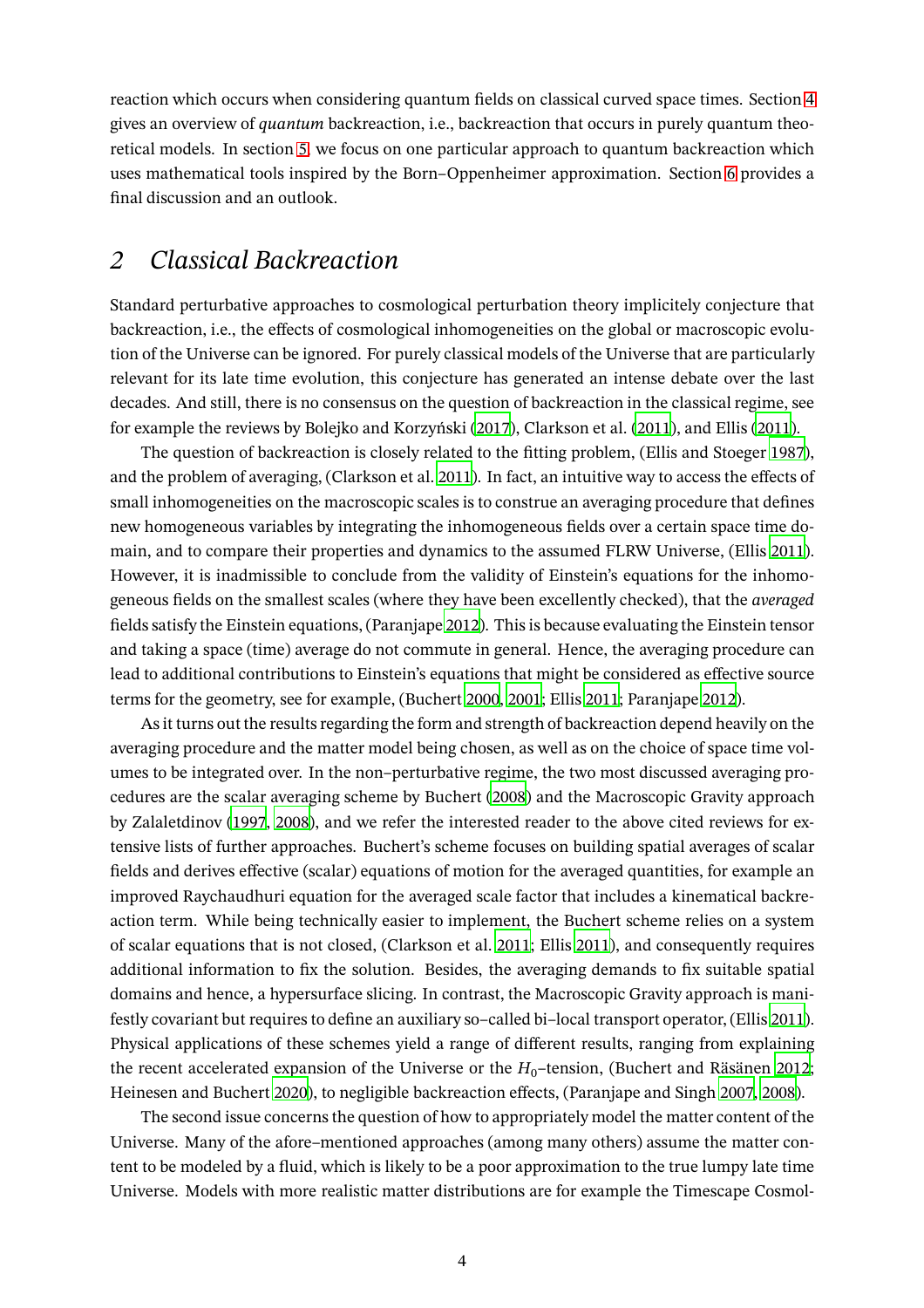ogy by Wiltshire [\(2009\)](#page-39-4), who separates the Universe into underdense expanding regions bounded by overdense virialized structures, the Swiss Cheese Model (Biswas and Notari [2008;](#page-29-3) Kantowski [1969;](#page-34-1) Tomita [2000](#page-39-5)), or modifications of FLRW–Universes that cut spherically symmetric Lemaître– Tolman–Bondi or Szekeres dust space time regions, (Bolejko and Celerier [2010;](#page-29-4) Marra, Kolb, and Matarrese [2008](#page-36-4)), to mention but a few. By construction, many of these models follow the evolution of an appropriately fitted FLRW model since they assume a background structure from the beginning. Consequently, they do not attack the backreaction problem outlined before. In contrast, the model by Lindquist and Wheeler [\(1957\)](#page-35-2) assembles static Schwarzschild regions without relying on any background, and which has been further investigated by Clifton [\(2011\)](#page-31-7) and Clifton and Ferreira [\(2009](#page-31-8)). In both cases, the models provide insights into backreaction effects on light propagation, (Krasinski and Bolejko [2011;](#page-35-3) Sussman [2011\)](#page-39-6), which points to another important topic.

In fact, cosmological observations such as the distance–redshift relation or the angular diameter distance rely on measurements of light, travelling along our past lightcone in a very inhomogeneous Universe. The seminal work by Kristian and Sachs [\(1966](#page-35-4)) laid out the basis for analyzing backreaction on light propagation. Flanagan [\(2005](#page-33-4)), for example, used these ideas to compute the deceleration parameter as measured by comoving observers. Gasperini et al. [\(2011\)](#page-33-5) define a covariant light–cone average for the backreaction problem, see also (Fanizza et al. [2020\)](#page-32-6) for a more recent, generalized proposal. Räsänen [\(2009,](#page-38-2) [2010\)](#page-38-3) derives a relationship of the redshift and the angular diameter distance to the average expansion rate for statistically homogeneous and isotropic universes, based on Buchert's approach, and (Barausse, Matarrese, and Riotto [2005](#page-29-5); Bonvin, Durrer, and Gasparini [2006\)](#page-29-6) evaluate the distance–redshift relation and the luminosity distance in a perturbative framework. Most recently, Heinesen [\(2021a](#page-34-2)[,b](#page-34-3)) and Koksbang [\(2019](#page-35-5), [2020](#page-35-6), [2021](#page-35-7)) investigated the effects of inhomogeneities and averaging on a possible redshift drift.

Besides the non–perturbative approaches to backreaction discussed above, many approaches that attempt to make direct contact with cosmological observations restrict their analysis to cosmological perturbation theory in an FLRW Universe. Most of them consider flat ΛCDM models with Gaussian scalar perturbations as initital conditions, (Ellis [2011\)](#page-32-4). To evaluate backreaction, they compute the deviations to the Hubble expansion rate or similar variables that are caused by backreaction, (Brandenberger et al. [2018;](#page-30-8) Clarkson, Ananda, and Larena [2009](#page-31-9); Kolb, Marra, and Matarrese [2010;](#page-35-8) Kolb et al. [2005](#page-35-9); Li and Schwarz [2008\)](#page-35-10), or give effective Friedmann equations with additional contributions, (Baumann et al. [2012;](#page-29-7) Behrend, Brown, and Robbers [2008](#page-29-8); Brown, Robbers, and Behrend [2009;](#page-30-9) Paranjape and Singh [2007](#page-36-2); Peebles [2010](#page-37-9)). The idea is to perform appropriate spatial averages of the perturbed quantities and to use the given statistical information of the perturbation fields in guise of their power spectra.

It turns out that due to the smallness of the gravitational potential and the power suppression of modes on large scales, backreaction for the expansion rate is always small. However, the backreaction to the deceleration parameter  $q$  and the variance of the Hubble rate depend on an auxiliary UV–cutoff that might lead to large backreaction even if it is set by scales larger than the non–linearity scale, (Clarkson et al. [2011](#page-31-6)). Other approaches to backreaction in the linear regime are (Baumann et al. [2012](#page-29-7)) who propose a reformulation of perturbation theory that leads to small backreaction on the largest scales but affects the baryon accoustic oscillations, and (Green and Wald [2011,](#page-33-6) [2012,](#page-33-7) [2013,](#page-33-8) [2014\)](#page-33-9) who claim, using a point limit process, that backreaction can never mimic dark energy and put strong constraints on its strength. All these perturbative approaches rely of course on the assumption that the Universe, consisting of large voids between matter dominated regions, can be well approximated with Newtonian methods, (Ellis [2011\)](#page-32-4).

We also point to the quite recent advent of numerical tools that allow to simulate increasingly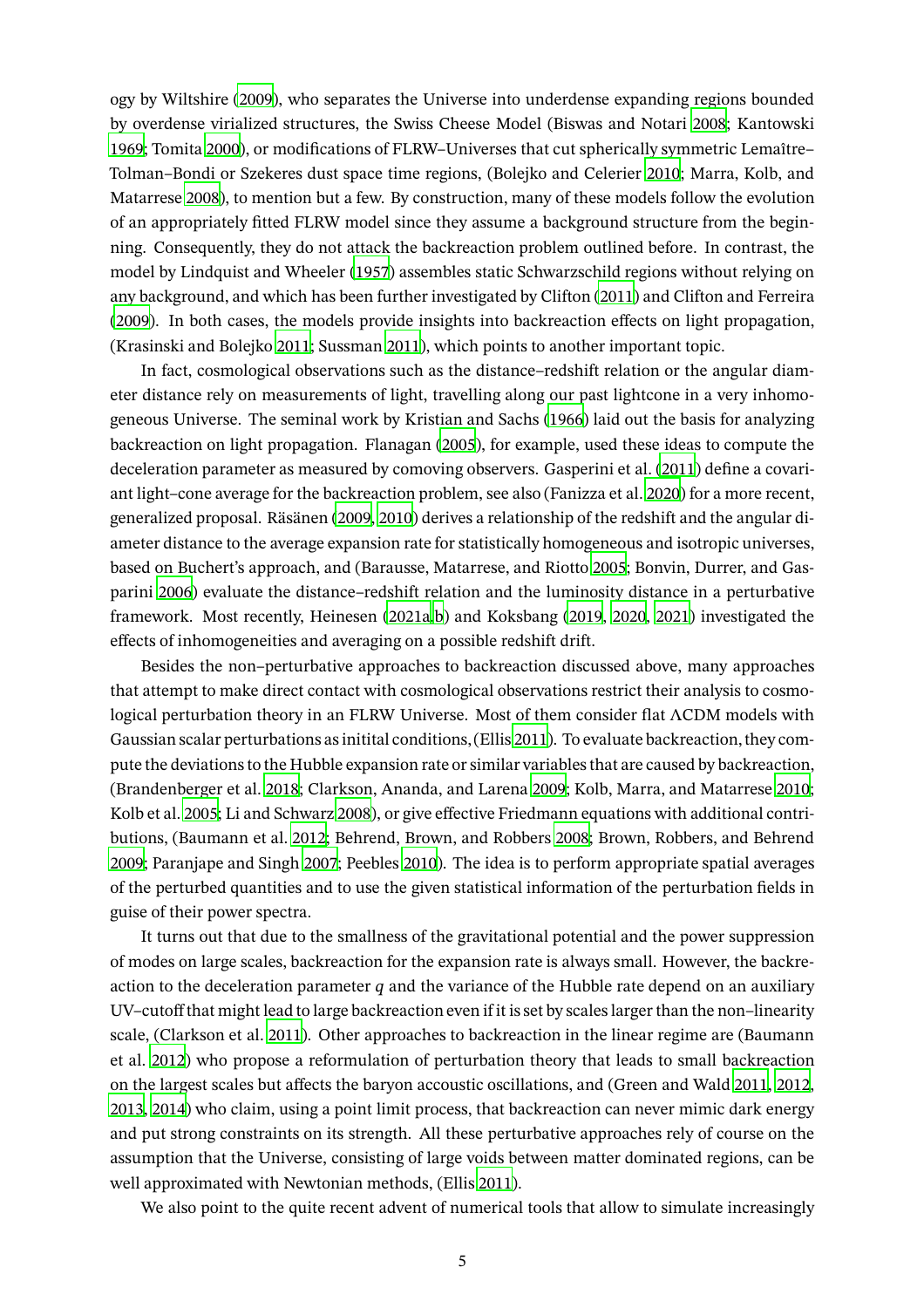realistic models of the Universe, including relativistic effects (Loffler et al. [2012;](#page-35-11) Mertens, Giblin, and Starkman [2016](#page-36-5)) and N–body simulations, (Adamek et al. [2016](#page-28-5); Barrera Hinojosa and Li [2020](#page-29-9)). Using the N–body relativistic code "gevolution", Adamek et al. [\(2019\)](#page-28-6) find that backreaction on the expansion rate in a ΛCDM and an Einstein–de Sitter Universe remains small if one chooses averaging volumes related to the Poisson gauge, while when choosing comoving gauge backreaction is of the order of 15%. Other works in this respect were done by Macpherson, Price, and Lasky [\(2019](#page-36-6)), who also claim that backreaction effects are small, however based on a fluid approximation which breaks down as soon as it comes to shell crossing.

Finally, let us also point to the consideration of backreaction from long wavelength modes in models of the *early* Universe. In this respect, early contributions were notably made by Tsamis and Woodard [\(1993](#page-39-7), [1996\)](#page-39-8), as well as by Abramo, Brandenberger, and Mukhanov [\(1997\)](#page-28-7) and Mukhanov, Abramo, and Brandenberger [\(1997\)](#page-36-7). The latter works pursue a gauge–invariant formulation of the backreaction problem associated with an effective long wavelength energy momentum tensor, and within a slow–roll inflationary scenario. Unruh [\(1998](#page-39-9)) subsequently examined the question of whether this effect is indeed locally measurable, and it was found that such backreaction effects (in single field inflationary theories) can be absorbed by a gauge transformation, (Abramo and Woodard [2002](#page-28-8); Geshnizjani and Brandenberger [2002](#page-33-10)). However, backreaction of such fluctuations becomes locally measurable after introducing an additional (subdominant) clock field, (Geshnizjani and Brandenberger [2005\)](#page-33-11). This approach was first extended by Marozzi, Vacca, and Brandenberger [\(2013](#page-36-8)) based on the gauge–invariant formalism by Finelli et al. [\(2011](#page-32-7)), and secondly by Brandenberger et al. [\(2018\)](#page-30-8) beyond perturbation theory. Further contributions were made by Losic and Unruh [\(2005](#page-35-12), [2008](#page-35-13)) who support the idea that backreaction represents a real and measurable effect.

# <span id="page-5-0"></span>*3 Semiclassical Backreaction*

For considerations of backreaction in models of the very early Universe, the standard model of cosmology suggests that (at least) the matter fields should be studied in a quantum mechanical framework. The implementation of such ideas can be realized via different paths, and we consider here the approaches of semiclassical gravity, (Ford [2005](#page-33-12); Wald [1977,](#page-39-10) [1978\)](#page-39-11) and stochastic (semiclassical) gravity, (Calzetta and Hu [1987;](#page-30-10) Hu and Verdaguer [2008;](#page-34-4) Jordan [1986,](#page-34-5) [1987\)](#page-34-6). Both approaches rely on the framework of quantum field theory on curved space times (QFT on CST), (Birrell and Davies [1984;](#page-29-10) Fulling [1989\)](#page-33-13), which itself takes the effects of the classical curved space times on the quantum matter fields into account but in general *not* the backreaction effects of the quantum fields on the classical background.

In such approaches, the backreaction problem was first brought in by Wald [\(1977](#page-39-10)) who considered the backreaction from particle creaction on a gravitational field. The idea of the semiclassical program is to consistently define an improved set of Einstein field equations in which the expectation value of the quantum stress–energy tensor  $T_{\mu\nu}$  of the matter fields with respect to an appropriate quantum state of the matter fields  $\omega$  appears as a source term,

$$
R_{\mu\nu} + \frac{1}{2}g_{\mu\nu}R = 8\pi G\omega(\because \mathbf{T}_{\mu\nu} :), \tag{1}
$$

where the quantization with respect to the matter fields is expressed using bold letters and the dots indicate the normal ordering of the stress–energy tensor. The state  $\omega$  should be considered here as a positive linear functional in the sense of the algebraic approach to quantum field theory (QFT), (Araki [1999;](#page-28-9) Haag [1992\)](#page-34-7).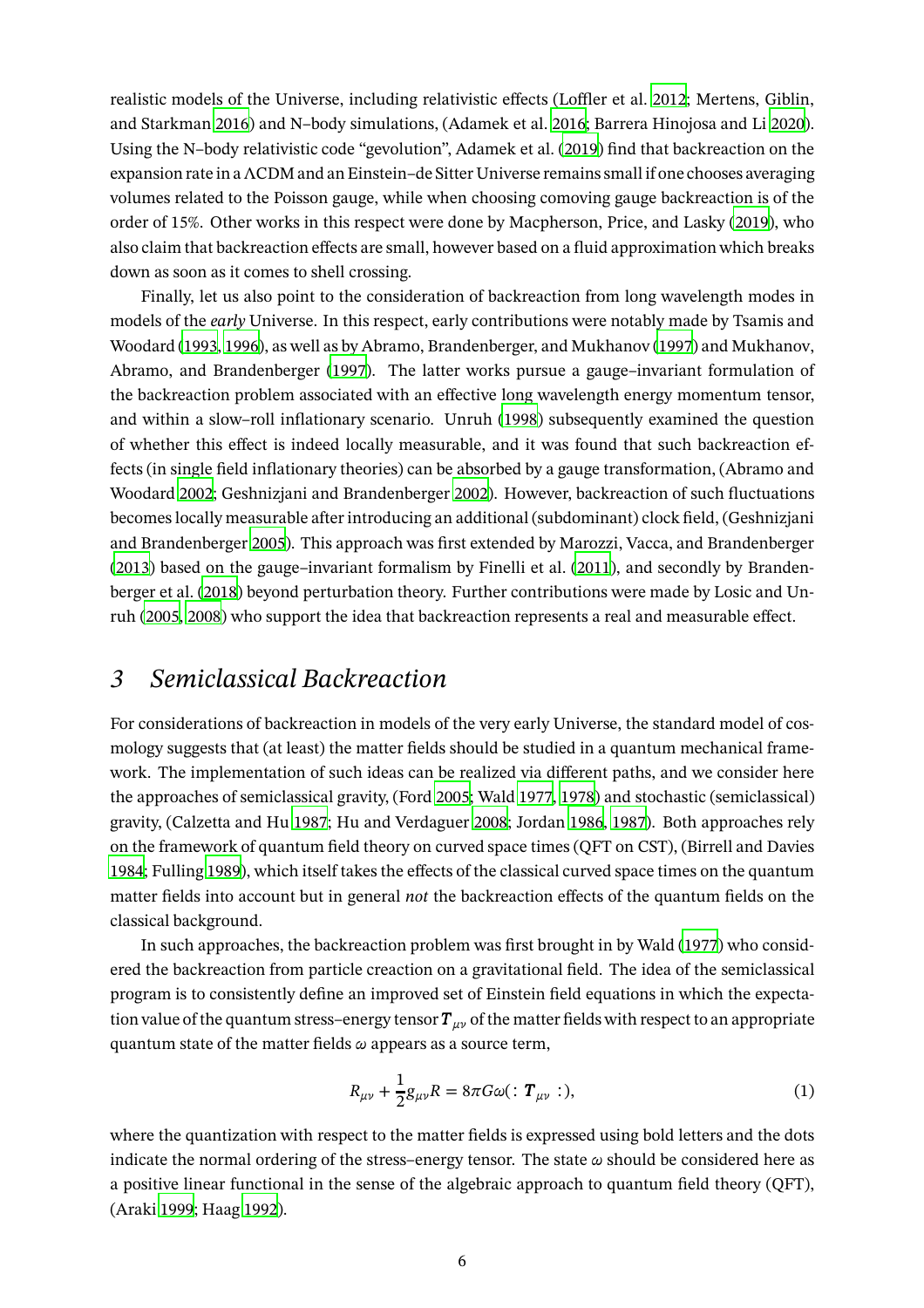The first goal of semiclassical gravity is to define a procedure that leads to a meaningful expression for the expectation value of the stress–energy tensor. In fact, the latter depends on products of operator–valued distributions, even for the simple case of a real–valued Klein–Gordon field, and its expectation value is in general a divergent expression. Wald [\(1977\)](#page-39-10) gave a set of axioms that are required to hold for a suitable renormalization scheme. Possible proposals are the Hadamard point–splitting method, (Brunetti and Fredenhagen [2000;](#page-30-11) Hollands and Wald [2001\)](#page-34-8), and the adiabatic regularization procedure, (Fulling and Parker [1974;](#page-33-14) Fulling, Parker, and Hu [1974](#page-33-15); Parker and Fulling [1974](#page-36-9)). In either scheme, the result of the regularization procedure is a set of modified "semiclassical" Einstein equations. These equations are substantially harder to solve than the original Einstein equations and many studies restrict to cases of conformally coupled matter to avoid problems regarding the well–posedness and the stability of the solutions, (Ford [2005\)](#page-33-12). Caution is also required regarding the question of self–consistency of the backreaction effects, as has been discussed by Flanagan and Wald [\(1996\)](#page-33-16).

Many applications of the semiclassical gravity approach to early Universe cosmology have been considered. For example, Fischetti, Hartle, and Hu [\(1979\)](#page-32-8) analyzed the backreaction effects from a conformally invariant matter field in an FLRW Universe with classical radiation, and found that the trace anomaly can soften the cosmological singularity, but not avoid it. Other works in this direction were done by Anderson [\(1983](#page-28-10), [1984,](#page-28-11) [1985](#page-28-12)), who also considered the trace effects on the particle horizon. A well–known example of trace anomaly effects from semiclassical gravity is the Starobinsky [\(1980](#page-38-4)) cosmological model.

Another application of semiclassical gravity is the study of backreaction of particle creation on the dynamics of the early Universe, as already conceived by Wald [\(1977](#page-39-10)). Grishchuk [\(1977](#page-34-9)) as well as Hu and Parker [\(1977](#page-34-10)) considered the effect of gravitons around the Planck time in an FLRW Universe with a classical, isotropic fluid. The model leads to a timely non–local (i.e., history–dependent) backreaction effect, (Hu and Verdaguer [2020\)](#page-34-11). Similar studies were performed for anisotropic FLRW Universes and it was shown that particle production due to the shear anisotropy isotropizes space time, (Hu and Parker [1978](#page-34-12); Zel'dovich and Starobinsky [1972\)](#page-40-1). Regarding the effects of particle creation in a spatially inhomogeneous but isotropic Universe, we refer to the work by Campos and Verdaguer [\(1994](#page-31-10)).

We also point to more recent works by Finelli et al. [\(2002,](#page-32-9) [2004](#page-32-10)) who specifically consider a slow– roll (almost de Sitter) phase of the very early Universe and compute a(n adiabatically) renormalized energy momentum tensor of quantum inflaton, respectively cosmological scalar fluctuations. In case of the cosmological scalar perturbations, they find that the energy momentum tensor is characterized by a negative energy density which grows during inflation, and also that backreaction is not a mere gauge artifact.

Further contributions to the topic of semiclassical gravity for cosmological situations were notably made by Dappiaggi, Fredenhagen, and Pinamonti [\(2008\)](#page-31-11), Dappiaggi et al. [\(2010](#page-31-12)), Eltzner and Gottschalk [\(2011](#page-32-11)), Gottschalk and Siemssen [\(2018\)](#page-33-17), Hack [\(2013](#page-34-13)), and Pinamonti [\(2011](#page-37-10)), to mention but a few. Most recently, Meda, Pinamonti, and Siemssen [\(2020](#page-36-10)) and Pinamonti and Siemssen [\(2015\)](#page-37-11) have made progress on the definition of the semiclassical theory for general couplings by proving existence and uniqueness of solutions in flat cosmological space times with a massive quantum scalar field. The idea of relating backreaction effects to the decay of a cosmological constant has for example been promoted by Dymnikova and Khlopov [\(2001\)](#page-32-12). We also point to the work by Matsui and Watamura [\(2020\)](#page-36-11) (and references therein) who claim that the approach of semiclassical gravity is not appropriate to describe the early Universe.

The second approach to evaluating backreaction in semiclassical cosmology that we present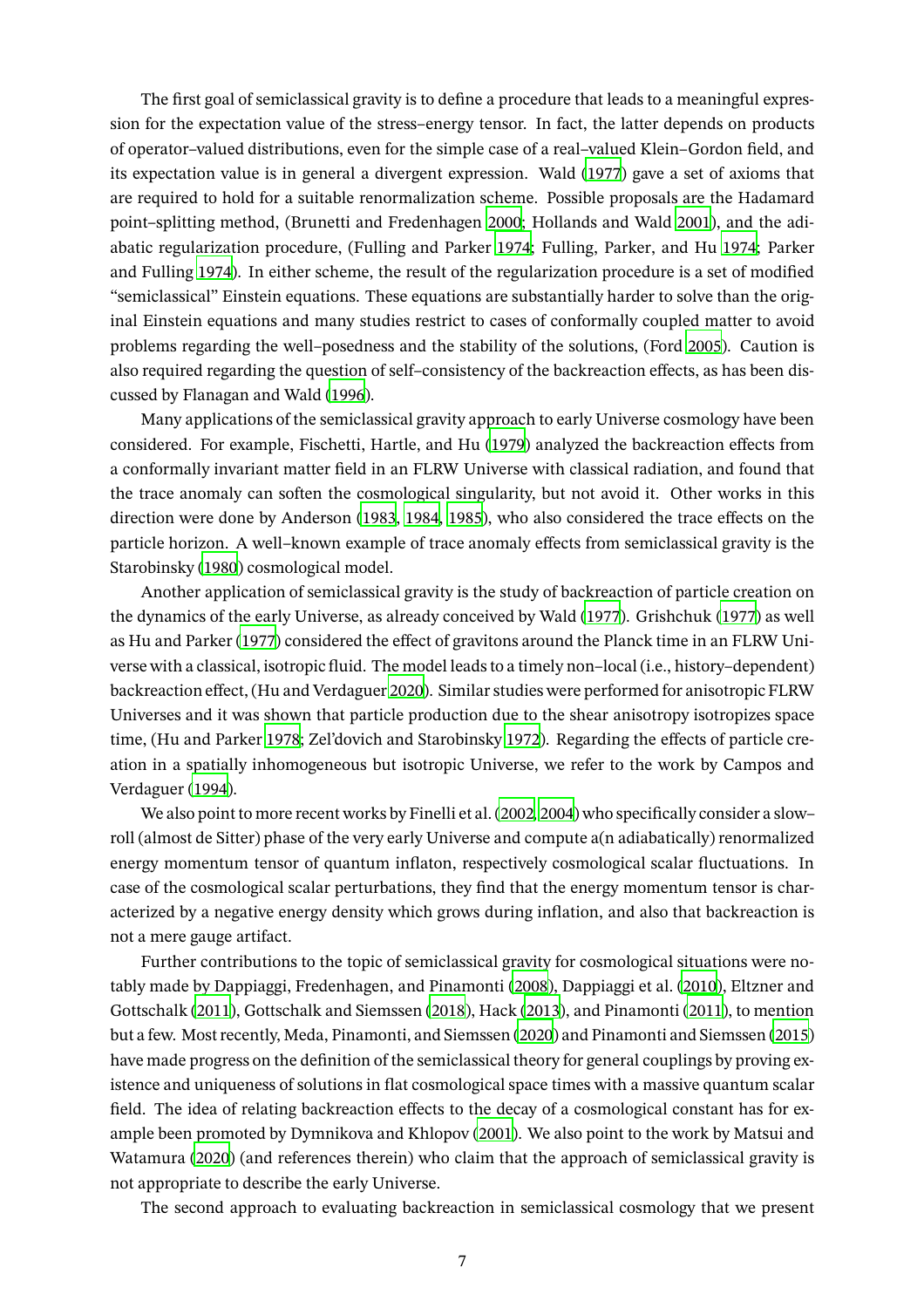here, denoted stochastic gravity, (Hu and Verdaguer [2020](#page-34-11)), creates a link to open system concepts and statistical features such as dissipation, fluctuations, noise and decoherence. It employs a so–called closed time path coarse grained effective action (CTP CGEA), (Calzetta and Hu [1987](#page-30-10); Jordan [1986,](#page-34-5) [1987\)](#page-34-6), in order to derive a set of modified semiclassical Einstein equations, denoted as Einstein– Langevin equations. It includes the semiclassical approach but extends it by a stochastic noise term, (Hu and Matacz [1995\)](#page-34-14).

Some of the first applications of the CTP CGEA formalism to the backreaction problem in cosmology were made by Calzetta and Hu [\(1987,](#page-30-10) [1989](#page-30-12), [1994](#page-30-13)). Hu and Matacz [\(1995](#page-34-14)) derived the Einstein–Langevin equations for the case of a free massive scalar field in a flat FLRW background, as well as for a Bianchi Type–I Universe. The case of a massless conformally coupled field was discussed in (Campos and Verdaguer [1994](#page-31-10)). The scope of works includes topics such as stochastic inflation, where quantum fluctuations present in the noise term backreact on the inflaton field, (Calzetta and Hu [1995](#page-31-13); Lombardo and Mazzitelli [1996\)](#page-35-14), as well as studies of the reheating phase in inflationary cosmology, (Boyanovsky et al. [1995](#page-29-11); Ramsey and Hu [1997](#page-37-12)). The formalism was also used by Sinha and Hu [\(1991](#page-38-5)) to check the validity of the minisuperspace approximation in quantum cosmology.

We also point to one of the most prominent applications of stochastic methods to early Universe cosmology by Starobinsky [\(1982,](#page-38-6) [1988](#page-38-7)). His stochastic inflationary model evaluates backreaction of small scalar field quantum perturbations on the corresponding long wavelength modes (which are assumed to behave classically) by additional stochastic terms in the long wavelength equations of motion. A slow roll behavior of the background is assumed. Interestingly, it has been shown that the stochastic and the quantum field theoretic approaches to perturbations in the early Universe yield the same results, (Finelli et al. [2009;](#page-32-13) Starobinsky and Yokoyama [1994](#page-38-8); Tsamis and Woodard [2005](#page-39-12)). For recent considerations of stochastic inflation beyond the (strict) slow roll conditions, we refer to the work by Pattison et al. [\(2019\)](#page-37-13) and references therein.

Both approaches, semiclassical as well as stochastic gravity regard the gravitational field as a classical entity from the start while the matter fields are considered to be of quantum nature. While this represents a seminal progress to incorporating quantum effects of the matter fields in the early Universe, it can and should be questioned whether this somehow incompatible approach (classical and quantum fields treated at the same level) survives the test of future observations, and whether it should be replaced by a more consistent approach – quantum gravity – at least for the earliest moments of the cosmic history.

# <span id="page-7-0"></span>*4 Approaches to Quantum Backreaction*

The question of backreaction in quantum gravity and quantum cosmology encompasses a variety of different approaches and definitions of backreaction. In quantum cosmology, backreaction is usually identified as the effects from the inhomogeneous quantum perturbation fields on the (quantum) homogeneous and isotropic degrees of freedom, which is also the notion of backreaction used in the next section, (Schander and Thiemann [2019c\)](#page-38-9). This approach is tightly related to a perturbative expansion with respect to the inverse Planck mass  $m_{\rm Pl}^{-1} = (G/\hbar)^{1/2}$ , where G is Netwon's constant and we set  $\hbar \equiv 1$ . More precisely, it employs a Born–Oppenheimer type scheme, (Born and Oppenheimer [1927](#page-29-12)), with respect to  $m_{\rm Pl}^{-1}$ . We will thus focus on implementations of the Born– Oppenheimer method to quantum gravity and quantum cosmology.

In fact, the idea that quantum gravity can be considered as a perturbative theory with respect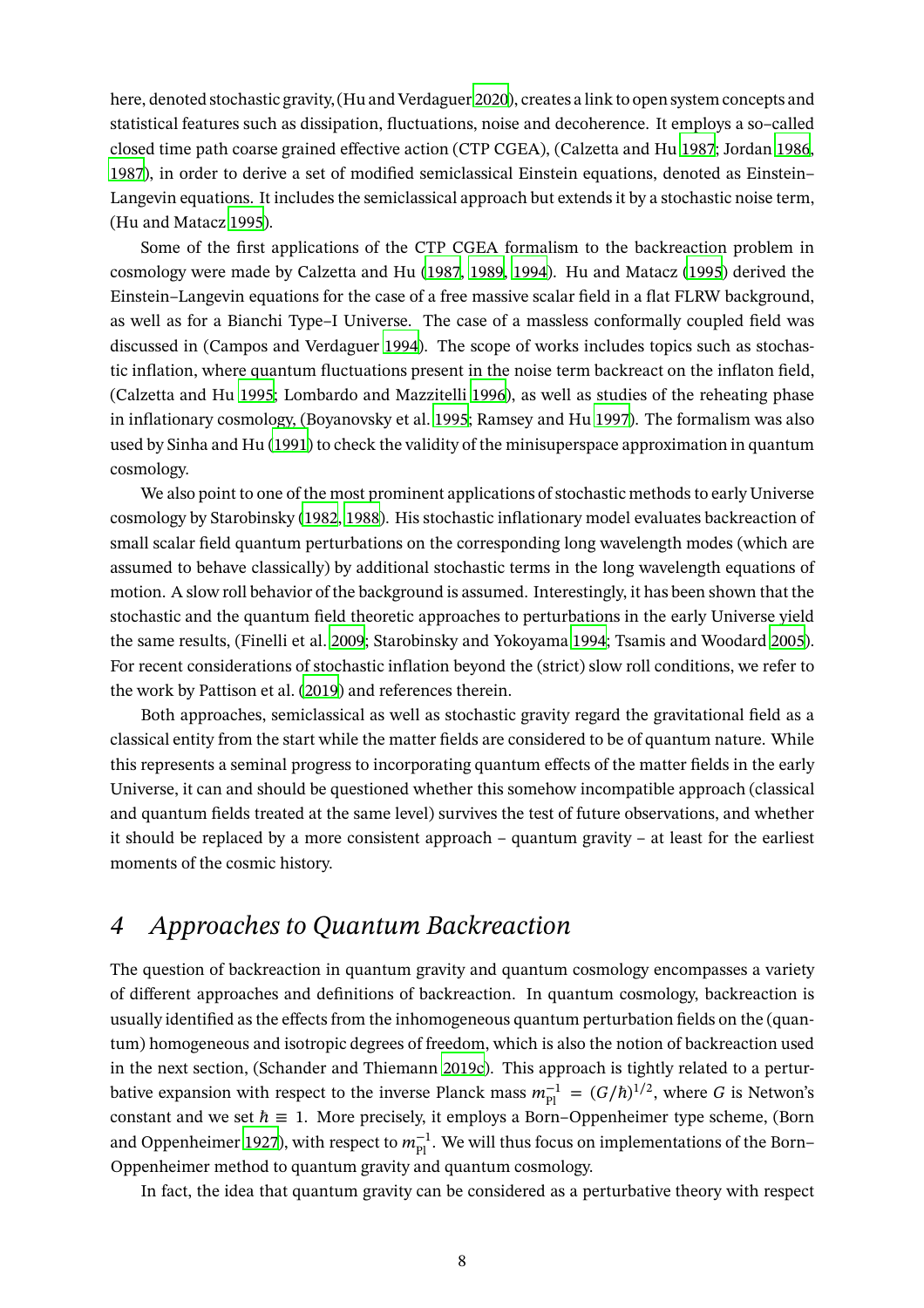to  $m_{\text{Pl}}$  was already introduced by Brout [\(1987\)](#page-30-14). The first investigations of backreaction in quantum gravity that rely on this expansion were performed in the framework of quantum geometrodynamics, (Wheeler [1957](#page-39-13)), see also (Kiefer [2007\)](#page-35-1) for an extensive overview. The idea is to expand the Wheeler–DeWitt equation in terms of the ratio of the Planck mass and the matter field mass, (Kiefer and Singh [1991](#page-35-15)). A different idea, conceptually similar to the schemes considered here, is to use a Born–Oppenheimer type approach, relying on the same perturbation parameter. Different considerations of the problem (giving rise to similar results) can be found in the works by Bertoni, Finelli, and Venturi [\(1996\)](#page-29-13), Brout and Venturi [\(1989\)](#page-30-15), and Kiefer [\(1994](#page-35-16)), (again, for a summary, see (Kiefer [2007\)](#page-35-1)). A review of the ideas of Born and Oppenheimer will be given in the next section, but to understand its use in the given context we present the key ideas.

For simplicity, let Q denote the gravitational and  $q$  the matter degrees of freedom. The Born– Oppenheimer scheme employs an ansatz solution for the quantum Hamiltonian and momentum constraint of the form, (Kiefer [2007\)](#page-35-1),

$$
\Psi(q, Q) = \sum_{n} \chi_n(Q)\psi_n(q, Q), \qquad (2)
$$

where  $\{\psi_n(q,Q)\}_n$  is supposed to be a known orthonormal basis of the matter Hilbert space that solves the matter part of the constraint and  $Q$  is to be considered as an external parameter for this eigenvalue problem. Then, one applies the constraints to  $\Psi$  and applies some  $\psi_k(q,Q)$  from the left (i.e., one considers the inner product of the matter states). This gives rise to constraint equations for the geometric factors  $\chi_n(Q)$ , which can be seen as an effective quantum problem for the geometric part, including the backreaction effects of the quantum matter system. In this scenario, the Born– Oppenheimer approximation consists in neglecting the contributions that enter with higher orders in  $m_{\rm Pl}^{-1}$ .

In order to extract physical results from the formalism, one can additionally employ a semiclassical approximation (which is however *independent* of the Born–Oppenheimer approach). This should yield the semiclassical limit of quantum gravity, i.e., a matter QFT on CST. It is common to employ a WKB ansatz for the geometrical states  $\chi_n(Q)$  of the form,

$$
\chi_n(Q) = C_n(Q)e^{im_n^2|Q|},\tag{3}
$$

where  $S[Q]$  stands for the geometric action in the geometrodynamical approach. The perturbative scheme in  $m_{\rm Pl}^{-1}$  eventually yields the semiclassical Einstein equations. In this sense, these approaches evaluate the backreaction of the quantum matter fields on the quantum or classical geometry.

One can apply the Born–Oppenheimer and WKB approximations in a different manner. Instead of taking the expectation value with respect to the quantum matter system, one applies the Wheeler– DeWitt constraints on the total Born–Oppenheimer ansatz function and uses the WKB approximation for the geometrical part. Restricting again to the lowest order with respect to the inverse Planck mass, this yields a quantum constraint for the matter wave function which depends on the classical action (through the WKB ansatz), and derivatives with respect to the spatial metric thereof. The idea of the above–cited works (and also of (Briggs and Rost [2000\)](#page-30-16)) is to introduce an external time parameter that depends on this derivative, hence giving rise to a Schrödinger equation for the matter system that includes the backreaction of the geometry through the geometry–dependent time derivative. In fact, this gives rise to a notion of time in a formerly background independent framework. Such ideas go back to DeWitt [\(1967\)](#page-31-14) and have been applied to a variety of cosmological situations (see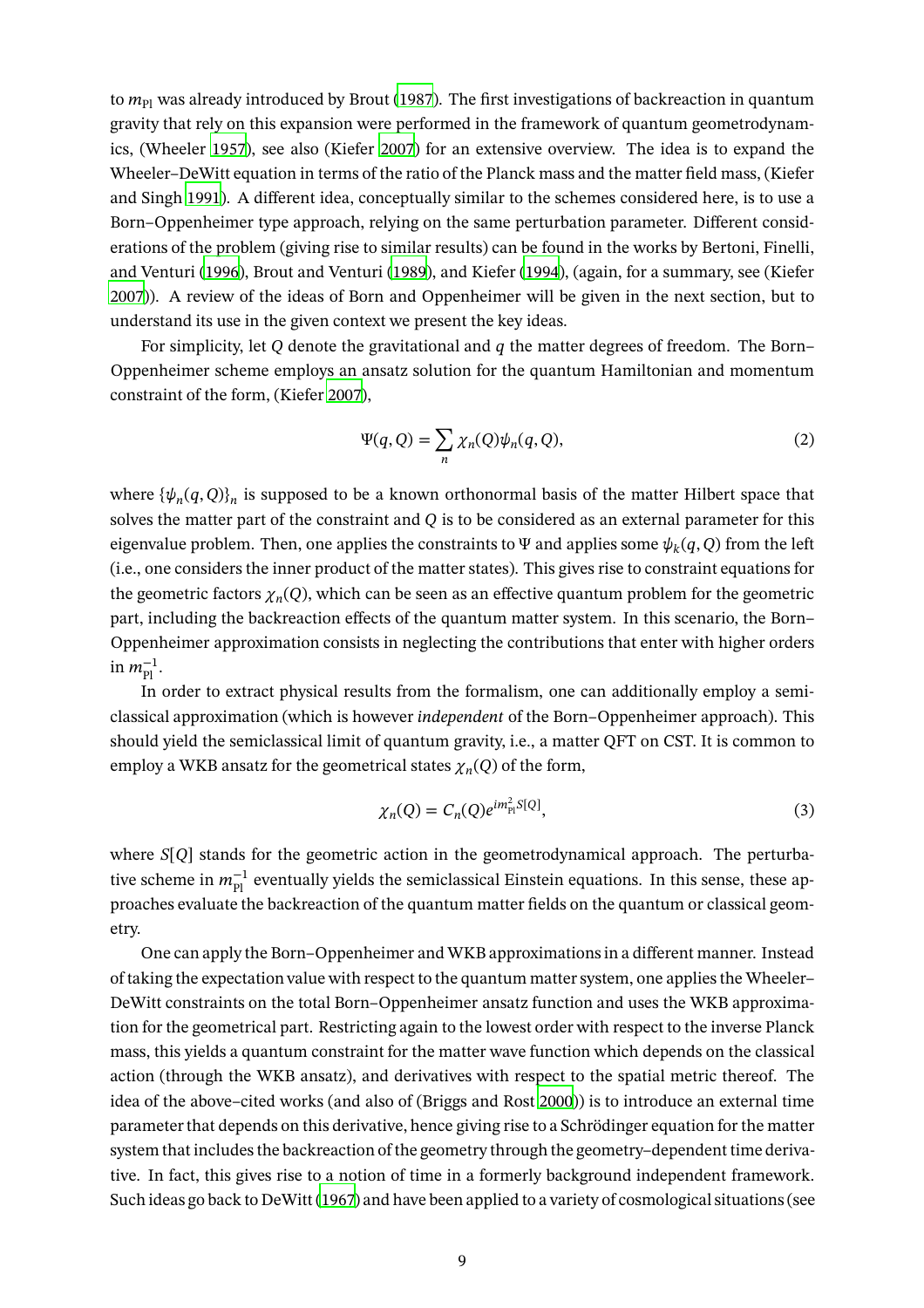(Kiefer [2007](#page-35-1)) and references therein). It is however a different notion of backreaction than the one considered in the next section. Besides, the present approach uses a Born–Oppenheimer approach *plus* a semiclassical WKB approximation while the next section uses the purely quantum mechanical space adiabatic perturbation extension of the Born–Oppenheimer scheme. Applications of the former works to the inflationary paradigm with perturbations and a discussion of the question of unitary evolution of the perturbations can be found in the work by Chataignier and Krämer [\(2021\)](#page-31-15) and references therein. They also consider cosmological perturbations that include gravitational contributions (i.e., the Mukhanov–Sasaki variables). Similar approaches that do not split the system into geometric and matter parts but include (perturbative) parts of the gravitational degrees of freedom in the fast subsystem and (homogeneous) matter parts in the slow sector were already presented by Halliwell and Hawking [\(1985\)](#page-34-15) and Vilenkin [\(1989\)](#page-39-14). This choice is also used in (Schander and Thiemann [2019c](#page-38-9)).

The Born–Oppenheimer approximation was also considered within approaches to quantum gravity with other variable choices. Giesel, Tambornino, and Thiemann [\(2009\)](#page-33-18) aimed at an application of the Born–Oppenheimer methods to loop quantum gravity (LQG), (Rovelli [2010](#page-38-10); Thiemann [2007\)](#page-39-15), using holonomy–flux variables or connection–flux variables. As it turns out, this choice of variables prevents the use of the Born–Oppenheimer methods since the flux operators are mutually non–commuting (which is a prerequisite for the Born–Oppenheimer scheme). Instead, they use commuting co–triad variables for the gravity sector and a scalar field for the matter sector to derive the semiclassical Einstein equations that take the backreaction of the quantum matter fields via an expectation value into account. Giesel, Tambornino, and Thiemann [\(2009\)](#page-33-18) consider their model on a discrete lattice (as it is common practice for approaches to LQG), and thus formally obtain a lattice QFT on a discrete curved space time. They also point to the possibility of pursuing the formal Born–Oppenheimer scheme and computing *quantum* solutions to the gravity sector with the effective backreaction of the quantum matter fields. Besides, they introduce a hybrid approach (similar to the models we consider here) where the gravitational sector is restricted to FLRW solutions and the fast part of the system is given by the matter quantum fields. They also propose to introduce coherent states for the gravitational subsystem in order to make progress in finding solutions. Due to the complexity of the gravity–matter systems, the focus of this work lies on spelling out the conceptual ideas rather than technically carrying out the programme in detail.

More recently, Stottmeister and Thiemann [\(2016a](#page-38-11)[,b](#page-38-12)[,c\)](#page-39-16) considered similar questions in the context of LQG but employed the more general scheme of space adiabatic perturbation theory (SAPT), (Panati, Spohn, and Teufel [2003\)](#page-36-12). Since in the latter approach, the variables of the slow, gravitational sector are not required to commute, it is in principle possible to apply the Born–Oppenheimer ideas also to LQG and related theories. The concrete implementation turns however out to be difficult due to the particular structure of the LQG phase space (which relies on a cotangent bundle of a compact Lie group rather than on a vector space) and its quantum representation. Other open issues of their attempts are related to the underlying graph structure of LQG models and the projective limits of finite dimensional truncations of the gravitational phase space that are needed in order to construct a continuum theory, (Stottmeister and Thiemann [2016a\)](#page-38-11). They also point out that a major obstruction to the derivation of a QFT on CST from LQG lies in the inequivalent representations of quantum fields for different gravitational configurations, (Stottmeister and Thiemann [2016a](#page-38-11)). This problem is a generic feature of background dependent quantum field theories. In this work, we present a (perturbative) solution to this problem which makes the application of space adiabatic methods to quantum cosmology possible, (Castelló Gomar, Martín-Benito, and Mena Marugán [2015,](#page-31-16) [2016;](#page-31-17) Fernandez-Mendez et al. [2012](#page-32-14)).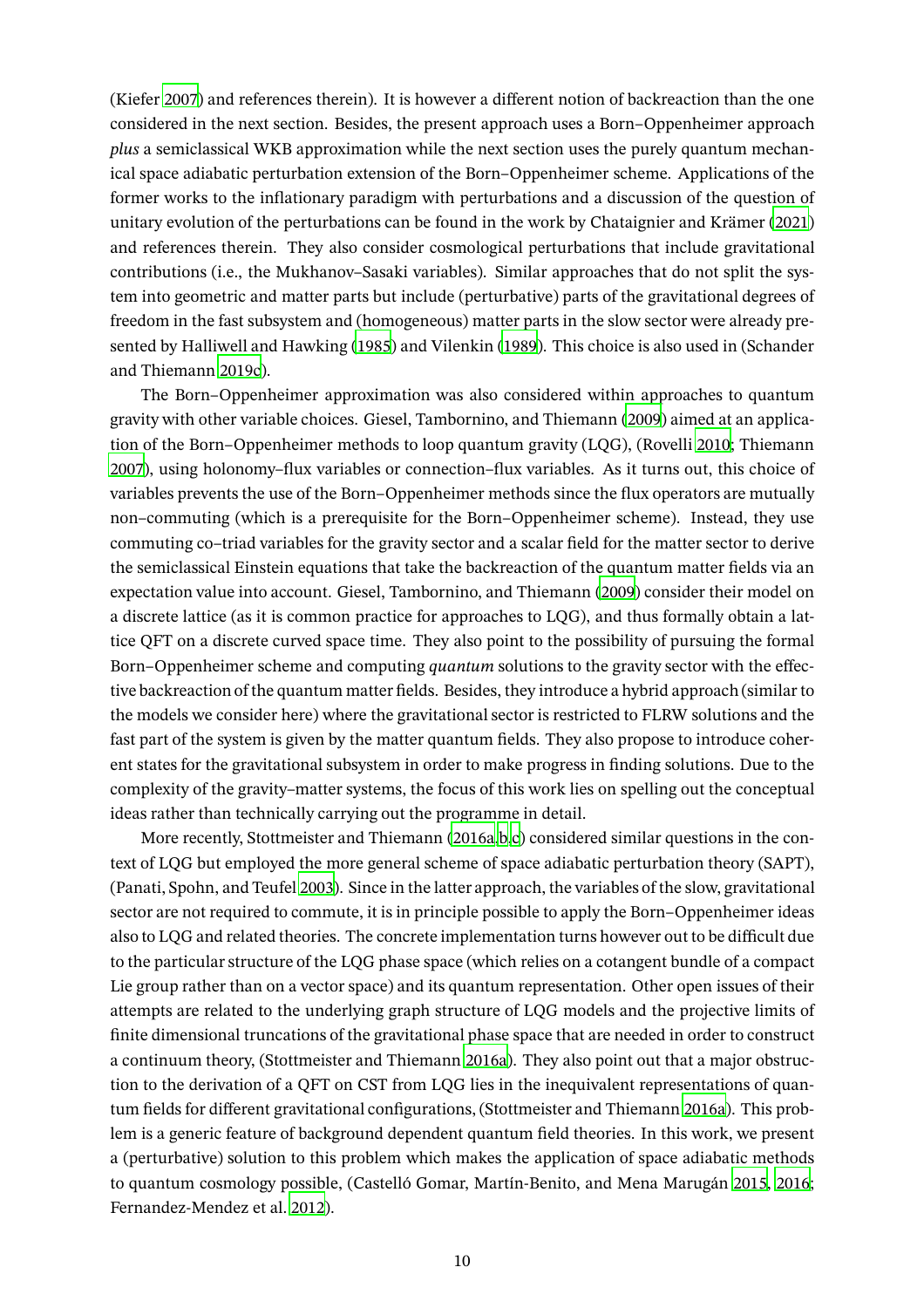For completeness, we also mention the application of Born–Oppenheimer methods within the spinfoam approach to LQC, (Rovelli and Vidotto [2008\)](#page-38-13), (see (Ashtekar, Bojowald, and Lewandowski [2003;](#page-28-13) Bojowald [2008\)](#page-29-14) for the LQC approach), and that Castelló Gomar, Martín-Benito, and Mena Marugán [\(2016\)](#page-31-17) consider a conceptually different kind of Born–Oppenheimer approximation in the hybrid approach to LQC. These seminal works make important progress by first considering the problem of backreaction, but must either remain on a rather formal level or include various assumptions which are hard to control. We therefore advocate to employ the SAPT scheme presented in the next section which serves as an unambigious, rigorous and perturbative approach, in principle applicable to any quantum cosmological framework and realizable up to any perturbative order, to taking quantum cosmological backreactions thoroughly into account. The approach applies to a much wider variety of quantum systems in comparison to the Born–Oppenheimer approach (in particular to quantum cosmological perturbation theory), does not rely on the introduction of semiclassical ansatz states and iteratively provides quantum constraints or equations of motion whose solutions approximate the true solutions up to, in principle, indefinitely small errors.

## <span id="page-10-0"></span>*5 Quantum Backreaction with Space Adiabatic Methods*

Computing and including backreaction in (perturbative) quantum cosmology requires an approximation scheme that ideally takes the physical characteristics of the system into account. SAPT as proposed by Panati, Spohn, and Teufel [\(2003](#page-36-12)) and extensions thereof are ideally suited to achieve this goal and to integrate backreaction effects into quantum cosmology, (Neuser, Schander, and Thiemann [2019](#page-36-13); Schander and Thiemann [2019a](#page-38-1)[,b](#page-38-14)[,c\)](#page-38-9).

SAPT is a generalization of the well–known Born–Oppenheimer approximation for non–relativistic molecular systems. Both approaches exploit the small ratio of two internal parameters such as the mass ratio of electrons and nuclei in a molecule to define a perturbation parameter,

$$
\varepsilon^2 := \frac{m_e}{m_n} \approx 5.46 \times 10^{-4} \ll 1,
$$
\n(4)

with the electron mass  $m_e \approx 9.11 \times 10^{-31}$  kg and the nuclei mass  $m_n \approx 1.67 \times 10^{-27}$  kg. In the simplest atom with one nucleus and one electron (although exact solutions are known for this case), the Hamilton function has the form,

$$
H(q, P; x, y) = \frac{\varepsilon^2 P^2}{2m_e} + \frac{y^2}{2m_e} + V(q; x),
$$
\n(5)

where  $(q, P)$  and  $(x, y)$  are the canonically conjugate pairs of the nucleus and the electron respectively.  $V(q; x)$  is a smooth potential, typically a Coulomb potential depending on the distance between nucleus and electron. In this molecular set up, the equipartition theorem states that the kinetic energies of nuclei and electrons are of the same order, and hence, on average, the nuclei move much slower than the electrons with correspondent statistically–averaged velocities,  $\langle v_n \rangle \approx \varepsilon \langle v_e \rangle$ . Born and Oppenheimer used this fact to define suitable ansatz solutions for the quantum mechanical problem: On the typical electronic time scale, the nuclei are at rest and the non–trivial electronic contributions of the Hamilton operator can be considered at fixed nuclei positions  $q \in \mathbb{R}$ ,

$$
\boldsymbol{H}_{\mathrm{e}}(q) := \frac{\boldsymbol{y}^2}{2m_{\mathrm{e}}} + \boldsymbol{V}(q, \boldsymbol{x}),\tag{6}
$$

where the bold letters  $y$ ,  $x$  denote momentum and position operators of the electron defined on their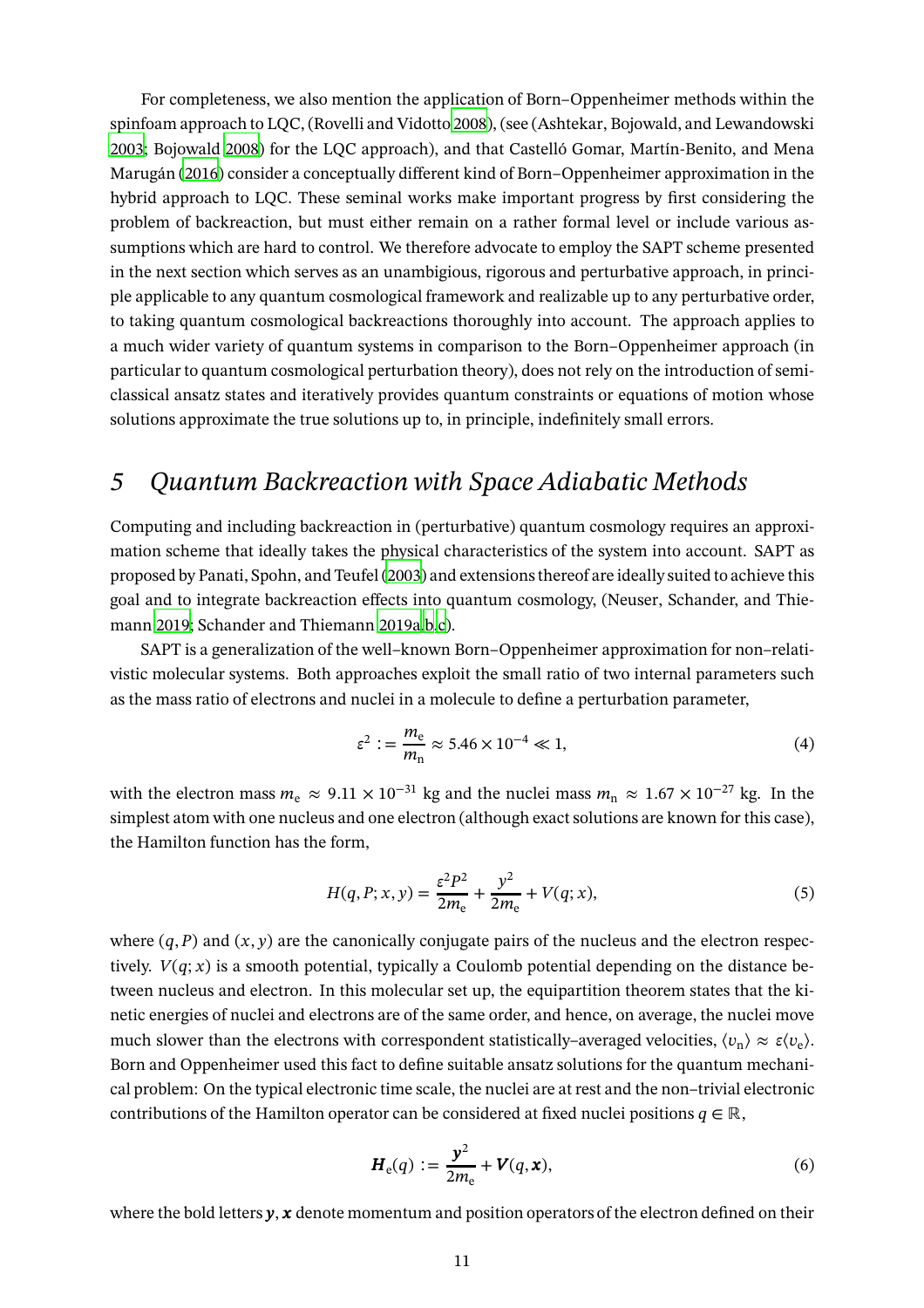respectively dense domains in  $L^2(\mathbb{R},dx)$ . Ideally, the operator function  $\bm{H}_{\mathrm{e}}(q)$  admits a solvable  $q$ dependent eigenvalue problem,

$$
\boldsymbol{H}_{\mathrm{e}}(q)\,\xi_n(q) = E_n(q)\,\xi_n(q),\tag{7}
$$

with a discrete q–dependent eigenbasis  $\{\xi_n(q)\}_{n\in\mathbb{N}}$  in the *fast* Hilbert space  $\mathcal{H}_f := L^2(\mathbb{R}, dx)$ , for which the so–called electronic energy bands  $E_n(q)$  are gapped functions, i.e.,  $E_n(q) - E_m(q) \neq 0$ pointwise for  $m \neq n$ . One can use this eigenbasis as an ansatz solution for the full Hamilton operator  $\hat{H}$  (the Weyl quantization with respect to the nuclei sector is labeled by hats), and ask whether it provides an approximate solution to the entire problem. Equivalently, we can define for every electronic eigensolution the direct integral operator,

<span id="page-11-1"></span>
$$
\hat{\boldsymbol{\pi}}_n := \int_{\mathbb{R}}^{\oplus} dq \, \xi_n(q) \langle \xi_n(q), \cdot \rangle_e = \int_{\mathbb{R}}^{\oplus} dq \, \boldsymbol{\pi}_n(q), \tag{8}
$$

on the total Hilbert space  $\mathcal{H} = L^2(\mathbb{R}, dq) \otimes \mathcal{H}_f$  and ask whether it commutes with  $\hat{H}$ . Of course, the answer is in the negative, but it turns out that the commutator scales like  $\varepsilon$ ,

<span id="page-11-0"></span>
$$
[\hat{H}, \hat{\pi}_n] \sim \varepsilon. \tag{9}
$$

This is because of the adiabatic relation between the electrons and the nuclei. By construction, the Weyl quantization  $\hat{\bm{H}}_{\text{e}}(\hat{q})$  of the electronic Hamiltonian and  $\hat{\bm{\pi}}_n$  commute. However, the remaining contribution to the Hamilton operator  $\hat{H}$ , in particular the kinetic energy of the nucleus, scales like  $\varepsilon^2$  and leads hence to the estimate in equation [\(9\)](#page-11-0). The Born–Oppenheimer approximation builds on this result and proposes to use the ansatz functions,

<span id="page-11-2"></span>
$$
\Psi(q;x) = \sum_{n} \psi_n(q) \xi_n(q;x),\tag{10}
$$

to solve the full quantum problem. In its simplest version, the scheme neglects any of the contributions that arise from applying the kinetic energy operator of the nucleus to the electronic ansatz functions (as they enter with small  $\varepsilon$ –factors), and thus results in an effective eigenvalue problem for the nucleus only,

$$
\left(\frac{\hat{P}^2}{2m_n} + E_n(\hat{q})\right)\psi_n(q) \equiv E\psi_n(q). \tag{11}
$$

If this nucleonic eigenproblem can be solved, the scheme leads in fact to viable results for the stationary energy spectra of molecules, which are given by the energy solutions  $E$ , and which include the backreaction of the electrons via the potential energy  $E_n(\hat{q})$ .

Unfortunately, the Born–Oppenheimer approach comes with some limitations which preclude its application to more complicated systems. Firstly, the scheme explicitely uses that the electronic eigenfunctions depend only on the *configuration* variable of the nucleus. Was the coupling between electrons and nuclei provided by non–commuting slow operators, for example by  $\hat{q}$  and  $\hat{p}$ , the scheme would fail since the direct integral construction in equation [\(8\)](#page-11-1) builds on the commutativity (i.e., the existence of a common spectrum) of the coupling operators. Also one could not define the ansatz functions in equation [\(10\)](#page-11-2). Secondly, the scheme does not provide a simple extension to better error estimates. This becomes problematic if one is interested in the dynamical evolution of the system. The interesting dynamics of the nuclei happens on time scales  $t_n \sim t_e/\varepsilon$  or larger, but considering the evolution generated by  $\hat{H}$  with respect to the above ansatz functions, the scheme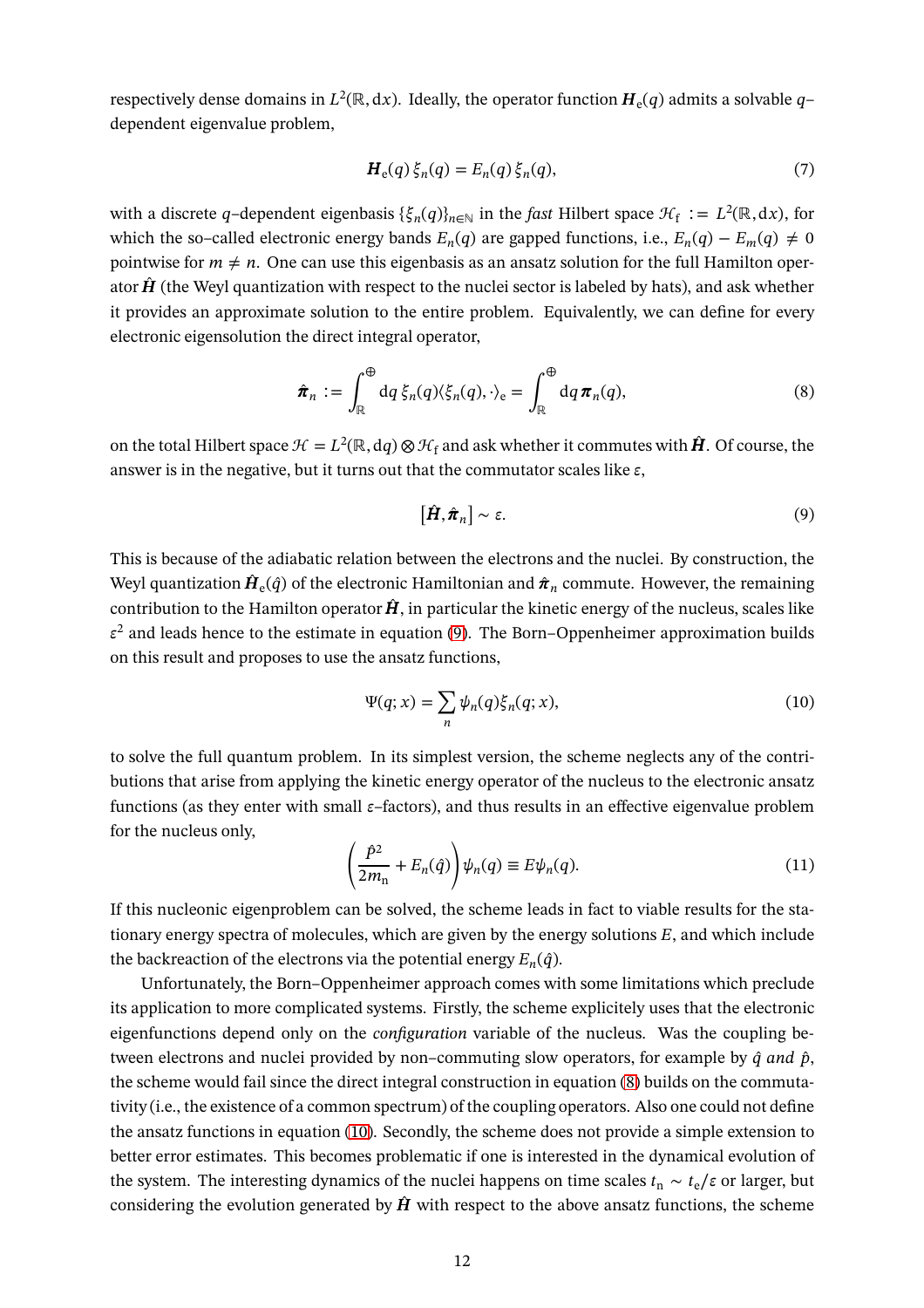cannot lead to trustworthy results due to the commutator relation [\(9\)](#page-11-0).

It should be possible to do better. In fact, the adiabatic theorem (Teufel [2003](#page-39-17)) states that under certain conditions (to be discussed in the sequel), there exists an orthogonal projection operator  $\hat{\Pi} \in \mathcal{B}(\mathcal{H})$  in the bounded operators on the total Hilbert space  $\mathcal{H}$  such that,

$$
[\hat{H}, \hat{\Pi}] = \mathcal{O}_0(\varepsilon^{\infty}),\tag{12}
$$

where the right hand side means that for all  $m \in \mathbb{N}$ , there exists a constant  $C_m < \infty$  such that  $||[\hat{H}, \hat{\Pi}]||_{\mathcal{B}(\mathcal{H})} \leq C_m \varepsilon^m$ , in the norm of bounded operators on  $\mathcal{H}$ . Most importantly,  $\hat{\Pi}$  can be constructed by a "semiclassical symbol" function, i.e., an operator–valued ansatz function like the almost–projector function  $\pi_n \in C^{\infty}(\mathbb{R}, \mathcal{B}(\mathcal{H}_f))$  from the simple example above. This symbol function appears as an asymptotic series in the perturbation parameter  $\varepsilon$ , and – to anticipate the result – the equivalent of  $\bm{\pi}_n(q)$  will serve as the base clause to an iterative  $\varepsilon$ –scheme to compute better and better approximations to  $\hat{\Pi}$ . This is the idea of SAPT, (Panati, Spohn, and Teufel [2003\)](#page-36-12).

SAPT uses an  $\varepsilon$ –scaled phase space (or deformation) quantization scheme, (Blaszak and Domanski [2012](#page-29-15)) for the slow subsector of the system, while retaining a standard Hilbert space representation for the fast sector. Phase space quantum mechanics is a formulation of quantum mechanics that employs an algebra of phase space functions  $A<sub>O</sub>$  instead of using the standard operator algebra in the Hilbert space representation of quantum mechanics. Quantum mechanical observables are thus represented by real–valued phase space functions. The pullback of the operator product to the phase space algebra gives rise to a non–commutative star product  $\star$ . Since the star product reduces to the commutative multiplication of phase space functions in the limit  $\hbar \rightarrow 0$ , this formulation of quantum mechanics is also known as deformation quantization. The standard textbooks by Dimassi and Sjöstrand [\(1999](#page-32-15)), Folland [\(1989\)](#page-33-19), and Hörmander [\(1985a](#page-34-16)[,b\)](#page-34-17) give thorough introductions to the usual *scalar*–valued phase space quantization scheme and pseudodifferential calculus, but the situation here is more subtle. SAPT requires to consider *operator*–valued symbol functions, in particular functions on the slow phase space with values in the operators on the fast Hilbert space. We will thus deal with symbol functions of the form  $\mathbf{A}(q, p) \in C^\infty(\Gamma_{\rm s}, \mathcal{B}(\mathcal{H}_{\rm f}))$  where  $\Gamma_{\rm s}$  denotes the slow phase space, (Teufel [2003,](#page-39-17) Appendix A). It is straightforward to map the symbol functions (operator–valued or not) to their operator representatives in the standard Hilbert space approach. The concrete prescription depends of course on the operator ordering that one chooses. In case of the symmetric Weyl quantization prescription, this relation is provided by the Weyl correspondence, (Dubin, Hennings, and Smith [1980](#page-32-16)), and a symbol function appears as the kernel of an integral operator that acts on an element of the Hilbert space, (Teufel [2003](#page-39-17)).

Symbol functions which give rise to admissible operators in the quantum theory can be classified by their asymptotic behavior on the slow phase space. One important class of symbols relevant for SAPT are the semiclassical symbols  $S_\rho^m$ , with  $m \in \mathbb{R}$  and  $0 \ge \rho \ge 1$ . An operator–valued function  $A \in C^{\infty}(\mathbb{R}^2, \mathcal{B}(\mathcal{H}_f))$  is in the symbol class  $S_{\rho}^{m}(\mathcal{B}(\mathcal{H}_f))$  if for every  $\alpha, \beta \in \mathbb{N}$ , there exists a positive constant  $C_{\alpha,\beta}$  such that,

$$
\sup_{q \in \mathbb{R}} \left\| \left( \partial_q^{\alpha} \partial_p^{\beta} \mathbf{A} \right) (q, p) \right\|_{\mathcal{B}(\mathcal{H}_f)} \leq C_{\alpha, \beta} \langle p \rangle^{m - \rho |\beta|},\tag{13}
$$

for every  $p \in \mathbb{R}$ , and  $\langle p \rangle = (1+|p|^2)^{1/2}$ , (Teufel [2003](#page-39-17)). For such symbols the Weyl ordering prescription for quantum theory gives rise to a specific star product, and we can finally make sense of the space adiabatic perturbation idea. For two such operator–valued symbols on the slow phase space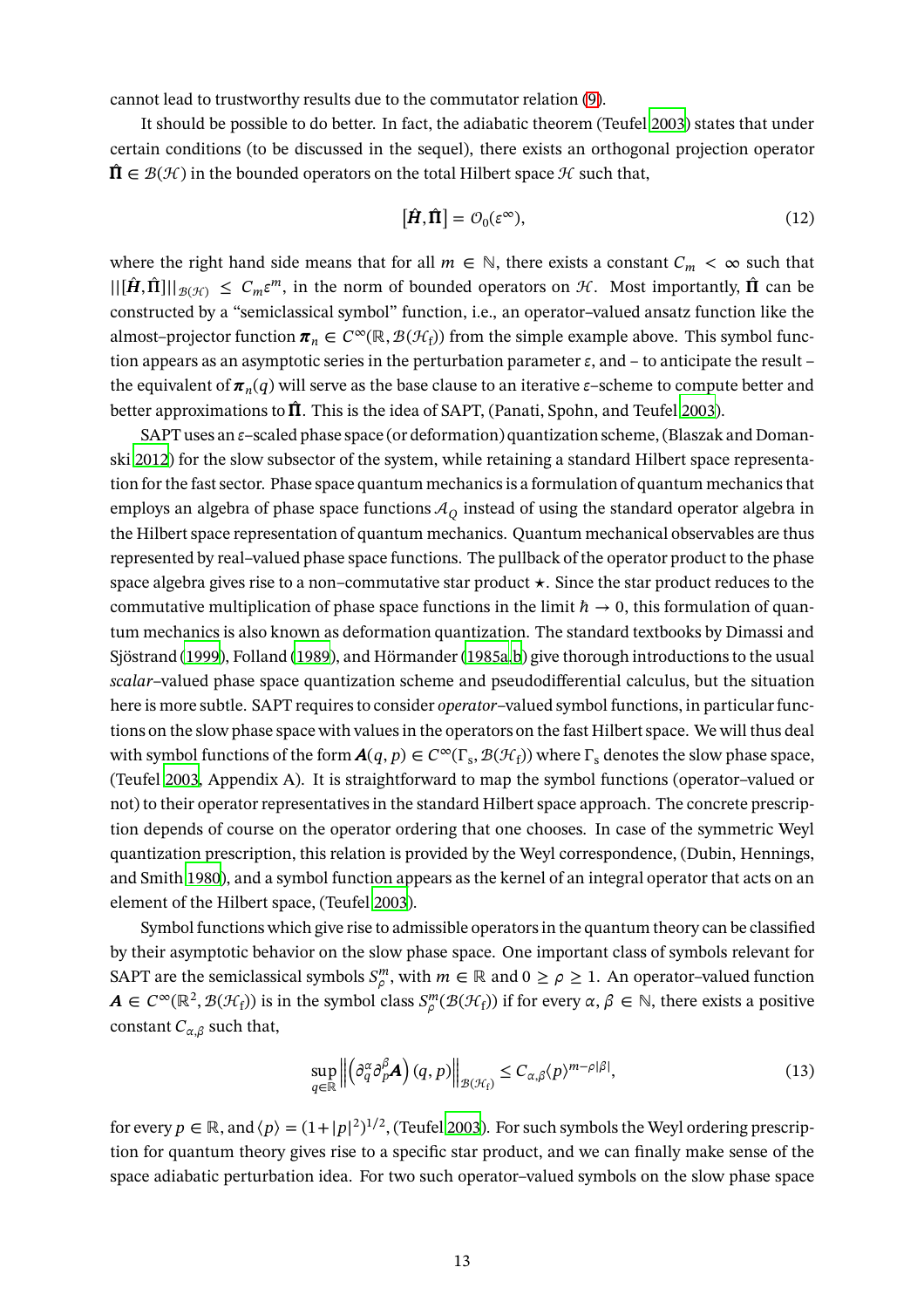$\boldsymbol{A}\in S^{m_1}_{\rho}(\mathcal{B}(\mathcal{H}_f)),\boldsymbol{B}\in S^{m_2}_{\rho}(\mathcal{B}(\mathcal{H}_f)),$  their star product is given by,

$$
(\mathbf{A} \star \mathbf{B})(q, P) = \exp\left(\frac{i\hbar}{2} \left(\partial_x \partial_P - \partial_q \partial_D\right)\right) \mathbf{A}(x, D) \mathbf{B}(q, P)\Big|_{x=q, D=P} \in S_{\rho}^{m_1 + m_2}(\mathcal{B}(\mathcal{H}_f)).\tag{14}
$$

We note that the exponential has a series expansion which could be considered as a series with respect to  $\hbar$  in the given context. Alluding to the adiabaticity of the system, it is reasonable to define a rescaled momentum operator  $p := \varepsilon P$ . Replacing P and D by their  $\varepsilon$ -scaled versions in the star product formula, the new expansion parameter is  $\varepsilon \hbar$ . Any star product of symbol functions can thus be written in a series expansion in  $\varepsilon$ . Comparing terms of the same polynomial order in  $\varepsilon$ , this defines a perturbation theory for quantum mechanical equations which will iteratively solve the eigenvalue problems of interest. The first two orders of the rescaled star product are given by,

$$
(\mathbf{A} \star \mathbf{B})(q, p) = (\mathbf{A}_0 \cdot \mathbf{B}_0)(q, p) + \frac{i\varepsilon\hbar}{2} \{\mathbf{A}_0(q, p), \mathbf{B}_0(q, p)\} + \varepsilon (\mathbf{A}_0 \cdot \mathbf{B}_1 + \mathbf{A}_1 \cdot \mathbf{B}_0)(q, p) + \mathcal{O}(\varepsilon^2), \tag{15}
$$

where the symbol functions have been expanded with respect to  $\varepsilon$  according to  $\bm{A} = \sum_k \varepsilon^k \bm{A}_k$  and  $\mathbf{B} = \sum_{k} \varepsilon^{k} \mathbf{B}_{k}$ . Note that the  $\varepsilon$ –rescaling changes the whole symplectic structure (we now have,  ${q, p}_s = \varepsilon$ ), as well as the canonical commutation relations since we obtain,

$$
[\hat{q}, \hat{p}]_{\rm s} = i\varepsilon \hbar \hat{1}_{\rm s}.
$$
 (16)

From now on, we will set  $\hbar \equiv 1$ . Note that in the original Born–Oppenheimer approximation, the perturbative parameter occurs (after an appropriate rescaling) only in the Hamiltonian and the perturbation theory consists in splitting the Hamiltonian (and its spectrum) accordingly, while *here* the quantum algebra is redefined, giving rise to a(n in principle infinite) perturbation series in  $\varepsilon$ .

### <span id="page-13-0"></span>*5.1 Space Adiabatic Perturbation Theory*

SAPT as introduced by Panati, Spohn, and Teufel [\(2003\)](#page-36-12) places a set of conditions on the physical system under consideration. These are, in some respects, quite restrictive. However, if one accepts to abandon certain results, such as the convergence of the perturbative series, it is possible to milden the conditions. Here, we present the original conditions introduced by Panati, Spohn and Teufel for a system with  $d$  slow and  $k$  fast degrees of freedom, and which can be split into four categories:

(C1) *The state space* of the system decomposes as,

$$
\mathcal{H} = L^2(\mathbb{R}^d) \otimes \mathcal{H}_f = L^2(\mathbb{R}^d, \mathcal{H}_f),\tag{17}
$$

where  $L^2(\mathbb{R}^d)$  is the state space of the system whose rate of change is by a factor  $\varepsilon^l$ ,  $l \in \mathbb{R}^+$ , smaller than the rate of change of the (environmental) system  $\mathcal{H}_{\text{f}}$ . The latter is assumed to be a separable Hilbert space.

(C2) *The quantum Hamiltonian*  $\hat{H}$ , (may it be an operator or a constraint) is given as the Weyl quantization of a semiclassical symbol  $\bm{H}\in S_\rho^m(\varepsilon,\mathcal{B}(\mathcal{H}_{\rm f})),$  i.e.,  $\bm{H}$  asymptotically approaches an  $\varepsilon$ –series,

$$
H(\varepsilon, z) \asymp \sum_{j=0}^{\infty} \varepsilon^{j} H_{j}(z),
$$
\n(18)

where  $\boldsymbol{H}_j \in S_{\rho}^{m-j\rho}$  $_{\rho}^{m-j\rho}(\mathcal{B}(\mathcal{H}_{f}))$  for all  $j \in \mathbb{N}$  and  $z := (q, P) \in \mathbb{R}^{2d}$ . The appropriate notion of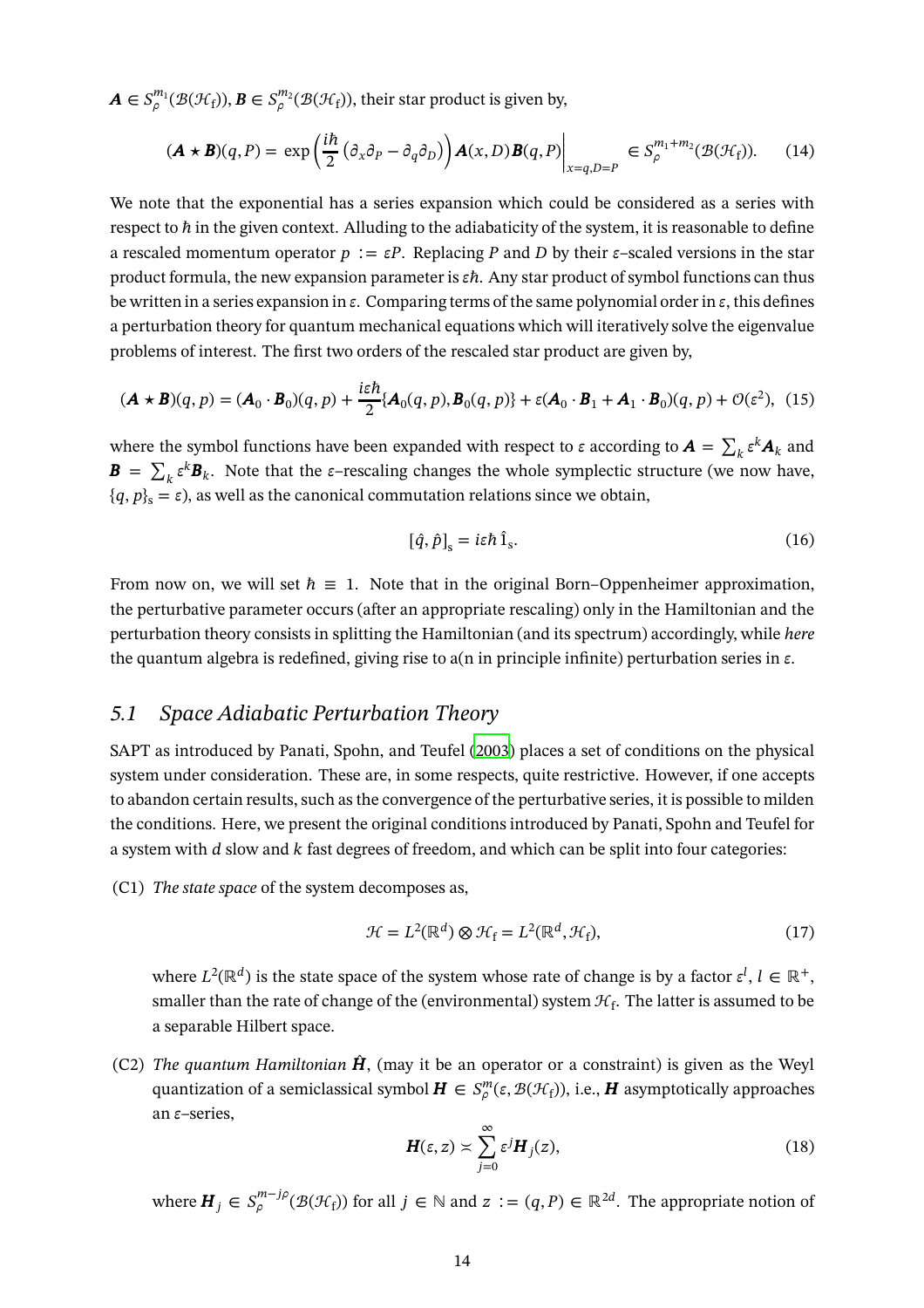convergence is provided by a Fréchet semi–norm in  $S_\rho^m(\mathcal{B}(\mathcal{H}_{\text{f}}))$ , see (Teufel [2003](#page-39-17)) for further details.

- (C3) For any fixed  $z \in \mathbb{R}^{2d}$ , the spectrum  $\sigma(z)$  of the principal symbol  $H_0(z)$  of  $H(\varepsilon, z)$  has isolated parts  $\sigma_n(z)$ ,  $n \in \mathbb{N}$ . Picking one such  $\nu \in \mathbb{N}$  and therefore suppressing any *n*-dependence in the following, the minimal distance between the elements of  $\sigma_{\nu}(z)$  and the remainder of the spectrum  $\sigma_{rem}(z) := \sigma(z) \setminus \sigma_{\nu}(z)$  displays a non–vanishing gap. According to its characteristics with varying z, the gap can be classified by means of a parameter  $\gamma$ .
	- *Conditions*  $(Gap)_{\gamma}$ : Let  $f_{\pm} \in C^{0}(\mathbb{R}^{2d}, \mathbb{R})$  be two continuous functions with  $f_{-} \leq f_{+}$ .
	- (G1) *Enclosing interval.* For every  $z \in \mathbb{R}^{2d}$  the isolated part of the spectrum  $\sigma_n(z)$  is entirely contained in the interval  $I(z) := [f_-(z), f_+(z)].$
	- (G2) *Gap to the remainder.* The distance between the remainder of the spectrum,  $\sigma_{rem}(z)$  and the enclosing interval  $I(z)$  is strictly bigger than zero and increasing for large momenta, i.e.,

Dist 
$$
[\sigma_{rem}(z), I(z)] \ge C_g (1 + p^2)^{\frac{y}{2}}
$$
. (19)

(G3) *Boundedness of the interval.* The width of the interval  $I(z)$  is uniformly bounded, *i.e.*,

$$
\sup_{z \in \mathbb{R}^{2d}} |f_+(z) - f_-(z)| \le C_d < \infty.
$$
 (20)

(C4) *Convergence Condition*. If the system satisfies the gap condition  $(C3)_\gamma$  for some  $\gamma \in \mathbb{R}$ , the Hamilton symbol **H** must be in  $S^{\gamma}_{\rho}$  $\int_{\rho}^{\gamma}$ . If  $\rho = 0$ , also  $\gamma$  must vanish. If  $\rho > 0$ ,  $\gamma$  can be any real number but  $\hat{H}$  must be essentially self–adjoint on  $\mathcal{S}(\mathbb{R}^d, \mathcal{H}_f)$ .

Condition (C4) is not vital in order to perform the formal computations in the following. It ensures however that for considerations on the whole slow phase space  $\Gamma_{\rm s}$ , the error estimates of SAPT are bounded everywhere on Γ<sup>s</sup> . In particular, the adiabatic decoupling is said to be *uniform*. Note also that the requirement that  $H$  has values in the *bounded* operators is violated for many physical systems of interest. In such cases, the space adiabatic scheme cannot be immediately applied and the convergence of the perturbative expansion has to be examined by independent methods, (Panati, Spohn, and Teufel [2003](#page-36-12)).

Given the conditions  $(C1) - (C4)$ , the space adiabatic theorem introduces a perturbative construction scheme that is based on iteratively computing three symbol functions: the Moyal projector  $\pmb{\pi}\in S^0_\rho$  $_{\rho}^{0}$ , the Moyal unitary  $\boldsymbol{u} \in S_{\rho}^{0}$  $_{\rho}^0$  and an effective Hamiltonian  $\boldsymbol{H}_{{\rm eff}}\in S^m_{\rho}$ . The Moyal projector serves to identify a subspace of the total Hilbert space which is almost invariant under the dynamics of  $\hat{H}$  and which is associated with one particular quantum number  $\nu \in \mathbb{N}$  of the fast sector. The Moyal unitary  $\boldsymbol{u}$  is an auxiliary structure which gives rise to a unitary operator that maps the relevant subspace to a much simpler reference subspace. In fact, the original subspace is a technically complicated object and cannot provide us with a simple procedure to derive the (approximated) dynamics in the subspace. The reference subspace is trivial with respect to the fast subsystem and allows to compute the dynamics of the slow sector including the backreaction of the fast degree(s) of freedom. It is used to derive an effective Hamiltonian symbol  $H_{\text{eff}}$  whose solutions are approximate solutions to the full Hamilton operator  $\hat{H}$ . More precisely, (Teufel [2003\)](#page-39-17),

(S1) There exists a unique formal symbol,  $\pi = \sum$  $\sum_{i\geq 0} \varepsilon^i \pi_i$ , with  $\pi_i \in S_\rho^{-i\rho}$  $\int_{\rho}^{-\iota\rho}(\mathcal{B}(\mathcal{H}_{\mathrm{f}}))$ , such that  $\pi_0$  is the spectral projection of  $\boldsymbol{H}(q,p)$  corresponding to  $\sigma_{\nu}(q,p)$  and with the properties,

$$
(S1-1) \boldsymbol{\pi} \star_{\varepsilon} \boldsymbol{\pi} = \boldsymbol{\pi}, \qquad (S1-2) \boldsymbol{\pi}^* = \boldsymbol{\pi}, \qquad (S1-3) \boldsymbol{H} \star_{\varepsilon} \boldsymbol{\pi} - \boldsymbol{\pi} \star_{\varepsilon} \boldsymbol{H} = 0.
$$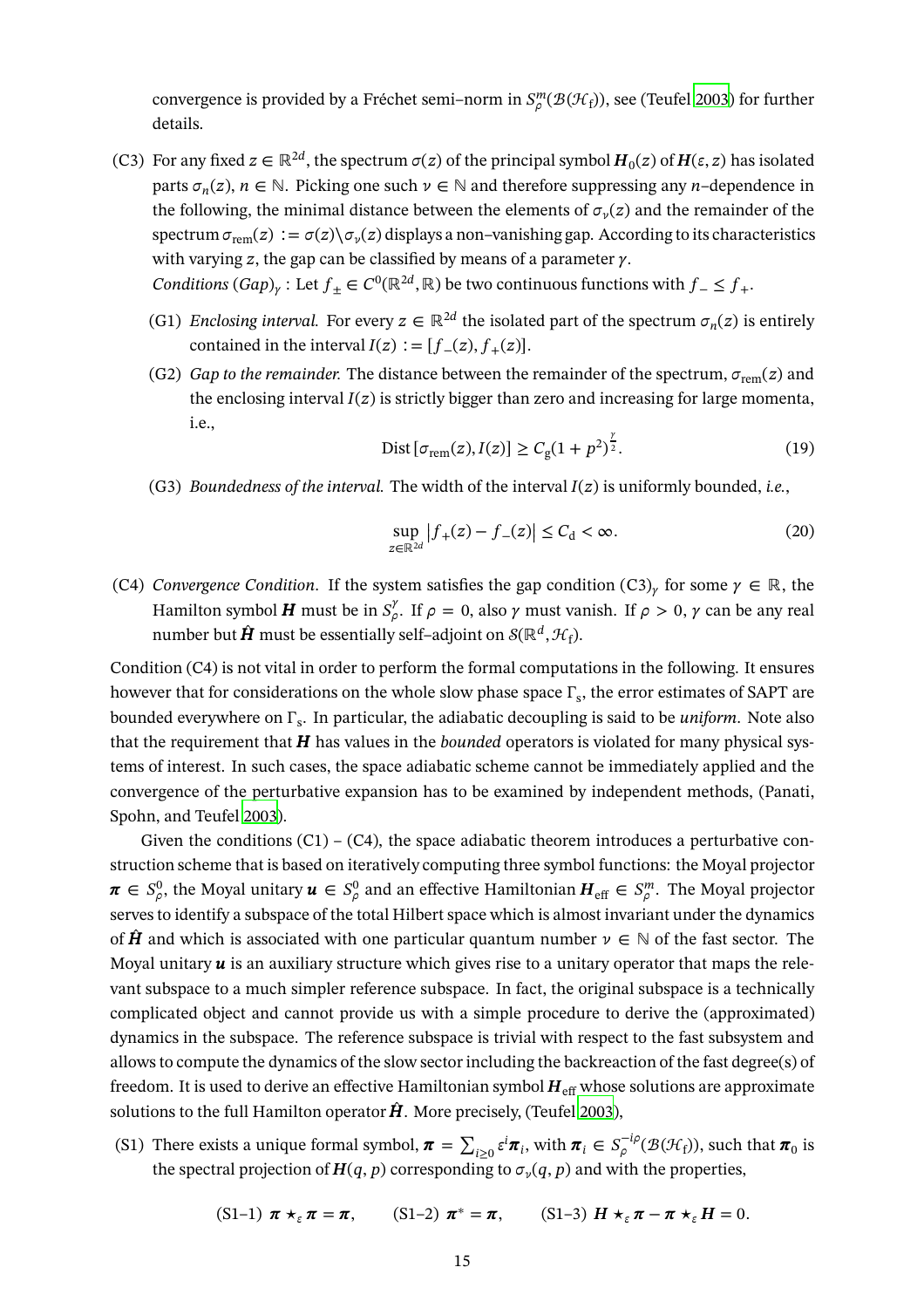It can be shown that the Weyl quantization of a resummation of  $\pi,$  which we denote by  $\pi_{\varepsilon}$  is  $\mathcal{O}_0(\varepsilon^{\infty})$ –close to an operator  $\hat{\Pi}$ , i.e.,  $\hat{\Pi} = \hat{\pi}_{\varepsilon} + \mathcal{O}_0(\varepsilon^{\infty})$  and that,  $[\hat{H}, \hat{\Pi}] = \mathcal{O}_0(\varepsilon^{\infty})$ .

(S2) Let  $\pi_R$  be the projection on some reference subspace  $\mathcal{K}_f \subseteq \mathcal{H}_f$ . Assuming that there exists a symbol  $\boldsymbol{u}_0 \in S^0_{\rho}(\mathcal{B}(\mathcal{H}_f))$ , such that,  $\boldsymbol{u}_0 \cdot \boldsymbol{\pi}_0 \cdot \boldsymbol{u}_0^* = \boldsymbol{\pi}_R$ , then there is a formal symbol  $\boldsymbol{u} = \sum$  $_{i\geq 0}$  ε<sup>ι</sup> $u_i$ with  $\boldsymbol{u}_i \in S_{\rho}^{-i\rho}$  $\int_{\rho}^{-t\rho}(\mathcal{B}(\mathcal{H}_{\mathrm{f}}))$  such that,

$$
(S2-1) \mathbf{u}^* \star_{\varepsilon} \mathbf{u} = 1, \qquad (S2-2) \mathbf{u} \star_{\varepsilon} \mathbf{u}^* = 1, \qquad (S2-3) \mathbf{u} \star_{\varepsilon} \pi \star_{\varepsilon} \mathbf{u}^* = \pi_R.
$$

The Weyl quantization of a resummation of  $\boldsymbol{u}$ , which denoted by  $\boldsymbol{u}_s$  gives rise to an operator,  $\hat{\bm{U}} = \hat{\bm{u}}_{\varepsilon} + \mathcal{O}_0(\varepsilon^{\infty})$  for which it holds true that,  $\hat{\bm{U}} \hat{\bm{\Pi}} \hat{\bm{U}} = \hat{\bm{\pi}}_{\text{R}}$ .

(S3) There exists a formal, effective Hamilton symbol  $\boldsymbol{h}_{\text{eff}} = \sum \limits$  $\sum_{i\geq 0} \varepsilon^i \bm{h}_{\text{eff},i}$  defined as,

$$
\boldsymbol{h}_{\rm eff} := \boldsymbol{u} \star_{\varepsilon} \boldsymbol{H} \star_{\varepsilon} \boldsymbol{u}^*.
$$

For systems with an external time parameter  $t$  and the Weyl quantizations  $\hat{\bm{u}}$  and  $\hat{\bm{h}}_{\text{eff}},$  we have,

$$
e^{-i\hat{\mathbf{H}}s} - \hat{\mathbf{u}}^{\dagger} e^{-i\hat{\mathbf{h}}_{\text{eff}}s} \hat{\mathbf{u}} = \mathcal{O}_0(\varepsilon^{\infty} |s|).
$$
 (21)

<span id="page-15-0"></span>In the next section, we will make these formal definitions and results by Panati, Spohn, and Teufel [\(2003](#page-36-12)) more explicit and apply the space adiabatic scheme to a simple cosmological model up to second order in the perturbations.

#### *5.2 Backreaction in Quantum Cosmology*

As an illustrative example for the space adiabatic scheme, let us consider Einstein general relativity, reduced to spatial homogeneity and isotropy, including a cosmological constant  $\Lambda > 0$ , and coupled to a spatially homogeneous, isotropic and real Klein–Gordon field  $\phi_0$  with mass  $m > 0$  and coupling constant  $\lambda \in \mathbb{R}$ . This section is based on (Neuser, Schander, and Thiemann [2019\)](#page-36-13) to which we refer for more details. We assume a globally hyperbolic space time manifold and a metric with Lorentzian signature  $(-, +, +, +)$ . The only dynamical degree of freedom of the metric is the scale factor  $a \ge 0$ . The lapse function N is a Lagrange multiplier and will be fixed to  $N \equiv 1$ . We perform a  $(3 + 1)$ – split of the manifold into space and time which admits spatial hypersurfaces  $\sigma$  which we fix to be compact, flat three–tori  $\mathbb{T}^3$  with side lengths  $l \equiv 1$ . The cosmological action is,

$$
S[a(t), \phi_0(t)] = \int_{\mathbb{R}} dt \left( -\frac{1}{\kappa} \left( 3\dot{a}^2 a + \Lambda a^3 \right) + \frac{1}{2\lambda} \left( \dot{\phi}_0^2 - m^2 \phi_0^2 \right) \right),\tag{22}
$$

where  $\kappa = 8\pi G$  and  $\lambda$  are the gravitational and scalar field coupling constants. If both,  $(a, \phi_0)$  are dimensionless, as we assume, then both coupling constants have the same dimension, and we define the dimensionless ratio,

$$
\varepsilon^2 := \frac{\kappa}{\lambda}.\tag{23}
$$

Considering typical values of the coupling parameters in the Standard Model, it seems reasonable to assume that this ratio is indeed extremely small. Hence, we identify gravity with the slow sector while the matter field is considered to be the fast subsystem.

The space adiabatic scheme requires a Hamiltonian formulation of the problem. We define the conjugate momenta of  $a$  and  $\phi_0$  as,  $p_a := \varepsilon \frac{\partial L}{\partial \dot{a}}$  $\frac{\partial L}{\partial \dot{a}}$  and  $\mu_0 := \frac{\partial L}{\partial \dot{\phi}_0}$ дф 0 , where  $L$  is the Lagrange function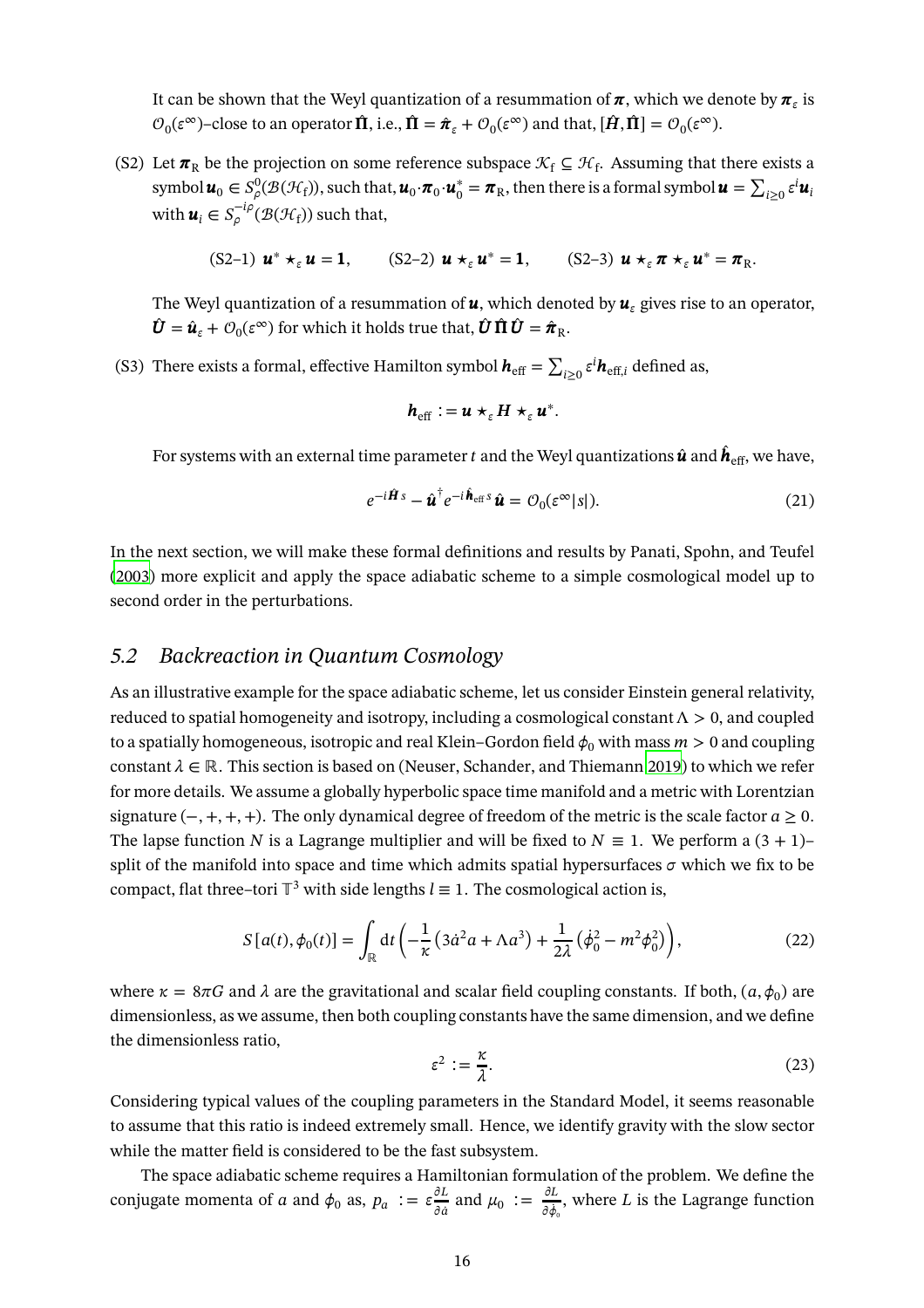associated with the action S. The Poisson brackets of the canonical variables evaluate to  $\{a, p_a\} = \varepsilon$ , and  $\{\phi_0, \mu_0\} = 1$ . The Legendre transformation generates the Hamilton constraint,

$$
C(a, p_a, \phi_0, \pi_0) := -\frac{1}{12} \frac{p_a^2}{a} + \frac{\Lambda}{\lambda \kappa} a^3 + \frac{\mu_0^2}{2a^3} + \frac{1}{2\lambda^2} m^2 a^3 \phi_0^2,
$$
 (24)

where for notational reasons, we divided the whole constraint by a constant factor  $\lambda$ . For simplifying the analysis by means of SAPT in the following, we switch to triad–like canonical variables,

$$
b := \pm \sqrt{a^3}, \quad \rho := \frac{2}{3} \frac{p_a}{\sqrt{a}},\tag{25}
$$

which is a double cover of the original phase space and we do not restrict to any of the branches of b. In order to keep the notation as simple as possible, we introduce the following parameters and functions,

$$
m_G := \frac{8}{3}, \qquad \omega_G^2 := \frac{3\,\Lambda}{4\,\lambda\,\kappa}, \qquad m_{KG} := b^2, \qquad \omega_{KG}^2 := \frac{m^2}{\lambda^2}.
$$
 (26)

These definitions and the new canonical variables give for the Hamilton constraint,

$$
C(b, \rho, \phi_0, \mu_0) = -\frac{\rho^2}{2m_G} + \frac{1}{2}m_G\omega_G^2b^2 + \frac{\mu_0^2}{2m_{\text{KG}}(b)} + \frac{1}{2}m_{\text{KG}}(b)\omega_{\text{KG}}^2\phi_0^2.
$$
 (27)

We quantize the system and start by considering the scalar field subsystem using bold operator symbols. The state space is  $\mathcal{H}_{\rm f} := L^2(\mathbb{R}, d\phi_0)$ , and the scalar field operator and its conjugate momentum satisfy the canonical commutation relation,  $[\phi_0, \mu_0]_f = i \mathbf{1}_f$ . Similarly, the state space of the geometrical subsystem is  $\mathcal{H}_s := L^2(\mathbb{R}, db)$ . The quantum operators wear hats and the canonical commutation relation for the geometrical variable and its conjugate momentum are,  $[\hat{b}, \hat{\rho}]_s = i \, \varepsilon \, \hat{1}_s.$ The quantum theory of the coupled system has the tensor product Hilbert space,  $\mathcal{H} = \mathcal{H}_s \otimes \mathcal{H}_f$ . The constraint operator on  $H$  is given by,

$$
\hat{\mathbf{C}} = \left(-\frac{\hat{\rho}^2}{2m_\text{G}} + \frac{1}{2}m_\text{G}\,\omega_\text{G}^2\,\hat{b}^2\right) \otimes \mathbf{1}_{\text{f}} + \frac{1}{2\,m_\text{KG}(\hat{b})} \otimes \boldsymbol{\mu}_0^2 + \frac{1}{2}m_\text{KG}(\hat{b})\,\omega_\text{KG}^2 \otimes \boldsymbol{\phi}_0^2. \tag{28}
$$

We check the conditions  $(C1) - (C4)$  for SAPT.  $(C1)$  holds without further ado since the cosmological Hilbert space  $\mathcal{H}_s\otimes\mathcal{H}_f$  has the required tensor product structure, and  $\mathcal{H}_s$  is an  $L^2$ –space and  $\mathcal{H}_f$  is separable. We represent the quantum constraint as a symbol function  $C(\rho, b)$  with values in the linear operators on the Klein–Gordon Hilbert space  $\mathcal{H}_f$  by formally quantizing the Klein–Gordon subsystem only,

$$
\mathbf{C}(b,\rho) = \left(-\frac{\rho^2}{2m_G} + \frac{1}{2}m_G\omega_G^2b^2\right)\mathbf{1}_f + \frac{\phi_0^2}{2m_{\text{KG}}(b)} + \frac{1}{2}m_{\text{KG}}(b)\omega_{\text{KG}}^2\mu_0^2.
$$
 (29)

 $\bm{C}(b,\rho)$  is an unbounded operator on  $\mathcal{H}_{\text{f}}$  for every  $(b,\rho)\in\mathbb{R}^2$ . In particular, the operator corresponds to the Hamiltonian of a quantum harmonic oscillator with constant frequency  $\omega_{KG}$ , b-dependent mass  $m_{KG}(b)$  and an off–set energy. As such, the symbol has for fixed finite  $(b, \rho)$  an energy spectrum which is bounded from below but not from above. Besides,  $\mathcal{C}(b, \rho)$  is an unbounded function with respect to both,  $b$  and  $\rho$ . According to SAPT, the constraint symbol must however belong to one of the symbol classes  $S_\rho^m(\mathcal B(\mathcal H_{\mathrm f}))$  and should therefore have values in the space of *bounded* operators on  $\mathcal{H}_{\text{f}}$ , be a bounded function with respect to  $b$  and grow maximally polynomially in  $\rho$ . By means of the standard quantum oscillator eigensolutions  $\xi_n \in \mathcal{H}_f$ ,  $n \in \mathbb{N}$  with a b–dependent mass, the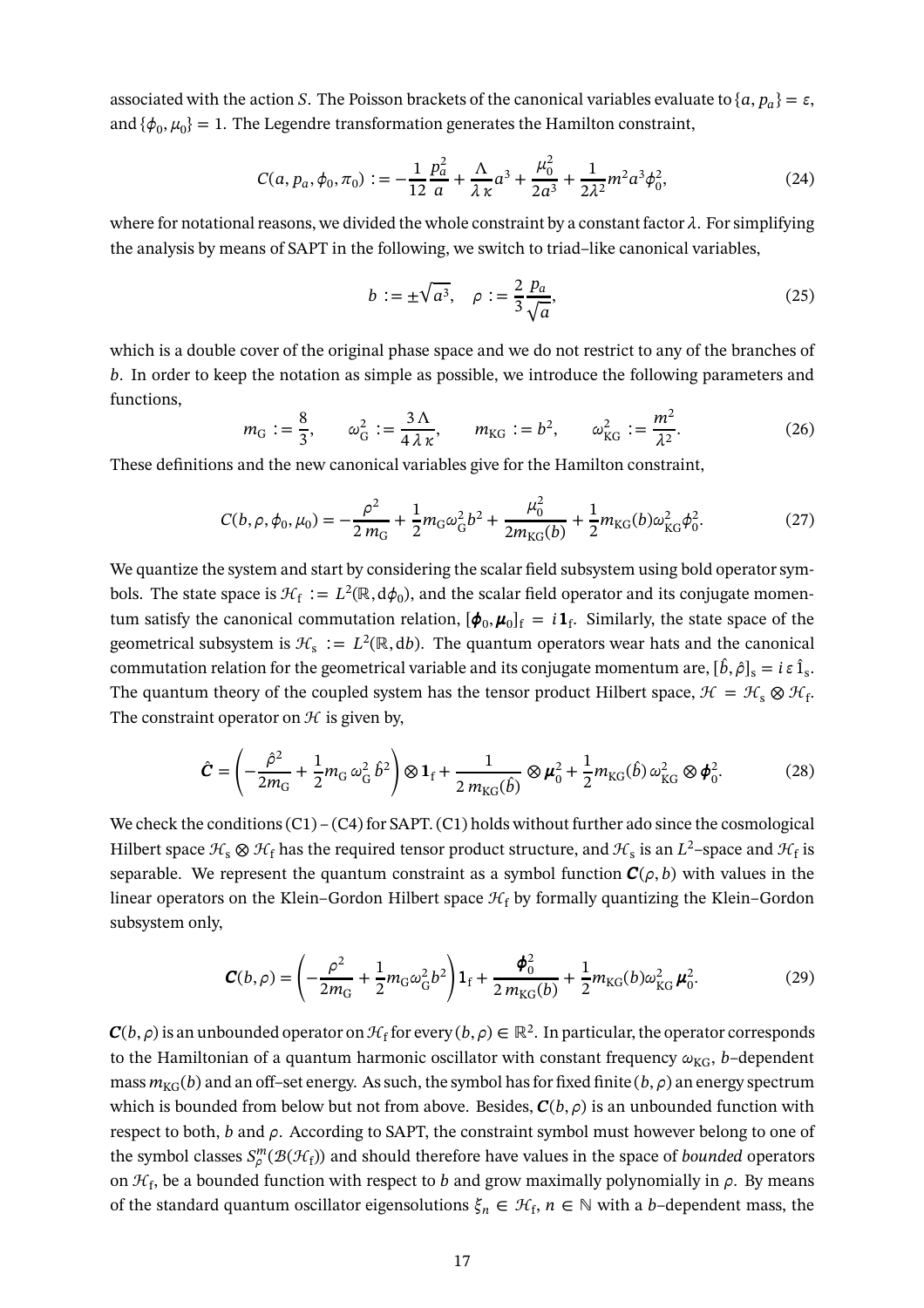correspondent eigenvalue equation has the form,

$$
\mathbf{C}(b,\rho)\xi_n(b) = E_n(b,\rho)\xi_n(b), \quad E_n(b,\rho) = -\frac{\rho^2}{2m_G} + \frac{1}{2}m_G\omega_G^2b^2 + \omega_{KG}\left(n + \frac{1}{2}\right) \tag{30}
$$

We emphasize that the b-dependence of the states is purely parametric which allows to define  $b$ dependent projection operators on  $\mathcal{H}_{\mathbf{f}},$ 

$$
\boldsymbol{\pi}_n(b) := \xi_n(b) \langle \xi_n(b), \cdot \rangle_{\mathcal{H}_f},\tag{31}
$$

by means of which the Hamilton symbol constraint has the spectral representation,

<span id="page-17-0"></span>
$$
\mathbf{C}(b,\rho) = \sum_{n\geq 0} E_n(b,\rho) \pi_n(b). \tag{32}
$$

In order to respect the conditions for the application of SAPT, it is possible to define an auxiliary Hamilton symbol  $C_{\text{aux}}(b, \rho)$  which has values in the bounded operators, is locally a bounded function with respect to b, and which preserves the local structure of the symbol function  $C(b, \rho)$ , (Panati, Spohn, and Teufel [2003](#page-36-12); Stottmeister [2015](#page-38-15)). Since the perturbation scheme is applicable without referring to this auxiliary symbol (if convergence and uniformity of the series expansion do not play a role for the time being), we continue working with the original symbol [\(32\)](#page-17-0) to illustrate the scheme. Most importantly, the gap condition (C3) is satisfied since the energy functions  $E_n(b,\rho)$  are gapped functions on the gravitational phase space. Finally, we formally choose one of the fast energy bands with quantum number  $\nu \in \mathbb{N}$  to proceed with the space adiabatic scheme.

#### *Application of Space Adiabatic Perturbation Theory*

We start with the perturbative construction of the Moyal projector symbol  $\pi$  up to first order in  $\varepsilon$ . In fact, this will be sufficient to define the effective Hamilton constraint up to *second* order. With the ansatz,  $\pi_{(1)} = \pi_0 + \varepsilon \pi_1$ , and the natural choice for the base clause,

$$
\boldsymbol{\pi}_0 := \xi_{\nu}(b) \langle \xi_{\nu}(b), \cdot \rangle_{\mathcal{H}_f},\tag{33}
$$

we construct the symbol function  $\pi_{(1)}(b,\rho)$  following the construction steps (S1). The first condition  $(S1-1)$ ,  $\pi\star_{\varepsilon}\pi=\pi$ , yields that the diagonal contribution to  $\pi_1$  vanishes because  $\pi_0(b)$  depends solely on *b*. Regarding the third condition (S1–3),  $C_0 \star_{\varepsilon} \pi - \pi \star_{\varepsilon} C_0 = 0$ , it is straightforward to derive, (Neuser, Schander, and Thiemann [2019;](#page-36-13) Teufel [2003\)](#page-39-17), that,

$$
\boldsymbol{\pi}_1 = -\frac{i}{2}\boldsymbol{\pi}_0 \cdot \{ \boldsymbol{\pi}_0, \boldsymbol{C}_0 + \boldsymbol{E}_{\nu} \boldsymbol{1}_{\text{f}} \} _{\text{s}} \cdot (\boldsymbol{C}_0^{\perp} - \boldsymbol{E}_{\nu} \boldsymbol{1}_{\text{f}})^{-1} \cdot \boldsymbol{\pi}_0^{\perp} - \frac{i}{2} (\boldsymbol{C}_0^{\perp} - \boldsymbol{E}_{\nu} \boldsymbol{1}_{\text{f}})^{-1} \cdot \boldsymbol{\pi}_0^{\perp} \cdot \{ \boldsymbol{C}_0 + \boldsymbol{E}_{\nu} \boldsymbol{1}_{\text{f}}, \boldsymbol{\pi}_0 \} _{\text{s}} \cdot \boldsymbol{\pi}_0, \tag{34}
$$

as a determining equation for  $\pi_1$ , where we defined,  $C_0^{\perp} = C_0 \cdot \pi_0^{\perp}$ , and  $\pi_0^{\perp} := 1_f - \pi_0$ . To evaluate the partial derivative  $\partial_b\pi_0$  in this equation, we need to evaluate the derivative of the states  $\xi_n(b)\in\mathcal{H}_\mathrm{f}$ as well as the derivatives of the canonically defined creation and annihilation operators  $\mathbf{a}^*(b) \in$  $\mathcal{L}(\mathcal{H}_{f})$  and  $\boldsymbol{a}(b) \in \mathcal{L}(\mathcal{H}_{f})$ . Therefore, recall that the initial eigenvalue problem admits the oscillator solutions  $\xi_n(b)$  . Accordingly, the creation operator  $\boldsymbol{a}^*(b)$  can be written in terms of the canonical pair  $(\boldsymbol{\phi}_0, \boldsymbol{\mu}_0)$  as,

$$
\boldsymbol{a}^*(b) = \sqrt{\frac{m_{\text{KG}}(b)\omega_{\text{KG}}}{2}} \left(\boldsymbol{\phi}_0 - \frac{i}{m_{\text{KG}}(b)\omega_{\text{KG}}}\boldsymbol{\mu}_0\right),\tag{35}
$$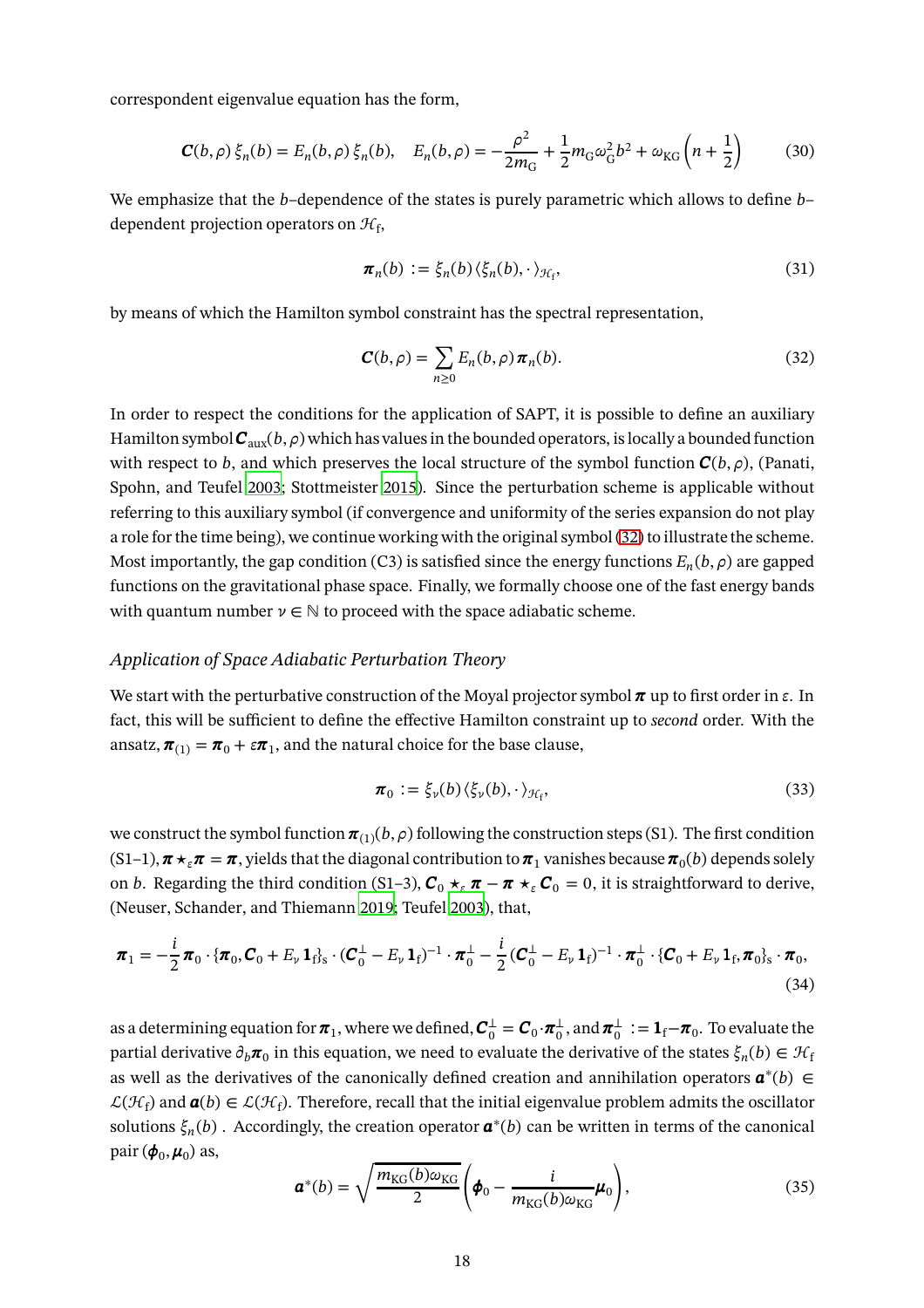The derivatives of the vacuum state  $\xi_0(b)$  and the creation operator are given by,

$$
\frac{\partial \xi_0}{\partial b} := \sqrt{2} f(b) \xi_2(b), \quad \frac{\partial \boldsymbol{a}^*(b)}{\partial b} = -2 f(b) \boldsymbol{a}(b), \tag{36}
$$

where  $f(b) := -(\partial_b m_{KG})/(4m_{KG}) = -1/(2b)$ . We propose the definition of a covariant derivative, or more precisely, a gauge potential  $\mathcal{A}$ , associated with the b-derivative of the fast oscillator states. Note that this is simply Berry's connection, (Berry [1984\)](#page-29-16). Using the natural basis choice from above, its coefficients with respect to the *b*–direction on  $\Gamma_s$  are given by,

$$
\frac{\partial \xi_n(b)}{\partial b} = \mathcal{A}_{bn}^{n-2}(b)\xi_{n-2}(b) + \mathcal{A}_{bn}^{n+2}(b)\xi_{n+2}(b),\tag{37}
$$

with,  $A_{bn}^{k}(b) = -\sqrt{n(n-1)} f(b) \delta_{n}^{k+2} +$  $\sqrt{(n+1)(n+2)} f(b) \delta_n^{k-2}$ . All coefficients  $A_{\rho n}^m$  in the  $\rho$ direction vanish because the fast eigenstates do not depend on  $\rho$ . Only the coefficients that connect states differing by two excitations in the  $b$ –direction are non–vanishing. Since we have real–valued eigenstates, the connection coefficients are real–valued, too, such that the orthonormality relation between the fast states yields that,  $\mathcal{A}_{bn}^{\ \ m} = -\mathcal{A}_{bm}^{\ \ n}$ . The  $b$ –derivative of the projector symbol  $\pi_0$  follows from using Riesz' representation theorem and one can simply write,

$$
\frac{\partial \pi_0}{\partial b} = \mathcal{A}_{bv}^m (\xi_v \langle \xi_m, \cdot \rangle_f + \xi_m \langle \xi_v, \cdot \rangle_f), \tag{38}
$$

where  $\nu$  is still a fixed quantum number while  $m$  runs over all natural numbers. To evaluate  $\pmb{\pi}_1$ , the partial derivative,  $\partial_{\rho}$  ( $C_0 + E_{\nu} \cdot \mathbf{1}_{f}$ ), is simply ( $-2\rho/m_G$ ) $\cdot \mathbf{1}_{f}$ , because only the spectral functions  $E_n(b,\rho)$ depend on  $\rho$  while the states do not. The functional form of the energy functions also reduces ( $\mathcal{C}^\perp_0$  –  $E_{\nu} \cdot \mathbf{1}_{\text{f}}$ ) to a factor  $\pm (2\omega_{\text{KG}})^{-1}$ , and consequently,

$$
\boldsymbol{\pi}_{1} = -\frac{i\rho}{2m_{\rm G}\omega_{\rm KG}} \left( \mathcal{A}_{bv}^{\ \nu-2} (\xi_{\nu} \langle \xi_{\nu-2}, \cdot \rangle_{\rm f} - \xi_{\nu-2} \langle \xi_{\nu}, \cdot \rangle_{\rm f}) + \mathcal{A}_{bv}^{\ \nu+2} (\xi_{\nu+2} \langle \xi_{\nu}, \cdot \rangle_{\rm f} - \xi_{\nu} \langle \xi_{\nu+2}, \cdot \rangle_{\rm f}) \right).
$$
 (39)

One can easily check that  $\pi_{(1)}$  satisfies all three conditions subsumed under (S1) up to first order in  $\varepsilon,$  i.e., that it is a projector and commutes with the full Hamilton symbol up to errors of order  $\varepsilon^2.$  We see that the improved projection symbol mixes adjacent eigenstates of the fast system, and going to higher orders in the perturbative scheme more and more states will be included.

The next step of SAPT consists in constructing the unitary symbol  $\boldsymbol{u}_1$  which maps the dynamical subspace related to  $\pmb{\pi}_{(1)}$ , to a suitable reference subspace  $\mathcal{K}_{\rm f}\subset\mathcal{H}_{\rm f}.$  It is convenient to choose one point  $(b_0, \rho_0) \in \Gamma_s$  and define the reference projection as,

$$
\boldsymbol{\pi}_{\mathrm{R}} := \xi_{\nu}(b_0) \left\langle \xi_{\nu}(b_0), \cdot \right\rangle_f =: \zeta_{\nu} \left\langle \zeta_{\nu}, \cdot \right\rangle_f, \tag{40}
$$

where  $\zeta_{\nu} \in \mathcal{H}_{f}$  does not depend on the gravitational phase space variables. In a similar fashion, one can define the complete basis  $\zeta_n := \xi_n(b_0)$ ,  $n \in \mathbb{N}$  at the point  $b_0$ . A natural choice for the unitary operator in line with conditions (S2) at zeroth order is simply,

$$
\boldsymbol{u}_0(b) = \sum_{n\geq 0} \zeta_n \left\langle \xi_n(b), \cdot \right\rangle_f. \tag{41}
$$

In order to construct  $\pmb{u}_1$ , the scheme splits the symbol into a hermitian and an antihermitian part. The hermitian part is determined by equations (S2–1) and (S2–2), namely by requiring that  $u \star u^* =$  $\mathbf{1}_f$  holds up to first order in  $\varepsilon$ . Since  $\mathbf{u}_0$  only depends on the configuration variable b, the hermitian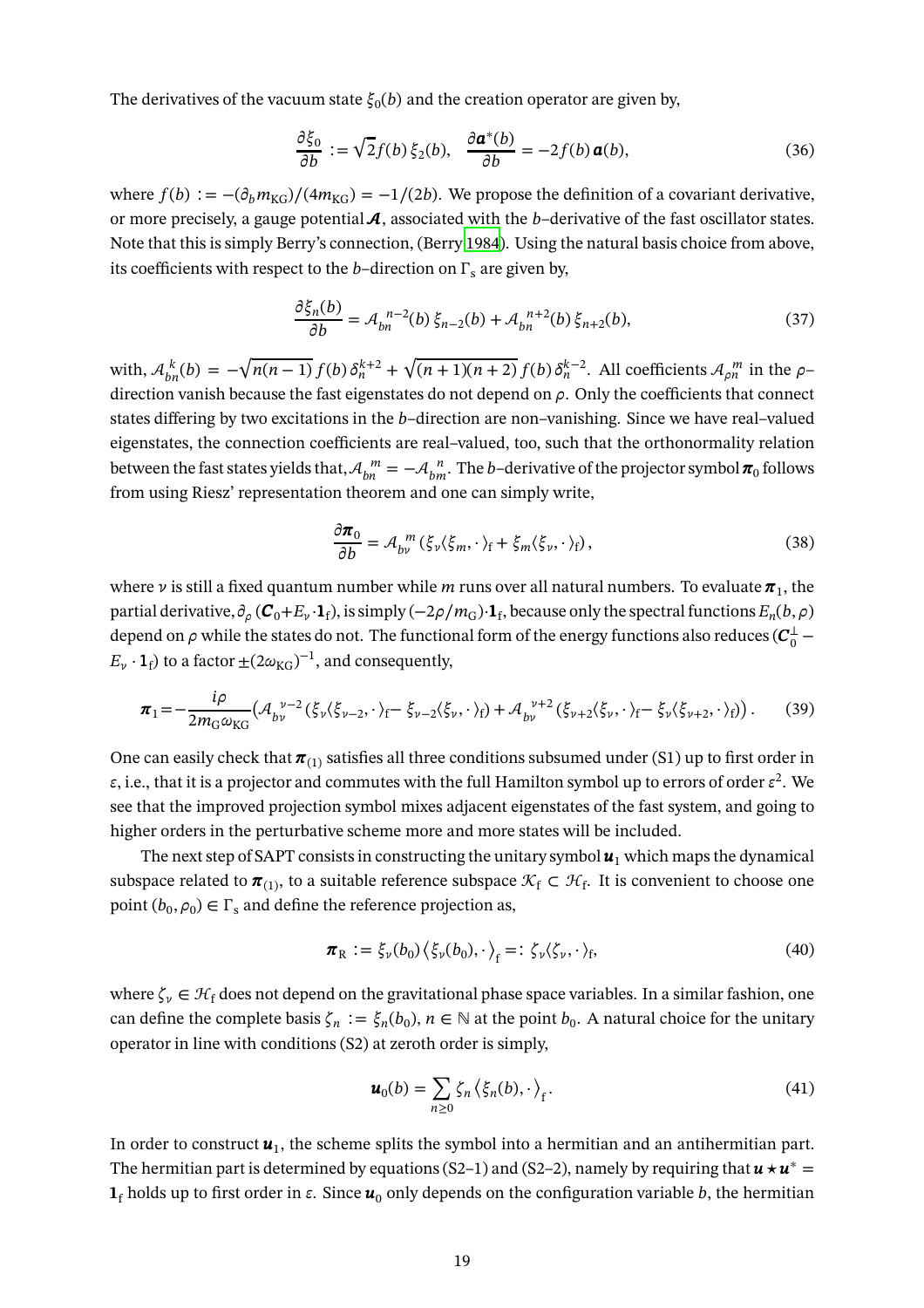part vanishes trivially. The antihermitian part is determined by restricting equation (S2–3), i.e.,  $\bm{u} \star \bm{\pi} \star \bm{u}^* = \bm{\pi}_{R}$ , to the first order. It yields for  $\bm{u}_1$ , (Neuser, Schander, and Thiemann [2019\)](#page-36-13),

$$
\mathbf{u}_1 = [\boldsymbol{\pi}_{\mathcal{R}}, \boldsymbol{u}_0 \cdot \boldsymbol{\pi}_1^{\text{OD}} \cdot \boldsymbol{u}_0^*]_f \cdot \mathbf{u}_0
$$
\n
$$
= \frac{i\rho}{2m_G \omega_{\text{KG}}} [\mathcal{A}_{bv}^{\ \nu-2} (\zeta_v \langle \xi_{v-2}, \cdot \rangle_f + \zeta_{v-2} \langle \xi_v, \cdot \rangle_f) - \mathcal{A}_{bv}^{\ \nu+2} (\zeta_{v+2} \langle \xi_v, \cdot \rangle_f + \zeta_v \langle \xi_{v+2}, \cdot \rangle_f)].
$$
\n(42)

Eventually, we are ready to compute the effective Hamiltonian symbol up to second order in the perturbations, and which we restrict to the selected reference space, i.e., we compute,  $C_{\text{eff.}(2),\text{R}}(b,\rho) :=$  $\pi_R \cdot C_{\text{eff.}(2)}(b,\rho) \cdot \pi_R$ . The zeroth order contribution of this symbol is given according to condition (S3) by,

$$
\mathbf{C}_{\text{eff},0,\text{R}}(b,\rho) = \left(-\frac{\rho^2}{2m_{\text{G}}} + \frac{1}{2}m_{\text{G}}\omega_{\text{G}}^2b^2 + \omega_{\text{KG}}\left(\nu + \frac{1}{2}\right)\right)\pi_{\text{R}}.\tag{43}
$$

Thus, the effective constraint symbol for the gravitational degrees of freedom includes the bare gravitational constraint symbol plus an off–set energy which stems from the energy band associated with the quantum number  $\nu$  of the Klein–Gordon system. This result corresponds to the Born–Oppenheimer approximation. The first order contribution of the effective constraint symbol,  $\bm{C}_{\text{eff},1}(b,\rho)$  contains only off-diagonal terms, such that  $\bm{C}_{\text{eff},1,\text{R}}(b,\rho)$  vanishes identically,

$$
\boldsymbol{C}_{\text{eff},1,R}(b,\rho) = \frac{i}{2} \left\{ \boldsymbol{\pi}_{\text{R}} \cdot \boldsymbol{u}_0, \boldsymbol{C}_0 + E_{\nu} \mathbf{1}_{\text{f}} \right\}_{\text{s}} \cdot \boldsymbol{u}_0^* \cdot \boldsymbol{\pi}_{\text{R}} = 0. \tag{44}
$$

The same reasoning applies to the computation of the second order contribution  $C_{\text{eff,2,R}}(b,\rho)$  giving,

$$
\mathbf{C}_{\text{eff,2,R}} = \frac{i}{2} \{ \boldsymbol{\pi}_{\text{R}} \cdot \boldsymbol{u}_{1}, \mathbf{C}_{0} + E_{\nu} \mathbf{1}_{f} \}_{s} \cdot \boldsymbol{u}_{0} \cdot \boldsymbol{\pi}_{\text{R}}
$$
\n
$$
= \left[ \frac{\partial E_{n}}{\partial \rho} \right]^{2} \left[ \frac{(\mathcal{A}_{b\nu}^{\ \nu-2})^{2}}{E_{\nu} - E_{\nu-2}} + \frac{(\mathcal{A}_{b\nu}^{\ \nu+2})^{2}}{E_{\nu} - E_{\nu+2}} \right] \boldsymbol{\pi}_{\text{R}} + \frac{1}{2} \frac{\partial^{2} E_{n}}{\partial \rho^{2}} \left[ (\mathcal{A}_{b\nu}^{\ \nu-2})^{2} + (\mathcal{A}_{b\nu}^{\ \nu+2})^{2} \right] \boldsymbol{\pi}_{\text{R}}.
$$
\n(45)

Finally, inserting the explicit results for the energy functions and the connection coefficients yields,

<span id="page-19-1"></span>
$$
\mathbf{C}_{\text{eff},2,\text{R}}(b,\rho) = -\frac{1}{2\,m_{\text{G}}}\left(\frac{\rho^2}{m_{\text{G}}\omega_{\text{KG}}b^2}\left(\nu + \frac{1}{2}\right) + \frac{1}{2b^2}\left(\nu^2 + \nu + 1\right)\right)\pi_{\text{R}}.\tag{46}
$$

<span id="page-19-0"></span>This proves our statement that besides the trivial Born–Oppenheimer approximation, further backreaction effects arise for the gravitational subsystem. It is now easy to evaluate the action of this symbol on some generic tensor product wave function in  $\mathcal{H} = \mathcal{H}_s \otimes \mathcal{H}_f$ , since the Klein–Gordon tensor factor does not depend on the gravitational degrees of freedom anymore. The problem reduces to a quantum constraint equation on  $\mathcal{H}_s$  only, and can be studied for each  $\nu$  of interest. Nevertheless, we point out that finding states that are annihilated by the constraint operator  $\hat{\bm{C}}_{\text{eff},2,\text{R}}$  is not a trivial task as it depends non–polynomially on b. Further details can be found in (Neuser, Schander, and Thiemann [2019\)](#page-36-13). Finally, the question is how the solutions of [\(46\)](#page-19-1) relate to the solutions of the original problem on  $\mathcal H.$  In fact, one needs to rotate the solutions of  $\hat{\bm{C}}_{\text{eff},2,\text{R}}$  back to the original Hilbert space using the quantization of the Moyal unitary. It turns out that the resulting solutions are also approximate (orthogonal) solutions to the full Hamilton constraint at the respective perturbative order, (Schander and Thiemann [2019a](#page-38-1); Teufel [2003](#page-39-17)).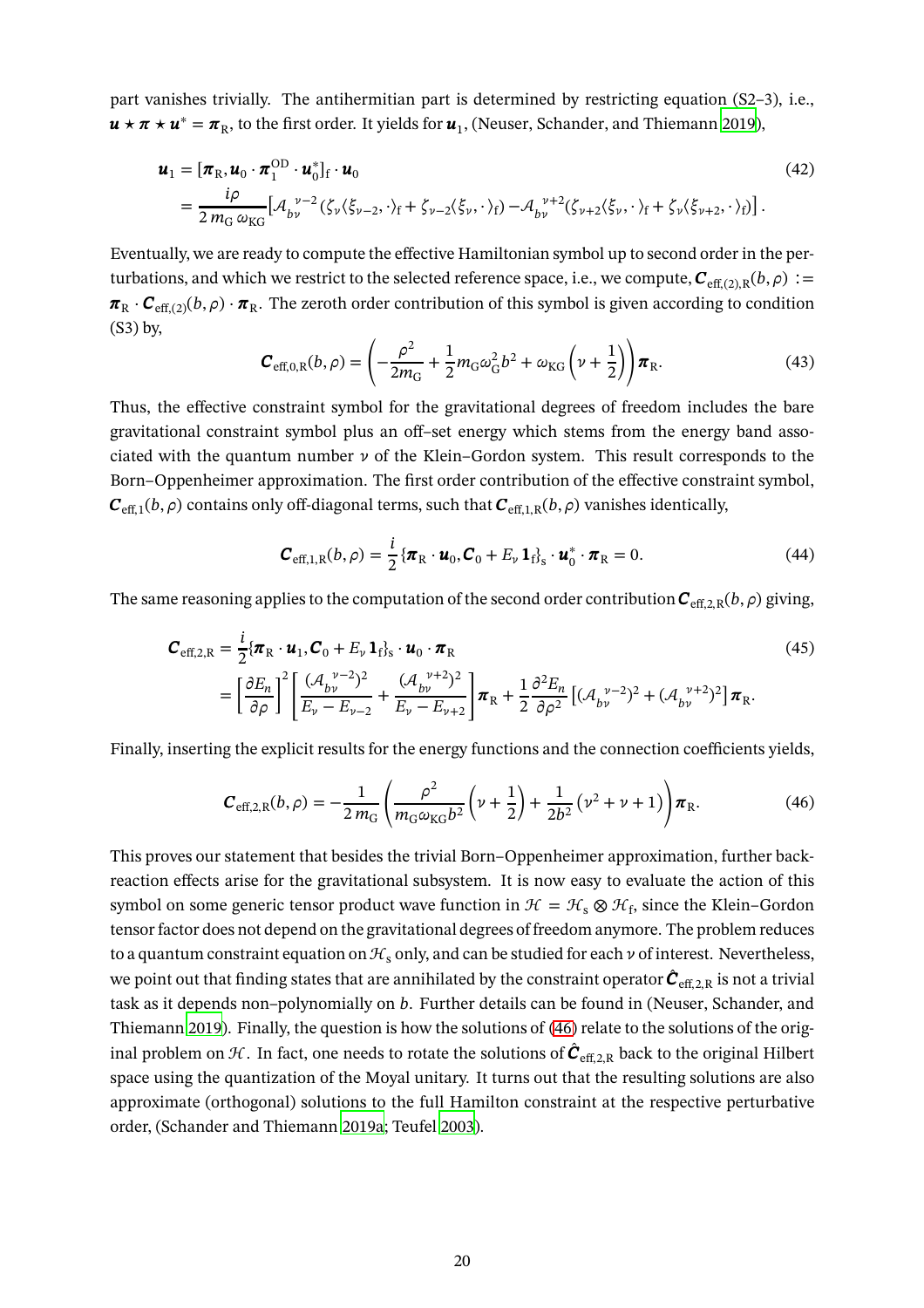### *5.3 Backreaction in Inhomogeneous Quantum Cosmology*

The purely homogeneous model in the previous section can serve as a showcase for a more realistic inhomogeneous cosmological model. Here, we consider standard cosmological perturbation theory for a gravitational metric field  $g$ , a massive real scalar field  $\Phi$  as the matter content, and a cosmological constant,  $\Lambda > 0$ . After the split of the relevant degrees of freedom into a homogeneous and an inhomogeneous part, the aim will be to incorporate backreactions from the perturbative degrees of freedom onto the homogeneous and isotropic background degrees of freedom. This section relies on (Schander and Thiemann [2019c](#page-38-9)) to which we refer for more details.

As before, the model rests on a four-dimensional globally hyperbolic space time manifold  $M$ that admits the time space split  $M \cong \mathbb{R} \times \sigma$ . The metric has Lorentzian signature (-, +, +, +), and the spatial hypersurfaces  $\sigma$  are compact and flat three–tori  $\sigma \cong \mathbb{T}^3$  with side lenghts  $l \equiv 1$ . The global time parameter  $t \in \mathbb{R}$  labels the spatial Cauchy surfaces  $\Sigma_t$ .  $n^\mu$  is the unit normal vector field to these hypersurfaces, N and  $N_{\mu}$  the (standard) lapse and shift functions which parametrize the normal and the tangential part of the foliation. The task of specifying constraints or equations of motion for the metric field g, translates into defining a Cauchy initial value problem for the spatial metric  $h_{\mu\nu} = g_{\mu\nu} + n_{\mu}n_{\nu}$  induced by g. The extrinsic curvature associated with the time derivative of h is given by  $K_{\mu\nu} = h_{\mu}^{\rho} h_{\nu}^{\lambda} \nabla_{\rho} n_{\lambda}$ .  $\nabla$  is the unique, torsion–free covariant derivative associated with the metric g. After pulling back the tensor fields to  $\mathbb{R} \times \mathbb{T}^3$  and denoting spatial indices on the spatial hypersurfaces with lower case latin symbols,  $a, b, c, \ldots \in \{1, 2, 3\}$ , the Lagrange density is expressed by the sum of the Einstein–Hilbert Lagrange density  $\mathcal{L}_{EH}$  and the scalar field Lagrange density  $\mathcal{L}_{\Phi}$ , with,

<span id="page-20-2"></span><span id="page-20-0"></span>
$$
\mathcal{L}_{\rm EH} = \frac{1}{2\kappa} \sqrt{|h|} N \left( R^{(3)} + K_{ab} K^{ab} - (K_a^a)^2 - 2\Lambda \right),\tag{47}
$$

<span id="page-20-3"></span>
$$
\mathcal{L}_{\Phi} = \frac{1}{2\lambda} \sqrt{|h|} N \left( -\frac{1}{N^2} \dot{\Phi}^2 + 2\frac{N^a}{N^2} \dot{\Phi} \partial_a \Phi + \left( h^{ab} - \frac{N^a N^b}{N^2} \right) \partial_a \Phi \partial_b \Phi + m^2 \Phi^2 \right). \tag{48}
$$

where again,  $\lambda$  is the coupling constant of the scalar field, m is the mass parameter of the scalar field, and  $R^{(3)}$  is the curvature scalar associated with the three–metric h and its Levi–Civita covariant derivative, D. The only degrees of freedom of the spatially homogeneous and isotropic sector are the zeroth order lapse function  $N_0(t)$  and the scale factor  $a(t)$ , associated with the zeroth order spatial metric,  $h^0(t, x) := a^2(t)\tilde{h}^0(x)$  with  $\tilde{h}^0(x)$  being the time–independent metric on the spatial hypersurfaces. A Hamiltonian analysis shows that the lapse function is a Lagrange multiplier with no dynamical features, affirming the arbitrariness of the hypersurface foliation.

We introduce perturbations of the homogeneous degrees of freedom using a decomposition into scalar, vector and tensor parts, (Halliwell and Hawking [1985](#page-34-15)). Since we make use of their results in a later stage, we will stick to the definition of perturbations used by Castelló Gomar, Martín-Benito, and Mena Marugán [\(2015\)](#page-31-16) and Martínez and Olmedo [\(2016](#page-36-14)),

$$
N(t, x) =: N_0(t) + a^3(t) g(t, x)
$$
\n(49)

$$
N_a(t, x) =: a^2(t) D_a k(t, x) + a^2(t) \epsilon_a^{bc} D_b k_c(t, x)
$$
\n(50)

$$
h_{ab}(t,x) =: a^2(t) \left[ (1 + 2\alpha(t,x))\tilde{h}_{ab}^0(x) + 6\left(D_a D_b - \frac{1}{3} \tilde{h}_{ab}^0(x)D_c D^c\right) \beta(t,x) + 2\sqrt{6} t_{ab}(t,x) + 4\sqrt{3}D_{(a}v_{b)}(t,x) \right],
$$
\n(51)

<span id="page-20-1"></span>
$$
\Phi(t, x) = \dot{\phi}(t) + \varphi(t, x). \tag{52}
$$

where we introduced the perturbative scalar fields  $(g, k, \alpha, \beta, \varphi)$ , the vector fields  $v_a$  and  $k_a$ , and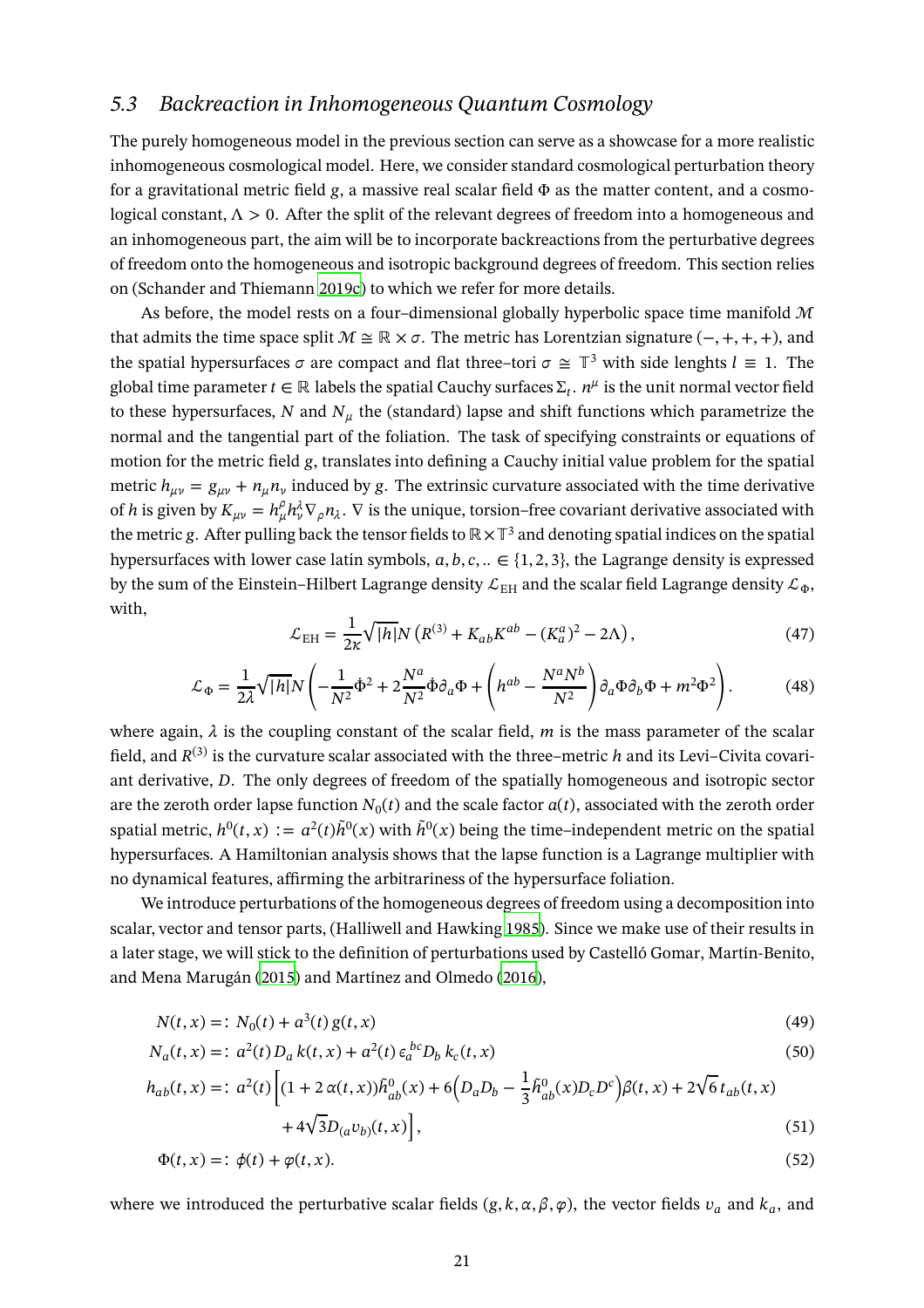the tensor field perturbations  $t_{ab}$ . For notational reasons, we introduce the fields  $\check{k} := \Delta k$  and  $k_a := \epsilon_a^{bc} D_b k_c$  as new degrees of freedom associated with the shift.

We perform a Legendre transformation to obtain the Hamilton constraint. We insert the perturbed variables from equations  $(49) - (52)$  $(49) - (52)$  into the Lagrange density  $(47)$ ,  $(48)$ , and expand the Lagrangian and the action functional  $S$  up to second order in the perturbations. As the three–torus does not have a boundary, total divergences vanish in the computations. The resulting action does neither depend on the velocities of the lapse variables  $N_0$  and  $g$ , nor on the velocities of the shift variables  $k$  and  $k_a$ . These Lagrange multipliers will hence be associated with primary constraint equations in the Hamiltonian formalism. In the lines of (Castelló Gomar, Martín-Benito, and Mena Marugán [2015](#page-31-16)), we define the conjugate momenta  $(P_a, P_\phi)$  for the homogeneous and isotropic degrees of freedom  $(a, \phi)$  using the Lagrange function  $L = \int dx \mathcal{L}$ ,

$$
P_a := \frac{\partial L}{\partial \dot{a}} = -\frac{6}{\kappa N} a \dot{a}, \qquad P_\phi := \frac{\partial L}{\partial \dot{\phi}} = \frac{a^3}{\lambda N} \dot{\phi}.
$$
 (53)

We denote the corresponding phase space by  $\Gamma_{\text{hom}} = \Gamma_{s}$ . The perturbation fields  $(\alpha, \beta, \varphi, \vartheta_a, t_{ab})$  together with their conjugate momenta  $(\pi_\alpha,\pi_\beta,\pi_\varphi,\pi^a_v,\pi^a_v)$  span the perturbative phase space  $\Gamma_{\rm pert}=$  $\Gamma_{\text{f}}$ . The momenta are defined as,

$$
\pi_{\chi} := \frac{\partial \mathcal{L}}{\partial \dot{\chi}},\tag{54}
$$

for any field  $\chi \in \{\alpha, \beta, \varphi, v_a, t_{ab}\}$ .  $N_0, g, k$  and  $k_a$  induce the lapse and shift primary constraints  $\Pi_0^{N_0}$  $_{0}^{\prime \mathrm{v_{0}}}$  $\Pi^g_1$  $\prod_1^g$ ,  $\Pi_1^{\dot{k}}$  and  $\Pi_1^{k_a,b}$  $\int_1^{\kappa_a, b}$ . The Hamiltonian density is eventually given by,

$$
\mathcal{H} = N_0 \left[ \mathcal{H}_0 + \mathcal{H}_2^s + \mathcal{H}_2^v + \mathcal{H}_2^t \right] + g \cdot \mathcal{H}_1^g + \check{k}_a \cdot \mathcal{H}_1^{\check{k}_a, a} + \check{k} \cdot \mathcal{H}_1^{\check{k}}
$$

$$
+ \lambda_{N_0} \cdot \Pi_0^{N_0} + \lambda_g \cdot \Pi_1^g + \lambda_{\check{k}} \cdot \Pi_1^{\check{k}} + \lambda_{\check{k}_a, b} \cdot \Pi_1^{\check{k}_a, b}.
$$
(55)

 $\mathcal{H}_0$  denotes the Hamiltonian contribution associated with the completely homogeneous and isotropic model.  $\mathcal{H}_2^s$ ,  $\mathcal{H}_2^v$  and  $\mathcal{H}_2^t$  are of second order in the perturbations and contain only scalar, vector and  $2^{2}$   $2^{2}$   $2^{2}$ tensor variables respectively.  $\mathcal{H}^g_1$  $\mathcal{L}_1^g, \mathcal{H}_1^{k_d,a}$  $\mathcal{H}_1^{k_d, a}$  and  $\mathcal{H}_1^k$  represent first order contributions which factorize with the respective lapse and shift variables. The second line lists the primary constraints associated with lapse and shift and their Lagrange multipliers  $\lambda_{N_0},$   $\lambda_g,$   $\lambda_{\v k}$  and  $\lambda_{\v k_a,b}$ . The system is completely constrained and we thus perform a Dirac analysis to extract the relevant physics.

Therefore, we identify a suitable set of free variables – in fact, the Dirac analysis will then become a trivial task. We start by noting that the perturbation variables that we introduced are not all gauge–invariant. In the scalar sector, let us employ the gauge–invariant Mukhanov-Sasaki variable  $\vartheta$ , (Mukhanov [1988](#page-36-15), [2005](#page-36-0)),

$$
\vartheta := a \varphi + \frac{6\lambda P_{\phi}}{\kappa P_{a}} (\alpha - \Delta \beta)
$$
\n(56)

Note that this transformation for the perturbative fields also depends on the homogeneous degrees of freedom. While the original perturbation variables had canonical momenta properly defined by the Legendre transform, the new perturbation variables will break the canonical structure as they non–trivially depend on the homogeneous degrees of freedom. In order to preserve the canonical structure of the system, it is mandatory to find a suitable transformation for the homogeneous and isotropic variables, too. This appears to be a cumbersome mission. Castelló Gomar, Martín-Benito, and Mena Marugán [\(2015\)](#page-31-16) have however shown that it is possible to find a transformation for the homogeneous and isotropic degrees of freedom which preserves the canonical structure of the system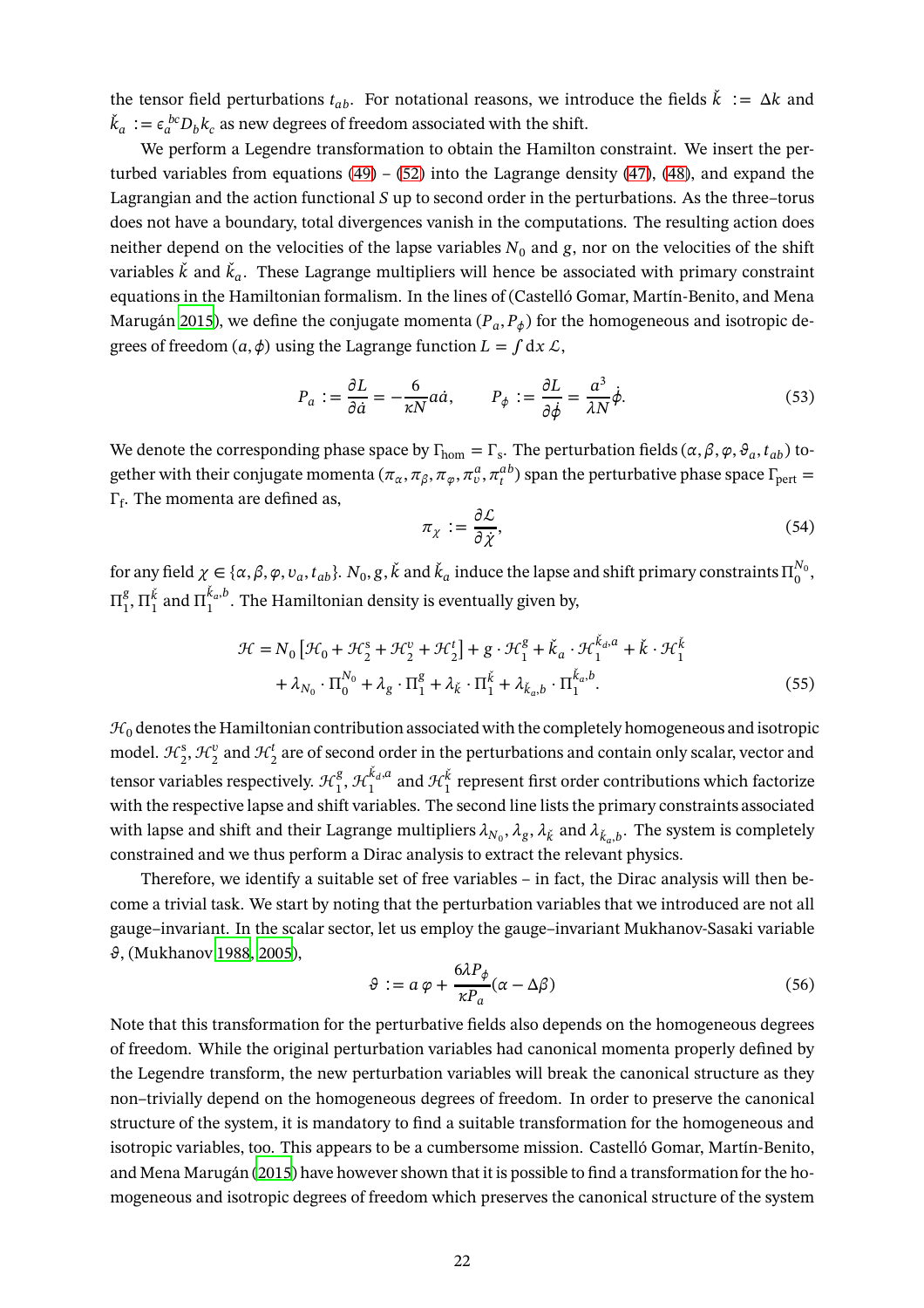up to second order in the cosmological scalar perturbations. The same has been done by Martínez and Olmedo [\(2016\)](#page-36-14) for the tensor degrees of freedom.

These transformations and the resulting almost–canonical variables in the homogeneous and the perturbative sector lead to a redefinition of the Hamilton constraint. Fortunately, these transformations make the Dirac constraint analysis almost trivial. The secondary constraints that one obtains from requiring the conservation of the primary constraints under the evolution of the Hamiltonian, generate only one single, non–trivial constraint, namely,

$$
\mathcal{C} := \mathcal{H}_0 + \tilde{\mathcal{H}}_2^s + \tilde{\mathcal{H}}_2^t = 0,\tag{57}
$$

where  $\mathcal{H}_0$  now depends on the transformed homogeneous variables, and  $\tilde{\mathcal{H}}_2^s$  and  $\tilde{\mathcal{H}}_2^t$  are second order constraints that depend on the Mukhanov–Sasaki and the tensor perturbations respectively, as well as on the transformed homogeneous variables. Before we give the corresponding expressions, let us perform the typical  $\varepsilon$ –rescalings of the momenta that will make the space adiabatic scheme work at the technical level. We will simply denote the transformed variables by the original ones, and write,

$$
p_a := \varepsilon^2 P_a, \qquad p_\phi := \varepsilon P_\phi. \tag{58}
$$

Besides, we perform a canonical rescaling of the inhomogeneous Mukhanov–Sasaki and tensor perturbations, and multiply the constraint by a global  $\varepsilon^2$ –factor. Then, the total Hamilton constraint,  $C = H_0 + \tilde{H}_2^s + \tilde{H}_2^t = 0$ , is given by, (Schander and Thiemann [2019c\)](#page-38-9),

$$
H_0 = -\frac{p_a^2}{12a} + \frac{p_\phi^2}{2a^3} + \frac{1}{2}\varepsilon^2 m^2 a^3 \phi^2 + \Lambda a^3,\tag{59}
$$

$$
\tilde{H}_2^s = \frac{1}{2a} \int_{\mathbb{T}^3} dx \left[ \frac{\pi_{\vartheta}^2}{\sqrt{\tilde{h}^0}} + \vartheta \, \varepsilon^4 \left[ -\sqrt{\tilde{h}^0} \Delta + M_{\rm MS}^2 \right] \vartheta \right],\tag{60}
$$

<span id="page-22-1"></span><span id="page-22-0"></span>
$$
\check{H}_2^t = \frac{1}{2a} \int_{\mathbb{T}^3} dx \left[ \frac{\pi_t^{ab} \pi_{t,ab}}{6\sqrt{\tilde{h}^0}} + t^{ab} \varepsilon^4 \left[ -3\sqrt{\tilde{h}^0} \Delta + (\varepsilon M_\text{T})^2 \right] t_{ab} \right],\tag{61}
$$

with the effective Mukhanov–Sasaki and tensor masses depending on the homogeneous variables,

$$
M_{\text{MS}}^2 = \left( -\frac{p_a^2}{18a^2} + \frac{7p_\phi^2}{2a^4} - 12\varepsilon\sqrt{\tilde{h}^0}^2 m^2 \frac{a\phi p_\phi}{p_a} - 18 \frac{p_\phi^4}{a^6 p_a^2} + \sqrt{\tilde{h}^0}^2 m^2 a^2 \right) \frac{1}{\sqrt{\tilde{h}^0}},\tag{62}
$$

$$
(\varepsilon M_{\rm T})^2 = \left(\frac{p_a^2}{6a^2} - 3\varepsilon^2 \sqrt{\tilde{h}^0}^2 m^2 a^2 \phi^2 - 6\sqrt{\tilde{h}^0}^2 \Lambda a^2\right) \frac{1}{\sqrt{\tilde{h}^0}}.
$$
\n(63)

Now, SAPT requires to quantize the cosmological perturbations. The form of  $\tilde{H}^s_2$  and  $\check{H}^t_2$  suggests to consider a standard Fock quantization for the Mukhanov–Sasaki and the tensor fields. The quantized fields should satisfy the commutation relations,

$$
[g(\boldsymbol{\theta}), \boldsymbol{\pi}_{\vartheta}(f)]_{\text{MS}} = i \int_{\mathbb{T}^3} dx \, g(x) f(x) \mathbf{1}_{\text{MS}}, \quad [G(\boldsymbol{t}), \boldsymbol{\pi}_t(F)]_{\text{T}} = i \int_{\mathbb{T}^3} dx \, G^{ab}(x) F_{ab}(x) \mathbf{1}_{\text{T}},
$$

for suitable test functions  $f,g,G^{ab}$  and  $F_{ab}$  on the three–torus, where  $\mathbf{1}_{\rm MS}$  and  $\mathbf{1}_{\rm T}$  denote the unities of the quantum algebras. As a basis for the one–particle Hilbert space  $L^2(\mathbb{T}^3, dx)$  it is convenient to choose the plane waves  $f_{\vec{k}}(\vec{x}) = \exp(i\vec{k}\vec{x})$ , with  $\vec{k} \in 2\pi\mathbb{Z} \setminus 0$  being discrete. The total perturbative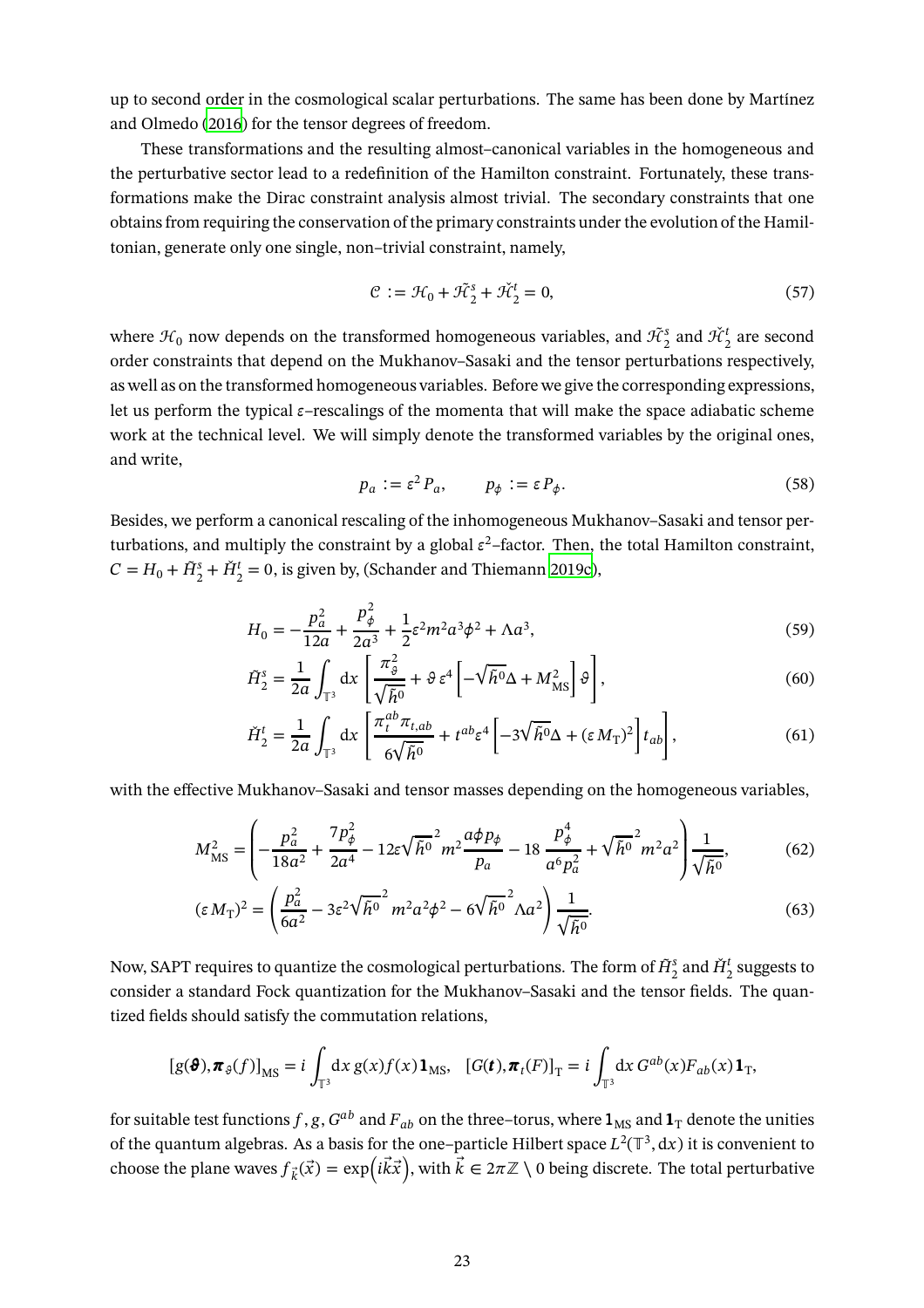Hilbert space is the tensor product of the correspondent Fock spaces,

$$
\mathcal{H}_{\mathbf{f}} = \mathcal{F}_{\mathbf{s},\mathbf{M}\mathbf{s}}(L^2(\mathbb{T}^3,\mathrm{d}x)) \bigotimes_{\tau=\{+,-\}} \mathcal{F}_{\mathbf{s},\mathbf{T},\tau}(L^2(\mathbb{T}^3,\mathrm{d}x)),\tag{64}
$$

where the index "s" refers to symmetric, and we introduced the label  $\tau$  which stands for the only two physical degrees of freedom associated with the tensor perturbations (namely their polarizations). The form of the second order contributions to the Hamilton constraint suggest to define the one– particle frequency operators for the Mukhanov–Sasaki and the tensor systems,

$$
\omega_{\rm MS} := \varepsilon^2 \sqrt{-\Delta + M_{\rm MS}^2}, \quad \omega_{\rm T} := \varepsilon^2 \sqrt{-18\Delta + 6\left(\varepsilon M_{\rm T}\right)^2}.
$$
\n(65)

Note that both operators depend on the homogeneous degrees of freedom as they contain the mass functions  $m_{\rm MS}(a,p_a,\phi,p_\phi)$  and  $m_{\rm T}(a,p_a,\phi)$ . This implies that the annihilation and creation operators  $\boldsymbol{a}(f_{\vec{k}}) =: \boldsymbol{a}_{\vec{k}} \cdot \boldsymbol{a}^*(f_{\vec{k}}) =: \boldsymbol{a}_{\vec{k}}^*$  of the Mukhanov–Sasaki system and the annilation and creation operators of the tensor perturbations  $\mathbf{b}_{\pm}(f_{\vec{k}}) = \mathbf{b}_{\vec{k},\pm}$ ,  $\mathbf{b}_{\pm}^*(f_{\vec{k}}) = \mathbf{b}_{\vec{k}}^*$  $k, \pm$ , defined in the standard way, depend on the homogeneous degrees of freedom, and so do the natural Fock basis states, (Schander and Thiemann [2019c\)](#page-38-9). In contrast to the cosmological toy model, they depend on the whole set of phase space variables, which represent non–commuting operators in the quantum theory, and which makes the application of SAPT mandatory. The Born–Oppenheimer approach would fail in the given case.

It is most convenient to express the quantum constraint symbol  $\bm{C}(a,p_a,\phi,p_\phi)$  in terms of normal– ordered annihilation and creation operators,

$$
\mathbf{C} = \left( -\frac{p_a^2}{12a} + \frac{p_\phi^2}{2a^3} + \frac{1}{2}\varepsilon^2 m^2 a^3 \phi^2 + \Lambda a^3 \right) \mathbf{1}_f + \frac{1}{a} \sum_{\vec{k} \in \mathbb{k}} \omega_{\text{MS},\vec{k}} \, \mathbf{a}_{\vec{k}}^* \mathbf{a}_{\vec{k}} + \frac{1}{6a} \sum_{\vec{k} \in \mathbb{k}} \omega_{\text{T},\vec{k}} \, \mathbf{b}_{\vec{k}}^* \mathbf{b}_{\vec{k}}, \qquad (66)
$$

where we identify the first contribution as the usual FLRW Hamilton constraint, which we will denote by  $E_{\text{hom}}(a, p_a, \phi, p_\phi)$ . The label  $K := (k, \tau) \in \mathbb{K}$  specifies the mode and the polarization of the tensor perturbations.  $C$  admits a discrete spectrum for any point  $(a, p_a, \phi, p_\phi) \in \Gamma_{\rm s}$  because the sums over the wave vectors in the Hamilton constraint are discrete and so is the spectrum of the number operators  $a^*_{\vec{k}} a_{\vec{k}}$  and  $b^*_{\vec{k}} b_{\vec{k}}$ . Any Fock state  $\xi_{(n)} \in \mathcal{H}_f$  with finite energy can be identified with a finite set of non–vanishing quantum numbers  $(n) := \{..., n_{MS, \vec{k}_1}, n_{MS, \vec{k}_2}, ..., n_{T, \tau, \vec{k}_1}, n_{T, \tau, \vec{k}_2}, ...\}$ where we distinguished between the quantum numbers of the Mukhanov–Sasaki and the tensor perturbations. We introduce degeneracy labels which take the possibility of degenerate eigenstates into account, and we denote them by  $b = 1, ..., d$  for the Mukhanov–Sasaki system and  $b' = 1, ..., d'$ for the graviton system. To shorten notation, we integrate the degeneracy labels in  $\beta := \{b, b'\}$  and the degeneracy numbers in  $\delta := \{d, d'\}$ . We write for the set of homogeneous variables,  $(q, p) :=$  $(a, p_a, \phi, p_\phi)$ . The eigenvalue problem for any finite set of quantum numbers  $(n)_\beta$  then has the form,

$$
C(q, p) \xi_{(n)\beta}(q, p) = E_n(q, p) \xi_{(n)\beta}(q, p),
$$
  
\n
$$
E_n(q, p) := E_{\text{hom}}(a, p_a, \phi, p_{\phi}) + \frac{1}{a} \sum_{\vec{k} \in \mathbb{k}} n_{\text{MS}, \vec{k}, b} \omega_{\text{MS}, \vec{k}} + \frac{1}{6a} \sum_{\vec{k} \in \mathbb{k}} n_{\text{T}, \vec{k}, b'} \omega_{\text{T}, \vec{k}}.
$$
\n(67)

Due to the discreteness of the eigenbasis, it is possible to define non–vanishing energy gaps between the eigenenergy bands of the perturbations, at least for local regions in phase space. In the following, we assume that the relevant energy bands admit such local gaps in the region of interest.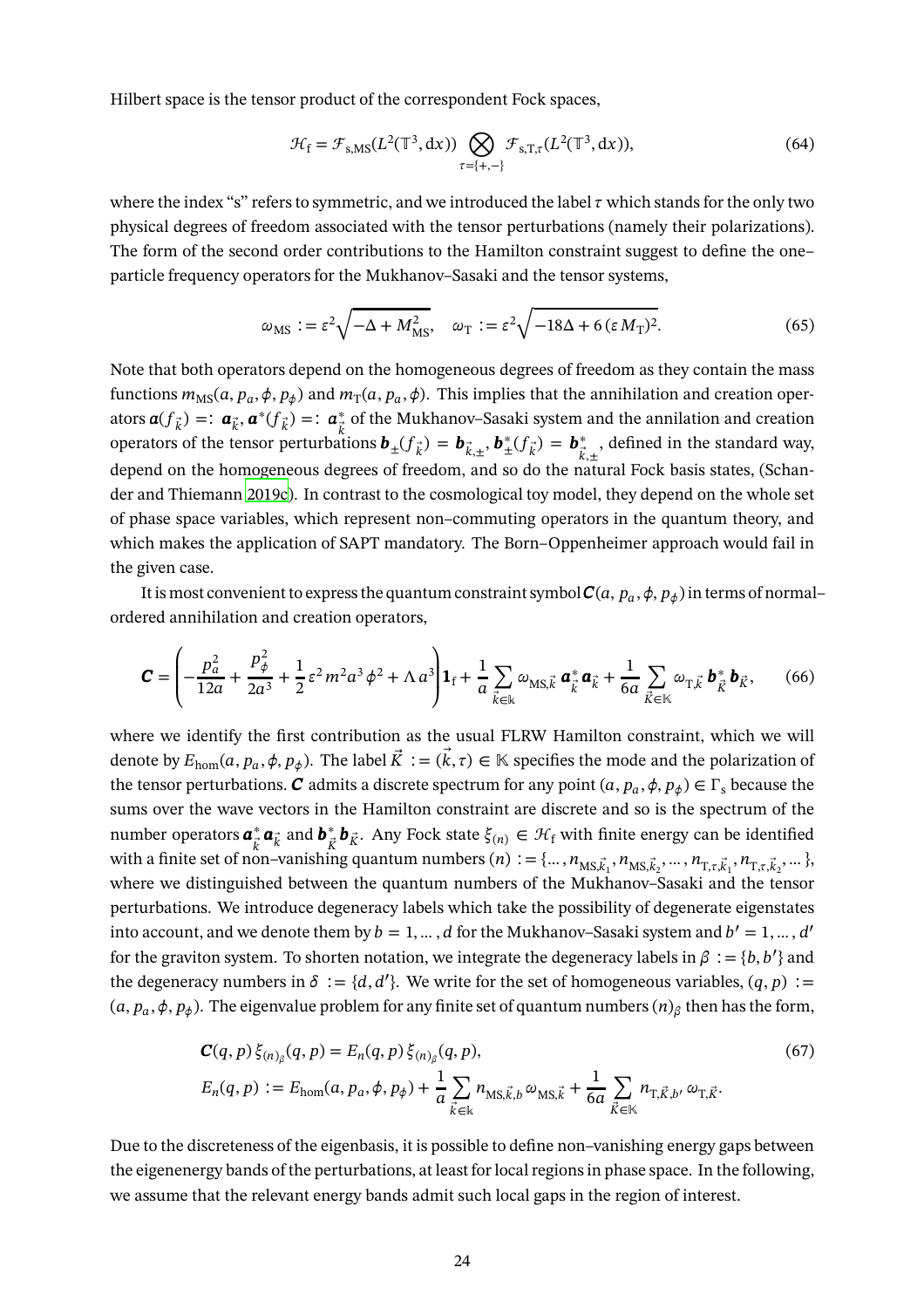To examine the derivatives of the eigenstates with respect to the homogeneous variables, we need the derivative of the vacuum state and the annihilation operators since any excited state in the Hilbert space  $\mathcal{H}_f$  can be constructed from the vacuum state  $\Omega(q, p)$  by applying the desired number  $(n_{\rm MS},\vec{k}, n_{\rm T},\vec{k},+n_{\rm T},\vec{k},-)$  of creation operators for every wave number  $k$ . We formally choose one such eigenstate with quantum number(s)  $(v)_{\beta}$  given by,

$$
\xi_{(\nu)}(q,p) = \prod_{\vec{k}\in\mathbb{K}} \frac{(\boldsymbol{a}_{\vec{k}}^*)^{\nu_{\text{MS},\vec{k}}}}{\sqrt{\nu_{\text{MS},\vec{k}}!}} \frac{(\boldsymbol{b}_{\vec{k}}^*)^{\nu_{\text{T},\vec{k}}}}{\sqrt{\nu_{\text{T},\vec{k}}!}} \Omega(q,p) \tag{68}
$$

It is useful to write the explicit representation of the Mukhanov–Sasaki wave function and the tensor wave functions as a product,

$$
\xi_{(\nu)} = \mathrel{\mathop:} \xi^{\text{MS}}_{(\nu_{\text{MS}})} \cdot \prod_{\tau} \xi^{\text{T}, \tau}_{(\nu_{\text{T}})}.
$$
\n
$$
\tag{69}
$$

The derivatives of the annihilation operators with respect to  $\lambda \in \{q, p\}$ , are proportional to the correspondent creation operators,

$$
\frac{\partial \mathbf{a}_{\vec{k}}(q,p)}{\partial \lambda} := f_{\lambda, \vec{k}}^{\text{MS}}(q,p) \mathbf{a}_{\vec{k}}^*(q,p), \quad \frac{\partial \mathbf{b}_{\vec{k}}(q,p)}{\partial \lambda} := f_{\lambda, \vec{k}}^{\text{T}}(q,p) \mathbf{b}_{\vec{k}}^*(q,p), \tag{70}
$$

and the explicit expressions of the factors can be found in (Schander and Thiemann [2019c](#page-38-9)). The  $\lambda$ –derivative of the vacuum state is then given by,

$$
\frac{\partial \Omega(q,p)}{\partial \lambda} = \sum_{\vec{k} \in \mathbb{k}} f_{\lambda, \vec{k}}^{\text{MS}}(q,p) (\mathbf{a}_{\vec{k}}^* \mathbf{a}_{\vec{k}}^* \Omega)(q,p) + \sum_{\vec{k} \in \mathbb{K}} f_{\lambda, \vec{k}}^{\text{T}}(q,p) (\mathbf{b}_{\vec{k}}^* \mathbf{b}_{\vec{k}}^* \Omega)(q,p). \tag{71}
$$

The  $\lambda$ –derivative of any excited state  $\xi_{(n)}$  is thus uniquely defined by these results and can be expressed as an application of a connection  $\bm{A}_\lambda\in C^\infty(\Gamma_{\rm s},\mathcal{L}(\mathcal{H}_{\rm f}))$ , on the global Hilbert bundle  $H,$ 

$$
\frac{\partial \xi_{(n)}(q,p)}{\partial \lambda} =: \mathcal{A}_{\lambda} \xi_{(n)} =: \mathcal{A}_{\lambda(n)}^{(m)} \xi_{(m)}, \quad \mathcal{A}_{\lambda(n)}^{(m)}(q,p) \in C^{\infty}(\Gamma_{\mathrm{s}},\mathbb{R}) \ \forall (n),(m), \tag{72}
$$

where the summation over  $(m)$  includes essentially *all* possible excitation numbers within the Fock space  $\mathcal{H}_{\text{f}}.$  However, there is only a countable number of  $(m)$ 's for which  $\mathcal{A}_{\lambda(n)}^{-(m)}$  $\lambda(n)$  is non–vanishing if  $(n)$  is a finite set of non–vanishing excitation numbers. For more details and the explicit calculations, we refer to (Schander and Thiemann [2019c](#page-38-9)).

### *Application of a Space Adiabatic Perturbation Scheme*

The construction of the space adiabatic symbols is subject to two different perturbative scalings:  $\varepsilon$ for the homogeneous scalar field, and  $\varepsilon^2$  for the homogeneous gravitational degrees of freedom. The Moyal product for two operator–valued functions  $\bm{f}(q, p) \in S^{m_1}_\rho(\Gamma_s, \mathcal{B}(\mathcal{H}_{\rm f}))$ ,  $\bm{g}(q, p) \in S^{m_2}_\rho(\Gamma_s, \mathcal{B}(\mathcal{H}_{\rm f}))$ has the form,

$$
(\boldsymbol{f} \star_{\varepsilon} \boldsymbol{g})(q, p) \asymp \left[ \boldsymbol{f} \exp\left(\frac{i\varepsilon}{2} \left( \tilde{\partial}_{\phi} \tilde{\partial}_{p_{\phi}} - \tilde{\partial}_{p_{\phi}} \tilde{\partial}_{\phi}\right) - \frac{i\varepsilon^{2}}{2} \left( \tilde{\partial}_{a} \tilde{\partial}_{p_{a}} - \tilde{\partial}_{p_{a}} \tilde{\partial}_{a}\right) \right) \boldsymbol{g} \right] (q, p) \in S_{\rho}^{m_{1}+m_{2}}(\Gamma_{s}, \mathcal{B}(\mathcal{H}_{f}))
$$
\n(73)

As it turns out, the Moyal product with respect to the gravitational degrees of freedom does not contribute to the computations up to second order in the perturbation scheme.

As before, the discrete eigenstate  $\xi_{(\nu)_\beta}(q,p)\in\mathcal H_{\rm f}$  with quantum number  $(\nu)_\beta$  serves to define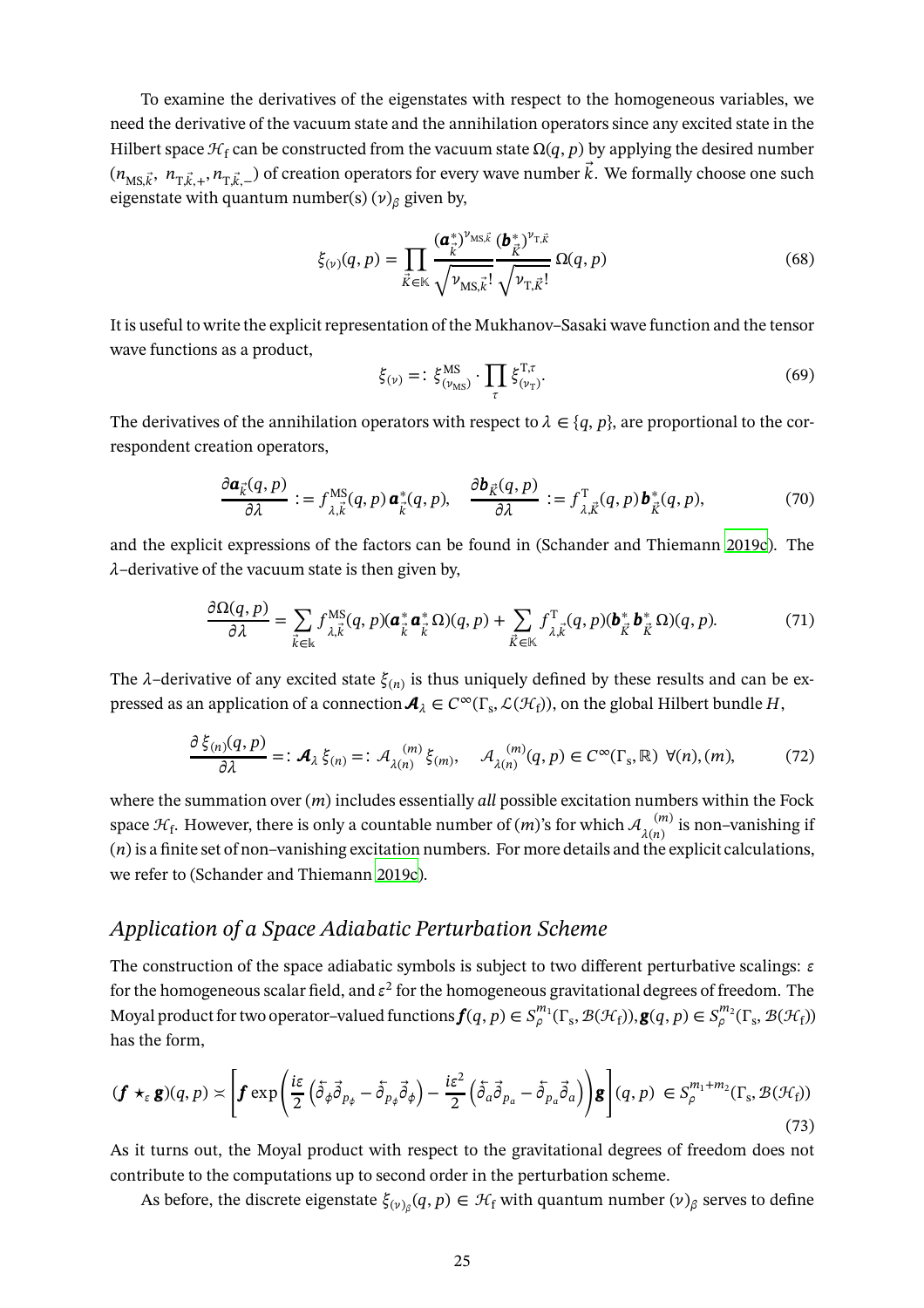the zeroth order Moyal projector symbol,

$$
\boldsymbol{\pi}_0(q,p) := \sum_{\beta} \xi_{(\nu)_{\beta}}(q,p) \langle \xi_{(\nu)_{\beta}}(q,p), \cdot \rangle_{\text{f}}.
$$
\n(74)

The only relevant contribution to  $\pi_1$  comes from (S1–3). This off–diagonal part  $\pi_1^{\rm OD}$  mixes the adjacent inhomogeneous eigenstates according to,

$$
\boldsymbol{\pi}_{1}^{\text{OD}} = \frac{i}{2} \sum_{\beta=1}^{\delta} \sum_{(n) \neq (v)_{\beta}} \frac{A_{(v)_{\beta}(n)}}{E_{(v)_{\beta}} - E_{(n)}} \left( \xi_{(v)_{\beta}} \langle \xi_{(n)}, \cdot \rangle_{\text{f}} - \xi_{(n)} \langle \xi_{(v)_{\beta}}, \cdot \rangle_{\text{f}} \right), \tag{75}
$$

with 
$$
A_{(\nu)_{\beta}(n)} = \mathcal{A}_{\phi(\nu)_{\beta}} \frac{\partial (E_{(n)} + E_{(\nu)_{\beta}})}{\partial p_{\phi}} - \mathcal{A}_{p_{\phi}(\nu)_{\beta}} \frac{\partial (E_{(n)} + E_{(\nu)_{\beta}})}{\partial \phi} + (E_{(n)} - E_{(m)}) \left( \mathcal{A}_{p_{\phi}(\nu)_{\beta}} \mathcal{A}_{\phi(m)} - \mathcal{A}_{\phi(\nu)_{\beta}} \mathcal{A}_{p_{\phi}(m)} \right).
$$
(76)

Constructing the unitary symbol  $\pmb{\pi}_{(1)}$  requires to choose a simple reference space  $\mathcal{K}_{\text{f}}$ , and as before,  $\mathcal{H}_f$  itself is a convenient choice. Its basis is determined by fixing a set of numbers  $(q_0, p_0) \in \Gamma_s$ giving  $\{\zeta_{(n)}:=\xi_{(n)}(q_0,p_0)\}_{(n)}$ . The zeroth order contribution to the Moyal unitary and the reference projector can be chosen as,

$$
\boldsymbol{u}_0(q,p) := \sum_{(n)} \zeta_{(n)} \langle \xi_{(n)}(q,p), \cdot \rangle_f, \quad \boldsymbol{\pi}_R := \sum_{\beta=1}^{\delta} \zeta_{(\nu)_{\beta}} \langle \zeta_{(\nu)_{\beta}}, \cdot \rangle_f. \tag{77}
$$

The hermitian part of  $\bm u_1(q,p)$  is determined by evaluating (S2–1) and (S2–2) up to first order in the perturbations,

$$
\boldsymbol{u}_1^{\mathrm{h}}(q,p) = \sum_{(n),(m),(k)} \left( \mathcal{A}_{\phi(n)}^{(m)} \mathcal{A}_{p_{\phi}(m)}^{(k)} - \mathcal{A}_{p_{\phi}(n)}^{(m)} \mathcal{A}_{\phi(m)}^{(k)} \right) \zeta_{(n)} \langle \zeta_{(k)}, \cdot \rangle_{\mathrm{f}}.
$$
(78)

Since the sum runs over all possible combinations of quantum numbers, it is clear that the two contributions are equal and cancel each other. We thus have that  $\boldsymbol{u}_1^{\text{h}} = 0$ . The antihermitian part 1 of  $\pmb{u}_1$  results from employing the result for  $\pmb{\pi}_1^{\rm OD}$  $\frac{1}{1}$  in the well–known expression from the toy model example,

<span id="page-25-0"></span>
$$
\boldsymbol{u}_1^{\text{ah}} = \left[\boldsymbol{\pi}_{\text{R}}, \boldsymbol{u}_0 \cdot \boldsymbol{\pi}_1^{\text{OD}} \cdot \boldsymbol{u}_0^*\right]_f \cdot \boldsymbol{u}_0. \tag{79}
$$

We evaluate the effective Hamilton constraint symbol according to,  $\bm C_{\rm eff} = \bm u \star_\varepsilon \bm C \star_\varepsilon \bm u^*$ , and restrict our interest directly to the reference space, i.e., to  $C_{\text{eff,R}} = \pi_R \cdot C_{\text{eff}} \cdot \pi_R$ . At zeroth order, this yields,

$$
\mathbf{C}_{\text{eff},0,R} = \sum_{b,b'=1}^{d,d'} \left[ E_{\text{hom}}(a, p_a, \phi, p_{\phi}) + \frac{1}{a} \sum_{\vec{k} \in \mathbb{k}} \nu_{\text{MS},\vec{k},b} \omega_{\text{MS},\vec{k}} + \frac{1}{6a} \sum_{\vec{k} \in \mathbb{k}} \nu_{\text{T},\vec{k},b'} \omega_{\text{T},\vec{k}} \right] \tag{80}
$$

which includes the standard zeroth order Hamilton constraint for an FLRW Universe  $E_{\rm hom}(a,p_a,\phi,p_\phi)$ , and the bare energy contributions from the relevant energy band  $\xi_{(\nu)_a}.$  These additional terms are finite since the quantum numbers  $\{\nu_{\rm MS,}\vec{k}, b}, \nu_{\rm T, \vec{k}, b'}\}$  are non–vanishing for only a finite number of wave vectors  $\vec{k}$ . Te first order contribution to the effective Hamiltonian vanishes identically within the subspace of interest.

The second order effective Hamilton symbol includes several contributions but only one of them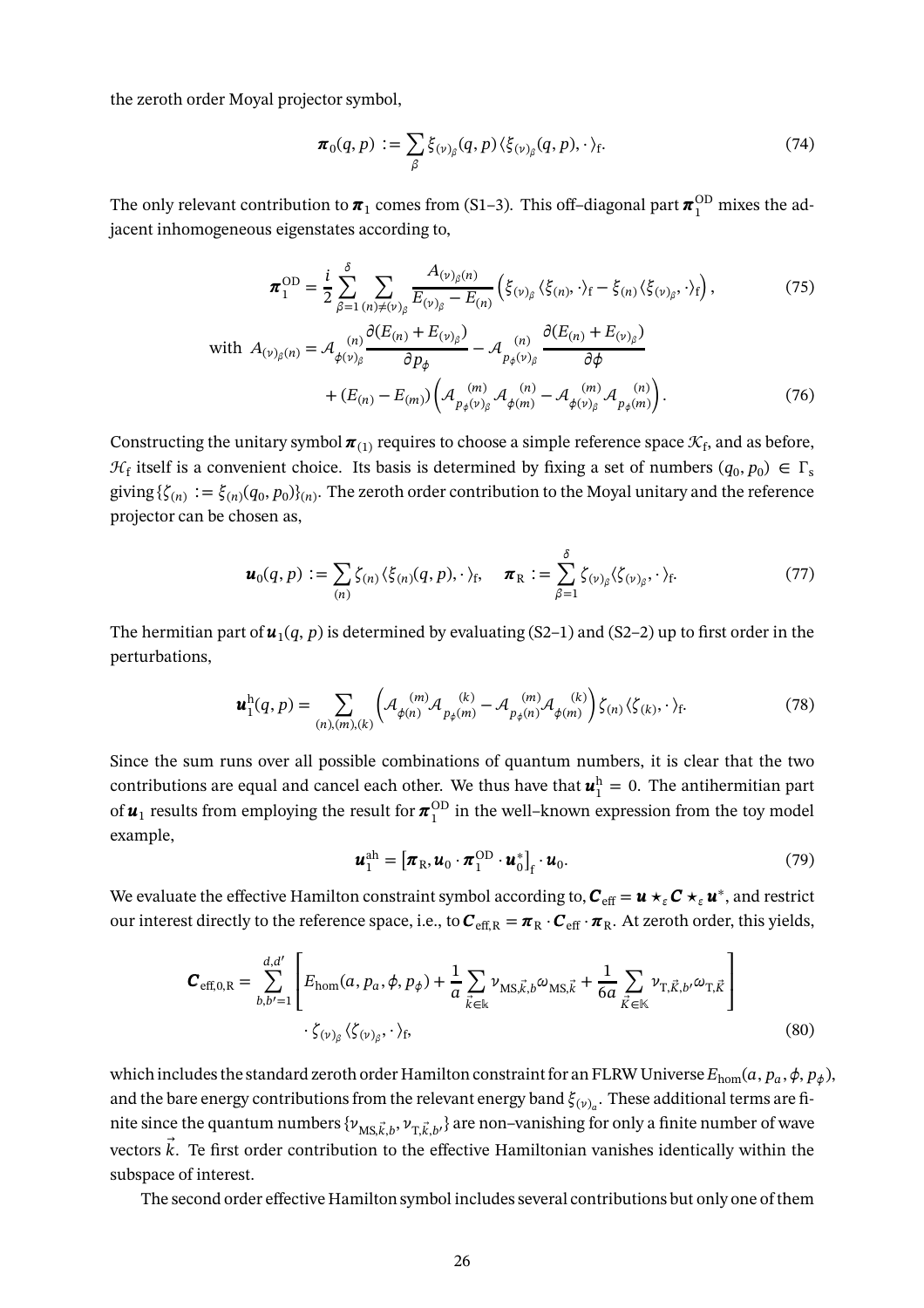is of second order in the perturbative parameter, and hence relevant. The occurence of terms that actually enter at higher orders in  $\varepsilon$  stems from the fact that the perturbative Mukhanov–Sasaki and graviton contributions to  $\bm{C}$  are by definition of second order in  $\bm{\varepsilon}$ . It was necessary to include them to make the space adiabatic scheme work at the technical level. We refer again to (Schander and Thiemann [2019c](#page-38-9)) for more details and only state the final result,

<span id="page-26-1"></span>
$$
\mathbf{C}_{\text{eff},2,\text{R}}(a, p_a, \phi, p_\phi) = -\sum_{b=1}^d \sum_{\vec{k} \in \mathbb{k}} \frac{1}{(\vec{k}^2 + M_{\text{MS}}^2)^{5/2}} \left( \nu_{\text{MS}, \vec{k}, b} + \frac{1}{2} \right) \frac{9}{2} \frac{m^4 p_\phi^4}{a^3 p_a^2} \zeta_{(\nu)_b} \langle \zeta_{(\nu)_b}, \cdot \rangle_{\text{f}}.\tag{81}
$$

This second order effective Hamiltonian symbol together with the zeroth order contribution [\(80\)](#page-25-0), provides after Weyl quantization a constraint operator for the homogeneous sector of quantum gravity which includes, most importantly, the backreaction from the inhomogeneous modes. A similar result was obtained for a quantum cosmological model with scalar field perturbations and a deparametrizing dust particle, (Schander and Thiemann [2019b\)](#page-38-14). The next step of the scheme consequently consists in Weyl quantizing the full effective constraint symbol and in finding physical quantum states on the homogeneous Hilbert space that are annihilated by it. A thorough discussion of the above results will be given in the next and final section.

## <span id="page-26-0"></span>*6 Discussion and Outlook*

This review provides an introduction to the backreaction problem in classical, semiclassical and quantum cosmology, as well as a detailed overview of the current state of research in the respective fields. We have particularly focused on approaches to the backreaction problem in (perturbative) quantum cosmology that are inspired by Born–Oppenheimer methods. The main part of this paper is dedicated to a program which uses SAPT as due to Panati, Spohn, and Teufel [\(2003\)](#page-36-12), and which extends the latter scheme to quantum field theoretical models. Thereby, it is possible to compute the backreaction effects from the quantum cosmological perturbations on the homogeneous and isotropic quantum background, (Schander and Thiemann [2019b](#page-38-14)[,c\)](#page-38-9). We have advocated this framework here as it represents an unambigious and straighforward formalism in order to incorporate the yet neglected backreaction effects in quantum cosmology in a perturbative and rigorous way.

The extension of the SAPT methods actually requires some care. The first issue is related to a violation of the Hilbert–Schmidt condition in QFT on CST. In fact, it is well–known from standard QFT that Klein–Gordon fields with different masses give rise to unitarily inequivalent representations of the field algebra, (Haag [1992](#page-34-7)). Since here, the effective masses of the Klein–Gordon and tensor fields depend on the homogeneous FLRW background, the theory prevents unitarily equivalent quantum field theories for different background configurations. This would evidently impede the quantization of the homogeneous sector. Schander and Thiemann [\(2019a](#page-38-1)[,c](#page-38-9)) show that it is possible to circumvent these problems by considering transformations of the whole system that are canonical up to second order in the cosmological perturbations, (Castelló Gomar, Martín-Benito, and Mena Marugán [2015](#page-31-16); Martínez and Olmedo [2016](#page-36-14); Schander and Thiemann [2019b](#page-38-14)).

Another point is that the mass squared functions of the perturbative quantum fields that we denoted by  $M_{\rm MS}^2(a, p_a, \phi, p_\phi)$  and  $(\varepsilon M_{\rm T})^2(a, p_a, \phi)$  in [\(62\)](#page-22-0) and [\(63\)](#page-22-1) are indefinite, and which leads to tachyonic instabilities. In (Schander and Thiemann [2019a\)](#page-38-1), several solutions are propsed, for example to revise the almost–canonical transformations that have actually led to these indefinite mass functions. A second proposal is to restrict the homogeneous phase space of the theory to regions in which the mass functions are positive. This can be made manifest by performing coordinate trans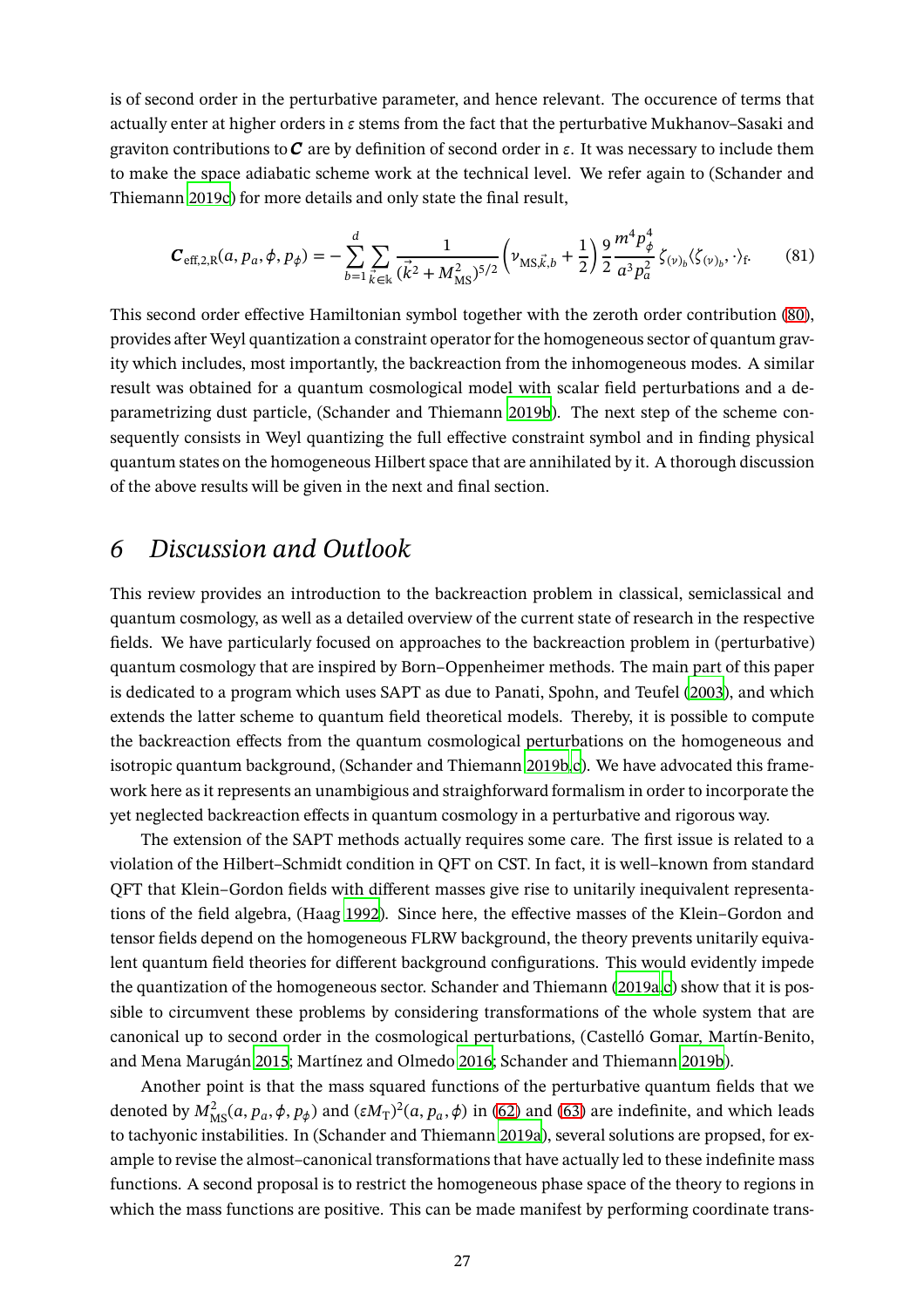formations in the slow sector. This is exemplified for the model with gauge–invariant perturbations in (Schander and Thiemann [2019a\)](#page-38-1).

With the identification and solutions to these initial problems, it was possible to successfully apply the methods of SAPT to the backreaction problem in quantum cosmology. We stated the results for a cosmological, homogeneous and isotropic toy model, and for a fully–fledged perturbative quantum cosmology with gauge–invariant perturbations, (Neuser, Schander, and Thiemann [2019;](#page-36-13) Schander and Thiemann [2019c](#page-38-9)). In the first case, this effective Hamilton constraint includes the backreaction of the homogeneous scalar field; in the second case, the backreactions of the perturbative degrees of freedom on the homogeneous background are taken into account. Here, results up to second order in the adiabatic  $\varepsilon$ –scheme are presented. The effective Hamiltonian symbol eventually needs to be quantized with respect to the slow sector and the goal is to find admissible solutions. This has been done for an oscillator toy model in (Neuser, Schander, and Thiemann [2019\)](#page-36-13). One can proceed here in the same way but analytic solutions are harder to find due to the non–polynomial structure of the result, and which requires an in depth analysis of their dense domain. For simplicity, we chose a Weyl quantization scheme and a Schrödinger representation following the original work by Panati, Spohn, and Teufel [\(2003\)](#page-36-12). Instead, one could consider the representation underlying LQC which could be of advantage regarding the domain issues, (Bojowald [2008\)](#page-29-14). Due to the peculiarities of that representation (especially the strong discontinuity of the Weyl elements), and in agreement with certain superselection structures of the dynamics, one would need to discretize the labels of the Weyl elements in one of the conjugate variables. This would effectively replace the gravitational slow phase space  $T^*\mathbb{R}$  by  $T^*(S^1)$  for which the Weyl quantization in application to LQC has been discussed in (Stottmeister and Thiemann [2016b](#page-38-12)).

Focussing on the second order contribution to the perturbative model, equation [\(81\)](#page-26-1), one might be worried about the infinite sums. Note that the result splits into two parts, namely the one including the finite number of non–vanishing relevant quantum numbers  $\nu_{\text{MS},\vec{k},b}$  for different degeneracy labels  $b$ , and the contributions which do not depend on these quantum numbers and hence include any summand of the wave vector sum. The first part has only a finite number of contributions and is manageable, while the second includes in principle an infinite sum. Fortunately, the wave vector square enters with an exponent of  $-5/2$  which makes the sum a priori a convergent sum. But the effective Mukhanov–Sasaki mass squared  $M_{\rm MS}^2(a,p_a,\phi,p_\phi)$ in the denominator is an *indefinite* function on the homogeneous phase space. This will be cured as soon as a positive definite sector of the mass squared functions has been found.

We emphasize again that the issue of convergence of the perturbation series in the SAPT approach has not been addressed here. We point to easily implementable strategies, (Panati, Spohn, and Teufel [2003;](#page-36-12) Stottmeister [2015\)](#page-38-15), that allow to define auxiliary Hamiltonian symbols that capture the relevant physics of the model under consideration and whose perturbation series is safely convergent.

Finally, we stress that there is an obvious connection between backreaction and decoherence, (Schlosshauer [2007](#page-38-16)). Indeed, in decoherence, one aims at finding an effective description of what we call the slow sector using the reduced density matrix approach, tracing over the fast degrees of freedom, (Kiefer [1987;](#page-35-17) Paz and Sinha [1991,](#page-37-14) [1992\)](#page-37-15) (and references therein), and computing its effective dynamics, e.g., by solving associated Lindblad equations, (Manzano [2020](#page-36-16)). Using the tensor product structure of the full Hilbert space, the connection to our approach would be to construct the reduced density matrix from a density matrix on the full Hilbert space that can be formed from the eigenstates of the Hamiltonian (constraint) corresponding to a given energy band. Details will be given elsewhere.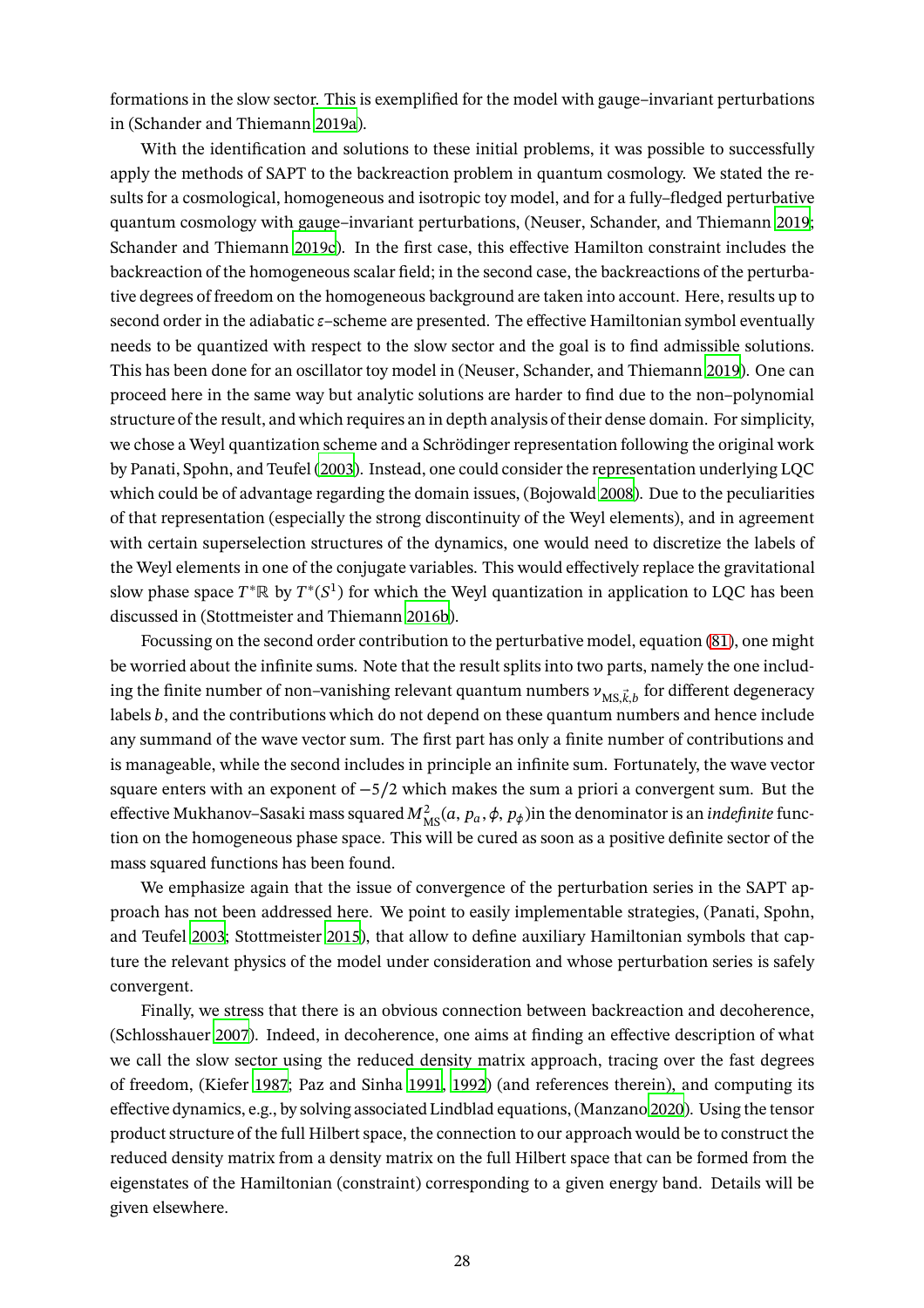#### *Acknowledgments*

We thank Kasia Rejzner for helpful references and information on the backreaction problem within the algebraic approach to QFT. The work of S. Schander is supported by Perimeter Institute for Theoretical Physics. Research at Perimeter Institute is supported in part by the Government of Canada through the Department of Innovation, Science and Economic Development and by the Province of Ontario through the Ministry of Colleges and Universities.

## *References*

- <span id="page-28-7"></span>Abramo, L. R. W., Brandenberger, R. H., and Mukhanov, V. F. (1997). "*The Energy – momentum tensor for cosmological perturbations*". In: *Phys. Rev. D* 56, pp. 3248–3257. arXiv: [gr-qc/9704037](https://arxiv.org/abs/gr-qc/9704037).
- <span id="page-28-8"></span>Abramo, L. R. W. and Woodard, R. P. (2002). "*No one loop back reaction in chaotic inflation*". In: *Phys. Rev. D* 65, p. 063515. arXiv: [astro-ph/0109272](https://arxiv.org/abs/astro-ph/0109272).
- <span id="page-28-5"></span>Adamek, J. et al. (2016). "*gevolution: a cosmological N-body code based on General Relativity*". In: *JCAP* 07, p. 053. arXiv: [1604.06065 \[astro-ph.CO\]](https://arxiv.org/abs/1604.06065).
- <span id="page-28-6"></span>Adamek, J. et al. (2019). "*Safely smoothing spacetime: backreaction in relativistic cosmological simulations*". In: *Class. Quant. Grav.* 36.1, p. 014001. arXiv: [1706.09309 \[astro-ph.CO\]](https://arxiv.org/abs/1706.09309).
- Ade, P. A. R. et al. (2016). "*Planck 2015 results. XIV. Dark energy and modified gravity*". In: *Astron. Astrophys.* 594, A14. arXiv: [1502.01590 \[astro-ph.CO\]](https://arxiv.org/abs/1502.01590).
- <span id="page-28-0"></span>Aghanim, N. et al. (2020a). "*Planck 2018 results. I. Overview and the cosmological legacy of Planck*". In: *Astron. Astrophys.* 641, A1. arXiv: [1807.06205 \[astro-ph.CO\]](https://arxiv.org/abs/1807.06205).
- <span id="page-28-1"></span>— (2020b). "*Planck 2018 results. VI. Cosmological parameters*". In: *Astron. Astrophys.* 641, A6. doi: [10.1051/0004-6361/201833910](https://doi.org/10.1051/0004-6361/201833910). arXiv: [1807.06209 \[astro-ph.CO\]](https://arxiv.org/abs/1807.06209).
- <span id="page-28-4"></span>Agullo, I., Ashtekar, A., and Nelson, W. (2013). "*Extension of the quantum theory of cosmological perturbations to the Planck era*". In: *Phys. Rev. D* 87.4, p. 043507. arXiv: [1211.1354 \[gr-qc\]](https://arxiv.org/abs/1211.1354).
- <span id="page-28-3"></span><span id="page-28-2"></span>Alpher, R. and Herman, R. (1948a). "*Evolution of the Universe*". In: *Nature* 162, pp. 774–775.
- <span id="page-28-10"></span>— (1948b). "*On the Relative Abundance of the Elements*". In: *Phys. Rev.* 74, p. 1737.
- Anderson, P. (1983). "*Effects of Quantum Fields on Singularities and Particle Horizons in the Early Universe*". In: *Phys. Rev. D* 28, pp. 271–285.
- <span id="page-28-11"></span>— (1984). "*Effects of Quantum Fields on Singularities and Particle Horizons in the Early Universe. II.*" In: *Phys. Rev. D* 29, pp. 615–627.
- <span id="page-28-12"></span>— (1985). "*Effects of Quantum Fields on Singularities and Particle Horizons in the Early Universe. III. The conformally coupled massive scalar field.*" In: *Phys. Rev. D* 32, pp. 1302–1315.
- <span id="page-28-13"></span><span id="page-28-9"></span>Araki, H. (1999). "*Mathematical theory of quantum fields*". Oxford University press, New York.
- Ashtekar, A., Bojowald, M., and Lewandowski, J. (2003). "*Mathematical structure of loop quantum cosmology*". In: *Adv. Theor. Math. Phys.* 7.2, pp. 233–268. arXiv: [gr-qc/0304074](https://arxiv.org/abs/gr-qc/0304074).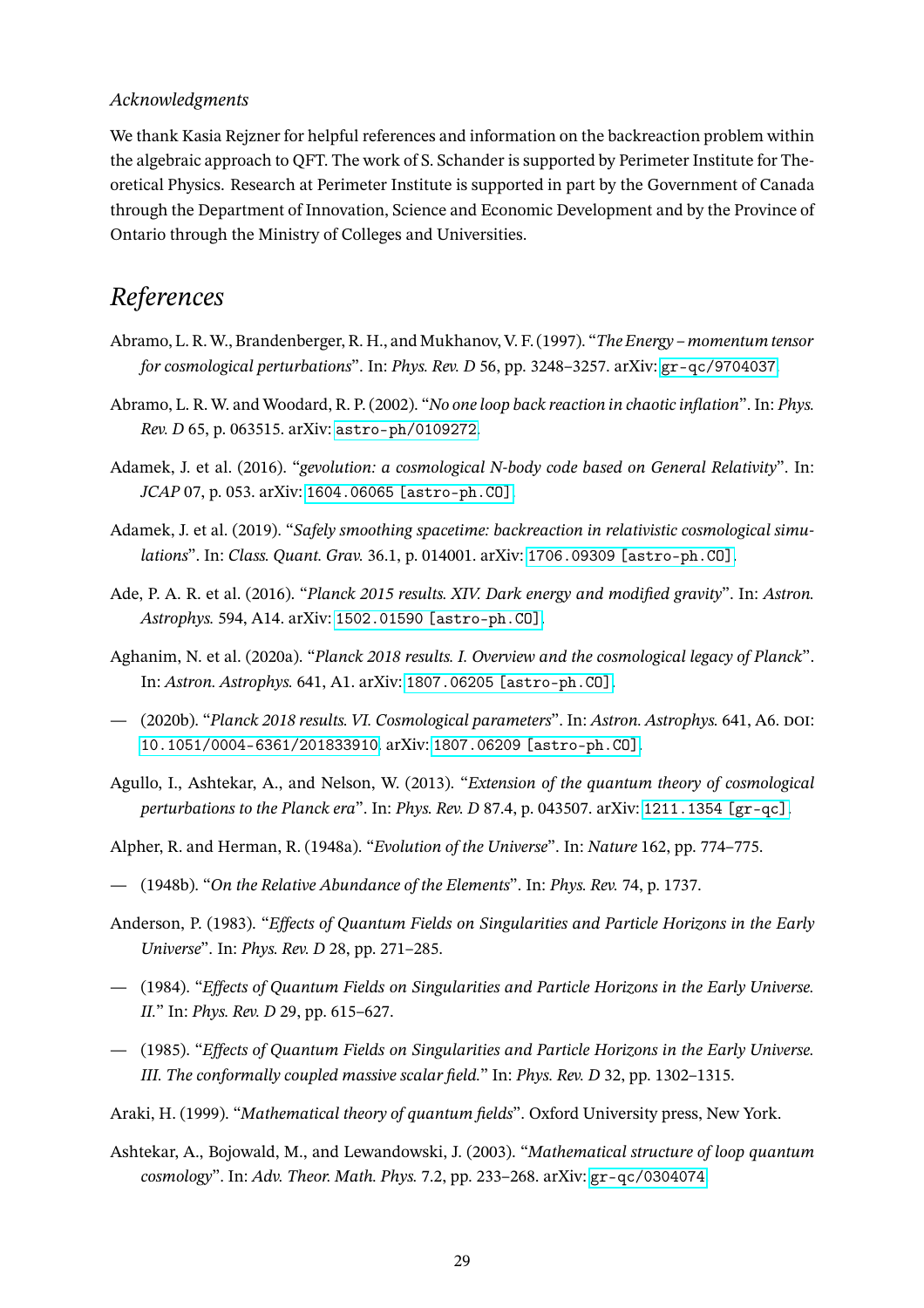- <span id="page-29-5"></span>Barausse, E., Matarrese, S., and Riotto, A. (2005). "*The Effect of inhomogeneities on the luminosity distance–redshift relation: Is dark energy necessary in a perturbed Universe?*" In: *Phys. Rev. D* 71, p. 063537. arXiv: [astro-ph/0501152](https://arxiv.org/abs/astro-ph/0501152).
- <span id="page-29-9"></span>Barrera Hinojosa, C. and Li, B. (2020). "*GRAMSES: a new route to general relativistic N-body simulations in cosmology. Part I. Methodology and code description*". In: *JCAP* 01, p. 007. arXiv: [1905.08890 \[astro-ph.CO\]](https://arxiv.org/abs/1905.08890).
- <span id="page-29-7"></span>Baumann, D. et al. (2012). "*Cosmological Non-Linearities as an Effective Fluid*". In: *JCAP* 07, p. 051. arXiv: [1004.2488 \[astro-ph.CO\]](https://arxiv.org/abs/1004.2488).
- <span id="page-29-8"></span>Behrend, J., Brown, I., and Robbers, G. (2008). "*Cosmological Backreaction from Perturbations*". In: *JCAP* 01, p. 013. arXiv: [0710.4964 \[astro-ph\]](https://arxiv.org/abs/0710.4964).
- <span id="page-29-16"></span>Berry, M. V. (1984). "*Quantal Phase Factors Accompanying Adiabatic Changes*". In: *Proc. R. Soc. Lond.* A.392, pp. 45–57.
- <span id="page-29-13"></span>Bertoni, C., Finelli, F., and Venturi, G. (1996). "*The Born-Oppenheimer approach to the matter - gravity system and unitarity*". In: *Class. Quant. Grav.* 13, pp. 2375–2384. arXiv: [gr-qc/9604011](https://arxiv.org/abs/gr-qc/9604011).
- <span id="page-29-1"></span>Bianchi, E., Rovelli, C., and Vidotto, F. (2010). "*Towards Spinfoam Cosmology*". In: *Phys. Rev. D* 82, p. 084035. arXiv: [1003.3483 \[gr-qc\]](https://arxiv.org/abs/1003.3483).
- <span id="page-29-10"></span>Birrell, N. D. and Davies, P. C. W. (Feb. 1984). "*Quantum Fields in Curved Space*". Cambridge Monographs on Mathematical Physics. Cambridge, UK: Cambridge University Press.
- <span id="page-29-3"></span>Biswas, T. and Notari, A. (2008). "*Swiss–Cheese Inhomogeneous Cosmology and the Dark Energy Problem*". In: *JCAP* 06, p. 021. arXiv: [astro-ph/0702555](https://arxiv.org/abs/astro-ph/0702555).
- <span id="page-29-15"></span>Blaszak, M. and Domanski, Z. (2012). "*Phase space quantum mechanics*". In: *Annals of Physics* 327, pp. 167–211.
- <span id="page-29-0"></span>Blumenthal, G. R. et al. (1984). "*Formation of Galaxies and Large Scale Structure with Cold Dark Matter*". In: *Nature* 311. Ed. by M. A. Srednicki, pp. 517–525.
- <span id="page-29-14"></span><span id="page-29-4"></span>Bojowald, M. (2008). "*Loop quantum cosmology*". In: *Living Rev. Rel.* 11, p. 4.
- Bolejko, K. and Celerier, M.-N. (2010). "*Szekeres Swiss-Cheese model and supernova observations*". In: *Phys. Rev. D* 82, p. 103510. arXiv: [1005.2584 \[astro-ph.CO\]](https://arxiv.org/abs/1005.2584).
- <span id="page-29-2"></span>Bolejko, K. and Korzyński, Mi. (2017). "*Inhomogeneous cosmology and backreaction: Current status and future prospects*". In: *Int. J. Mod. Phys. D* 26.06. Ed. by M. Bianchi, R. T. Jantzen, and R. Ruffini, p. 1730011. arXiv: [1612.08222 \[gr-qc\]](https://arxiv.org/abs/1612.08222).
- <span id="page-29-6"></span>Bonvin, C., Durrer, R., and Gasparini, M. (2006). "*Fluctuations of the luminosity distance*". In: *Phys. Rev. D* 73, p. 023523. arXiv: [astro-ph/0511183](https://arxiv.org/abs/astro-ph/0511183).
- <span id="page-29-12"></span>Born, M. and Oppenheimer, J. R. (1927). "*Zur Quantentheorie der Molekeln*". In: *Annalen der Physik* 84, pp. 457–484.
- <span id="page-29-11"></span>Boyanovsky, D. et al. (1995). "*Reheating and thermalization: Linear versus nonlinear relaxation*". In: *Phys. Rev. D* 52, pp. 6805–6827. arXiv: [hep-ph/9507414](https://arxiv.org/abs/hep-ph/9507414).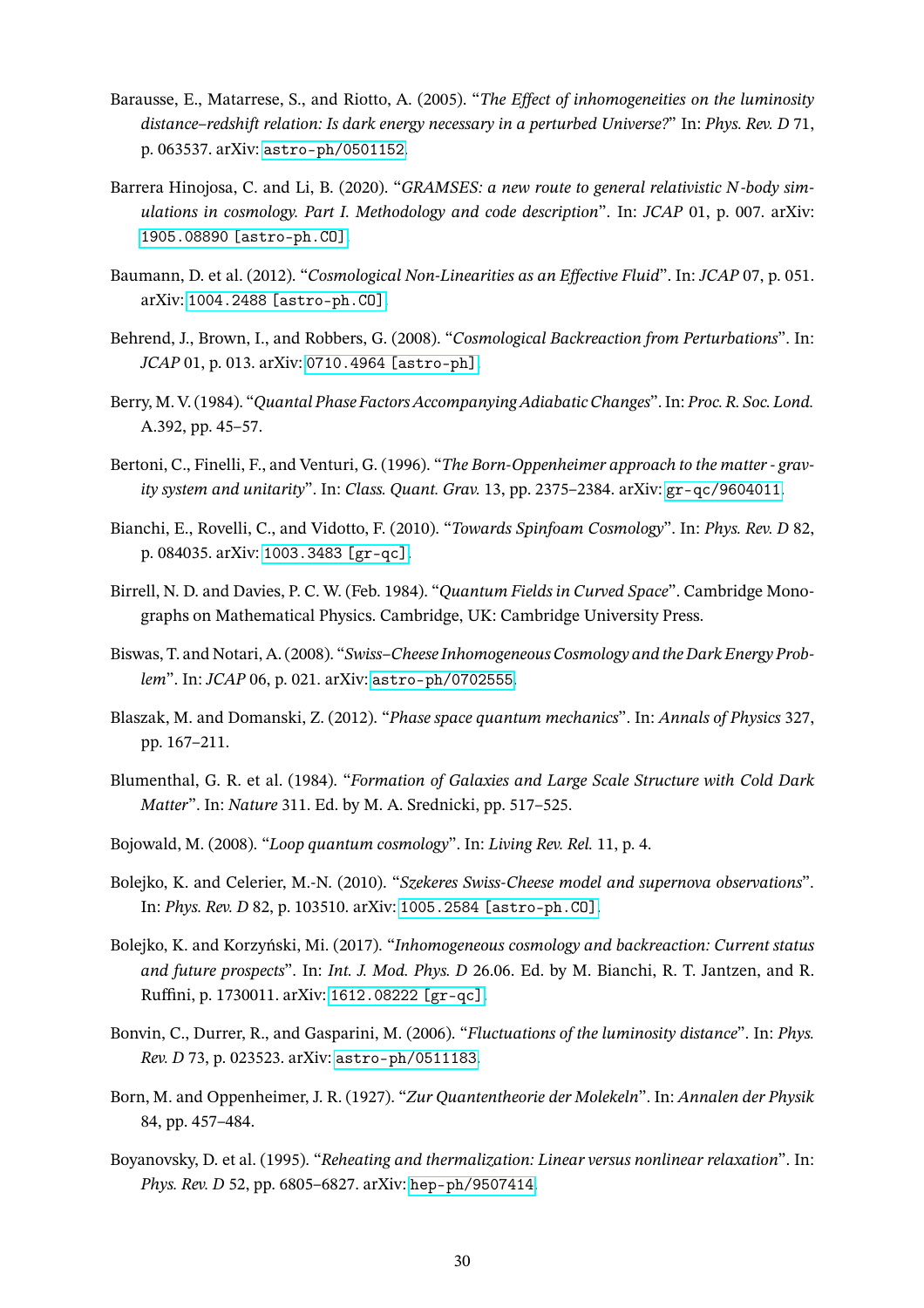- <span id="page-30-0"></span>Brandenberger, R. H. (2004). "*Lectures on the theory of cosmological perturbations*". In: *Lect. Notes Phys.* 646. Ed. by Nora Breton, Jorge L. Cervantes-Cota, and Marcelo Salgado, pp. 127–167. arXiv: [hep-th/0306071](https://arxiv.org/abs/hep-th/0306071).
- <span id="page-30-1"></span>Brandenberger, R. H., Feldman, H., and Mukhanov, V. F. (July 1993). "*Classical and quantum theory of perturbations in inflationary universe models*". In: *37th Yamada Conference: Evolution of the Universe and its Observational Quest*, pp. 19–30. arXiv: [astro-ph/9307016](https://arxiv.org/abs/astro-ph/9307016).
- <span id="page-30-8"></span>Brandenberger, R. H. et al. (2018). "*Backreaction of super–Hubble cosmological perturbations beyond perturbation theory*". In: *Phys. Rev. D* 98.10, p. 103523. arXiv: [1807.07494 \[hep-th\]](https://arxiv.org/abs/1807.07494).
- <span id="page-30-16"></span>Briggs, J. S. and Rost, J. M. (2000). "*Time dependence in quantum mechanics*". In: *Eur. Phys. J. D* 10, p. 311. arXiv: [quant-ph/9902035](https://arxiv.org/abs/quant-ph/9902035).
- <span id="page-30-2"></span>Brizuela, D. and Krämer, M. (2018). "*Quantum–Gravitational Effects on Primordial Power Spectra in Slow–Roll Inflationary Models*". In: *Galaxies* 6.1, p. 6.
- <span id="page-30-14"></span>Brout, R. (1987). "*On the Concept of Time and the Origin of the Cosmological Temperature*". In: *Found. of. Phys.* 17.6.
- <span id="page-30-15"></span><span id="page-30-9"></span>Brout, R. and Venturi, G. (1989). "*Time in Semiclassical Gravity*". In: *Phys. Rev. D* 39, p. 2436.
- Brown, I., Robbers, G., and Behrend, J. (2009). "*Averaging Robertson-Walker Cosmologies*". In: *JCAP* 04, p. 016. arXiv: [0811.4495 \[gr-qc\]](https://arxiv.org/abs/0811.4495).
- <span id="page-30-11"></span>Brunetti, R. and Fredenhagen, K. (2000). "*Microlocal analysis and interacting quantum field theories: Renormalization on physical backgrounds*". In: *Commun. Math. Phys.* 208, pp. 623–661. arXiv: [math-ph/9903028](https://arxiv.org/abs/math-ph/9903028).
- <span id="page-30-4"></span>Buchert, T. (2000). "*On average properties of inhomogeneous fluids in general relativity. I. Dust cosmologies*". In: *Gen. Rel. Grav.* 32, pp. 105–125. arXiv: [gr-qc/9906015](https://arxiv.org/abs/gr-qc/9906015).
- <span id="page-30-5"></span>— (2001). "*On average properties of inhomogeneous fluids in general relativity. II. Perfect fluid cosmologies*". In: *Gen. Rel. Grav.* 33, pp. 1381–1405. arXiv: [gr-qc/0102049](https://arxiv.org/abs/gr-qc/0102049).
- <span id="page-30-6"></span>— (2008). "*Dark Energy from Structure: A Status Report*". In: *Gen. Rel. Grav.* 40, pp. 467–527. arXiv: [0707.2153 \[gr-qc\]](https://arxiv.org/abs/0707.2153).
- <span id="page-30-7"></span>Buchert, T. and Räsänen, S. (2012). "*Backreaction in late–time cosmology*". In: *Ann. Rev. Nucl. Part. Sci.* 62, pp. 57–79. arXiv: [1112.5335 \[astro-ph.CO\]](https://arxiv.org/abs/1112.5335).
- <span id="page-30-3"></span>Cailleteau, T. et al. (2012). "*Anomaly–free scalar perturbations with holonomy corrections in loop quantum cosmology*". In: *Class. Quant. Grav.* 29, p. 095010. arXiv: [1111.3535 \[gr-qc\]](https://arxiv.org/abs/1111.3535).
- <span id="page-30-10"></span>Calzetta, E. and Hu, B. L. (1987). "*Closed Time Path Functional Formalism in Curved Space-Time: Application to Cosmological Back Reaction Problems*". In: *Phys. Rev. D* 35, p. 495.
- <span id="page-30-13"></span><span id="page-30-12"></span>— (1989). "*Dissipation of Quantum Fields From Particle Creation*". In: *Phys. Rev. D* 40, pp. 656–659.
- (1994). "*Noise and fluctuations in semiclassical gravity*". In: *Phys. Rev. D* 49, pp. 6636–6655. arXiv: [gr-qc/9312036](https://arxiv.org/abs/gr-qc/9312036).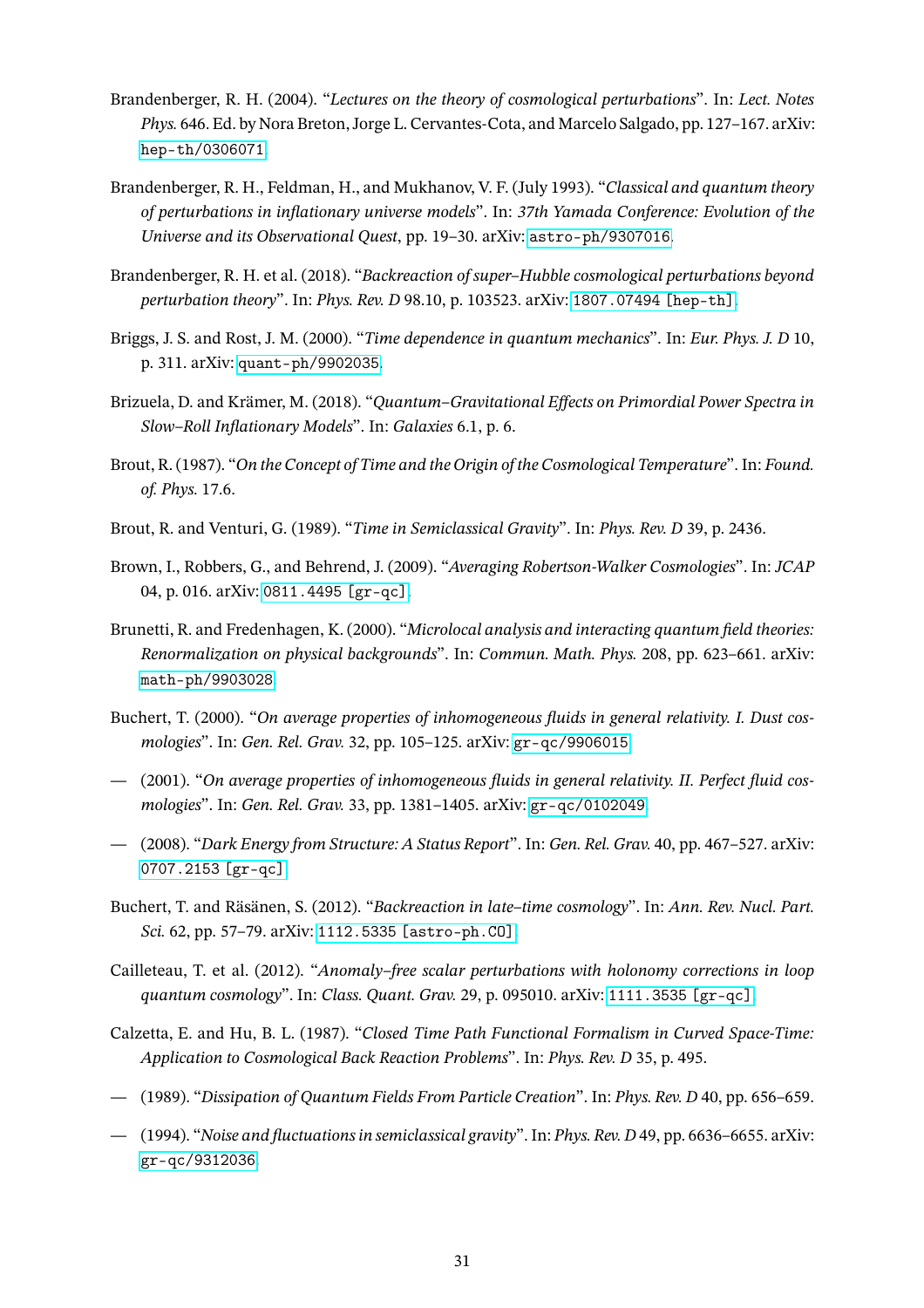- <span id="page-31-13"></span>Calzetta, E. and Hu, B. L. (1995). "*Quantum fluctuations, decoherence of the mean field, and structure formation in the early universe*". In: *Phys. Rev. D* 52, pp. 6770–6788. arXiv: [gr-qc/9505046](https://arxiv.org/abs/gr-qc/9505046).
- <span id="page-31-10"></span>Campos, A. and Verdaguer, E. (1994). "*Semiclassical equations for weakly inhomogeneous cosmologies*". In: *Phys. Rev. D* 49, pp. 1861–1880. arXiv: [gr-qc/9307027](https://arxiv.org/abs/gr-qc/9307027).
- <span id="page-31-16"></span>Castelló Gomar, L., Martín-Benito, M., and Mena Marugán, G. A. (2015). "*Gauge–Invariant Perturbations in Hybrid Quantum Cosmology*". In: *JCAP* 06, p. 045. arXiv: [1503.03907 \[gr-qc\]](https://arxiv.org/abs/1503.03907).
- <span id="page-31-17"></span>— (2016). "*Quantum corrections to the Mukhanov–Sasaki equations*". In: *Phys. Rev. D.* 93.104025. arXiv: [1603.08448 \[gr-qc\]](https://arxiv.org/abs/1603.08448).
- <span id="page-31-0"></span>Cervantes-Cota, J. L. and Smoot, G. (2011). "*Cosmology today – A brief review*". In: *AIP Conf. Proc.* 1396.1, pp. 28–52. arXiv: [1107.1789 \[astro-ph.CO\]](https://arxiv.org/abs/1107.1789).
- <span id="page-31-15"></span>Chataignier, L. and Krämer, M. (2021). "*Unitarity of quantum-gravitational corrections to primordial fluctuations in the Born-Oppenheimer approach*". In: *Phys. Rev. D* 103.6, p. 066005. arXiv: [2011.06426 \[gr-qc\]](https://arxiv.org/abs/2011.06426).
- <span id="page-31-9"></span>Clarkson, C., Ananda, K., and Larena, J. (2009). "*The influence of structure formation on the cosmic expansion*". In: *Phys. Rev. D* 80, p. 083525. arXiv: [0907.3377 \[astro-ph.CO\]](https://arxiv.org/abs/0907.3377).
- <span id="page-31-6"></span>Clarkson, C. et al. (2011). "*Does the growth of structure affect our dynamical models of the universe? The averaging, backreaction and fitting problems in cosmology*". In: *Rept. Prog. Phys.* 74, p. 112901. arXiv: [1109.2314 \[astro-ph.CO\]](https://arxiv.org/abs/1109.2314).
- <span id="page-31-7"></span>Clifton, T. (2011). "*Cosmology Without Averaging*". In: *Class. Quantum Grav.* 28, p. 164011. arXiv: [1005.0788 \[gr-qc\]](https://arxiv.org/abs/1005.0788).
- <span id="page-31-8"></span>Clifton, T. and Ferreira, P. (2009). "*Archipelagian Cosmology: Dynamics and Observables in a Universe with Discretized Matter Content*". In: *Phys. Rev. D* 80. [Erratum: Phys.Rev.D 84, 109902 (2011)], p. 103503. arXiv: [0907.4109 \[astro-ph.CO\]](https://arxiv.org/abs/0907.4109).
- <span id="page-31-2"></span>Cole, S. et al. (2005). "*The 2dF Galaxy Redshift Survey: Power–spectrum analysis of the final dataset and cosmological implications*". In: *Mon. Not. Roy. Astron. Soc.* 362. arXiv: [astro-ph/0501174](https://arxiv.org/abs/astro-ph/0501174).
- <span id="page-31-3"></span>Colless, M. et al. (2001). "*The 2dF Galaxy Redshift Survey: Spectra and redshifts*". In: *Mon. Not. Roy. Astron. Soc.* 328, p. 1039. arXiv: [astro-ph/0106498](https://arxiv.org/abs/astro-ph/0106498).
- <span id="page-31-11"></span>Dappiaggi, C., Fredenhagen, K., and Pinamonti, N. (2008). "*Stable cosmological models driven by a free quantum scalar field*". In: *Phys. Rev. D* 77, p. 104015. arXiv: [0801.2850 \[gr-qc\]](https://arxiv.org/abs/0801.2850).
- <span id="page-31-12"></span><span id="page-31-1"></span>Dappiaggi, C. et al. (2010). "*Dark Energy from Quantum Matter*". In: arXiv: [1007.5009 \[astro-ph.CO\]](https://arxiv.org/abs/1007.5009).
- <span id="page-31-14"></span>Deruelle, N. and Uzan, J.-P. (2018). "*Relativity in Modern Physics*". Oxford University Press.
- <span id="page-31-4"></span>DeWitt, B. S. (1967). "*Quantum Theory of Gravity*". In: *Phys. Rev.* 160, p. 1113.
- Di Valentino, E. et al. (2021a). "*Cosmology intertwined III:*  $f\sigma_8$  *and*  $S_8$ ". In: *Astropart. Phys.* 131, p. 102604. arXiv: [2008.11285 \[astro-ph.CO\]](https://arxiv.org/abs/2008.11285).
- <span id="page-31-5"></span>— (2021b). "*Snowmass2021 – Letter of interest cosmology intertwined II: The hubble constant tension*". In: *Astropart. Phys.* 131, p. 102605. arXiv: [2008.11284 \[astro-ph.CO\]](https://arxiv.org/abs/2008.11284).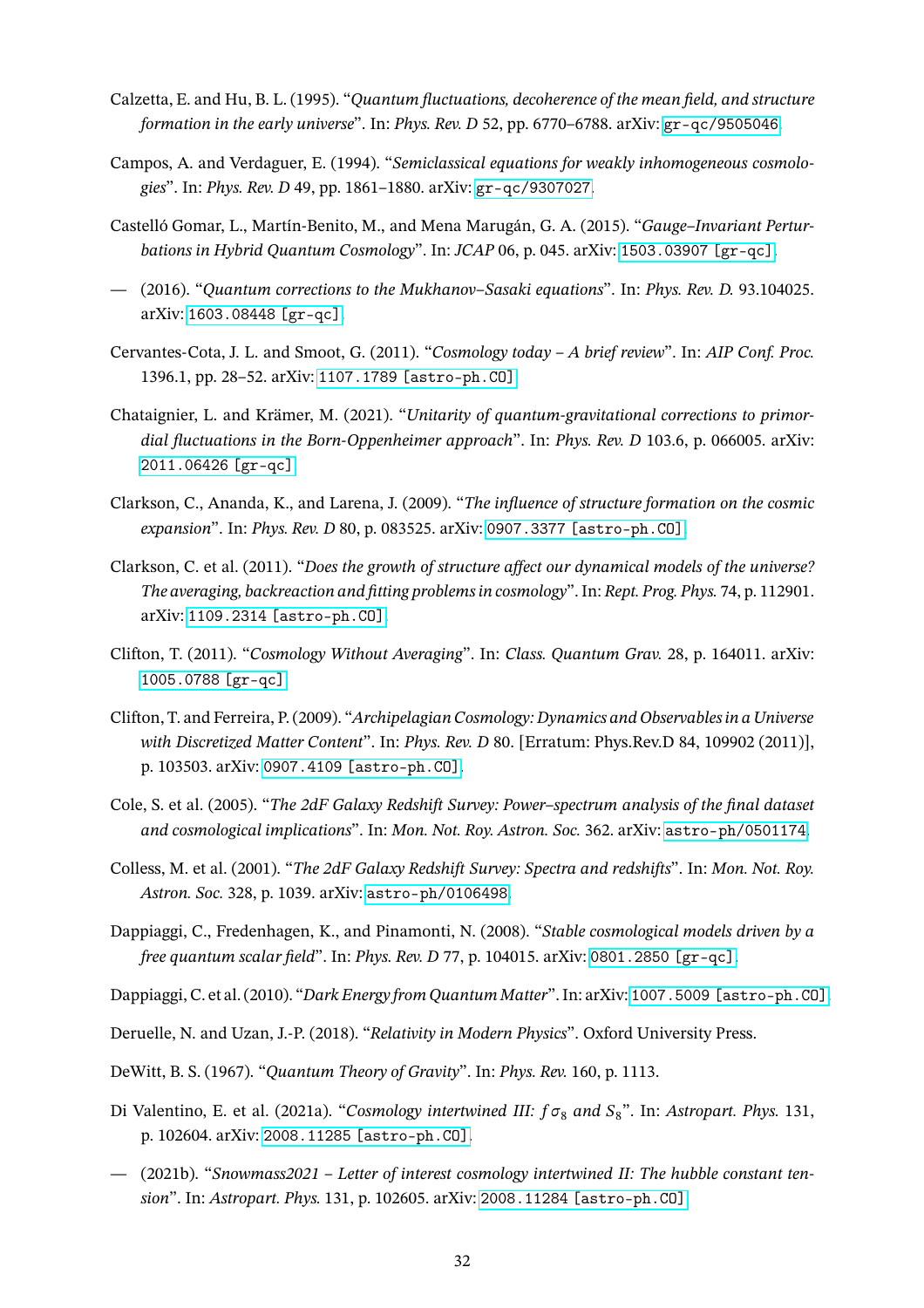- <span id="page-32-15"></span>Dimassi, M. and Sjöstrand, J. (1999). "*Spectral Asymptotics in the Semi–Classical Limit*". Cambridge University Press.
- <span id="page-32-16"></span><span id="page-32-0"></span>Dodelson, S. and Schmidt, F. (2021). "*Modern Cosmology, Second Edition*". Elsevier – Academic Press.
- Dubin, D. A., Hennings, M. A., and Smith, T. B. (1980). "*Mathematical Aspects of Weyl Quantization and Phase*". Vol. 1. World Scientific Publishing.
- <span id="page-32-1"></span>Durrer, R. (2004). "*Cosmological perturbation theory*". In: *Lect. Notes Phys.* 653. Ed. by E. Papantonopoulos, pp. 31–70. arXiv: [astro-ph/0402129](https://arxiv.org/abs/astro-ph/0402129).
- <span id="page-32-12"></span>Dymnikova, I. and Khlopov, M. (2001). "*Decay of cosmological constant in selfconsistent inflation*". In: *Eur. Phys. J. C* 20, pp. 139–146.
- <span id="page-32-2"></span>Elizaga Navascués, B., Martín-Benito, M., and Mena Marugán, G. A. (2016). "*Hybrid models in loop quantum cosmology*". In: *Int. J. Mod. Phys. D* 25.08, p. 1642007. arXiv: [1608.05947 \[gr-qc\]](https://arxiv.org/abs/1608.05947).
- <span id="page-32-4"></span>Ellis, G. F. R. (2011). "*Inhomogeneity effects in Cosmology*". In: *Class. Quant. Grav.* 28, p. 164001. arXiv: [1103.2335 \[astro-ph.CO\]](https://arxiv.org/abs/1103.2335).
- <span id="page-32-5"></span>Ellis, G. F. R. and Stoeger, W. (1987). "*The 'fitting problem' in cosmology*". In: *Class. Quant. Grav.* 4, pp. 1697–1729.
- <span id="page-32-11"></span>Eltzner, B. and Gottschalk, H. (2011). "*Dynamical Backreaction in Robertson–Walker Spacetime*". In: *Rev. Math. Phys.* 23, pp. 531–551. arXiv: [1003.3630 \[math-ph\]](https://arxiv.org/abs/1003.3630).
- <span id="page-32-3"></span>Erdmenger, J. (2009). "*String Cosmology: Modern String Theory Concepts from the Big Bang to Cosmic Structure*". Ed. by J. Erdmenger. Wiley.
- <span id="page-32-6"></span>Fanizza, G. et al. (2020). "*Generalized covariant prescriptions for averaging cosmological observables*". In: *JCAP* 02, p. 017. arXiv: [1911.09469 \[gr-qc\]](https://arxiv.org/abs/1911.09469).
- <span id="page-32-14"></span>Fernandez-Mendez, M. et al. (2012). "*Unique Fock quantization of scalar cosmological perturbations*". In: *Phys. Rev. D* 85, p. 103525. arXiv: [1203.2525 \[gr-qc\]](https://arxiv.org/abs/1203.2525).
- <span id="page-32-9"></span>Finelli, F. et al. (2002). "*Energy momentum tensor of field fluctuations in massive chaotic inflation*". In: *Phys. Rev. D* 65, p. 103521. arXiv: [gr-qc/0111035](https://arxiv.org/abs/gr-qc/0111035).
- <span id="page-32-10"></span>— (2004). "*Energy momentum tensor of cosmological fluctuations during inflation*". In: *Phys. Rev. D* 69, p. 123508. arXiv: [gr-qc/0310086](https://arxiv.org/abs/gr-qc/0310086).
- <span id="page-32-13"></span>Finelli, F. et al. (2009). "*Generation of fluctuations during inflation: Comparison of stochastic and field–theoretic approaches*". In: *Phys. Rev. D* 79, p. 044007. arXiv: [0808.1786 \[hep-th\]](https://arxiv.org/abs/0808.1786).
- <span id="page-32-7"></span>Finelli, F. et al. (2011). "*Backreaction during inflation: A Physical gauge invariant formulation*". In: *Phys. Rev. Lett.* 106, p. 121304. arXiv: [1101.1051 \[gr-qc\]](https://arxiv.org/abs/1101.1051).
- <span id="page-32-8"></span>Fischetti, M. V., Hartle, J. B., and Hu, B. L. (1979). "*Quantum Effects in the Early Universe. 1. Influence of Trace Anomalies on Homogeneous, Isotropic, Classical Geometries*". In: *Phys. Rev. D* 20, pp. 1757–1771.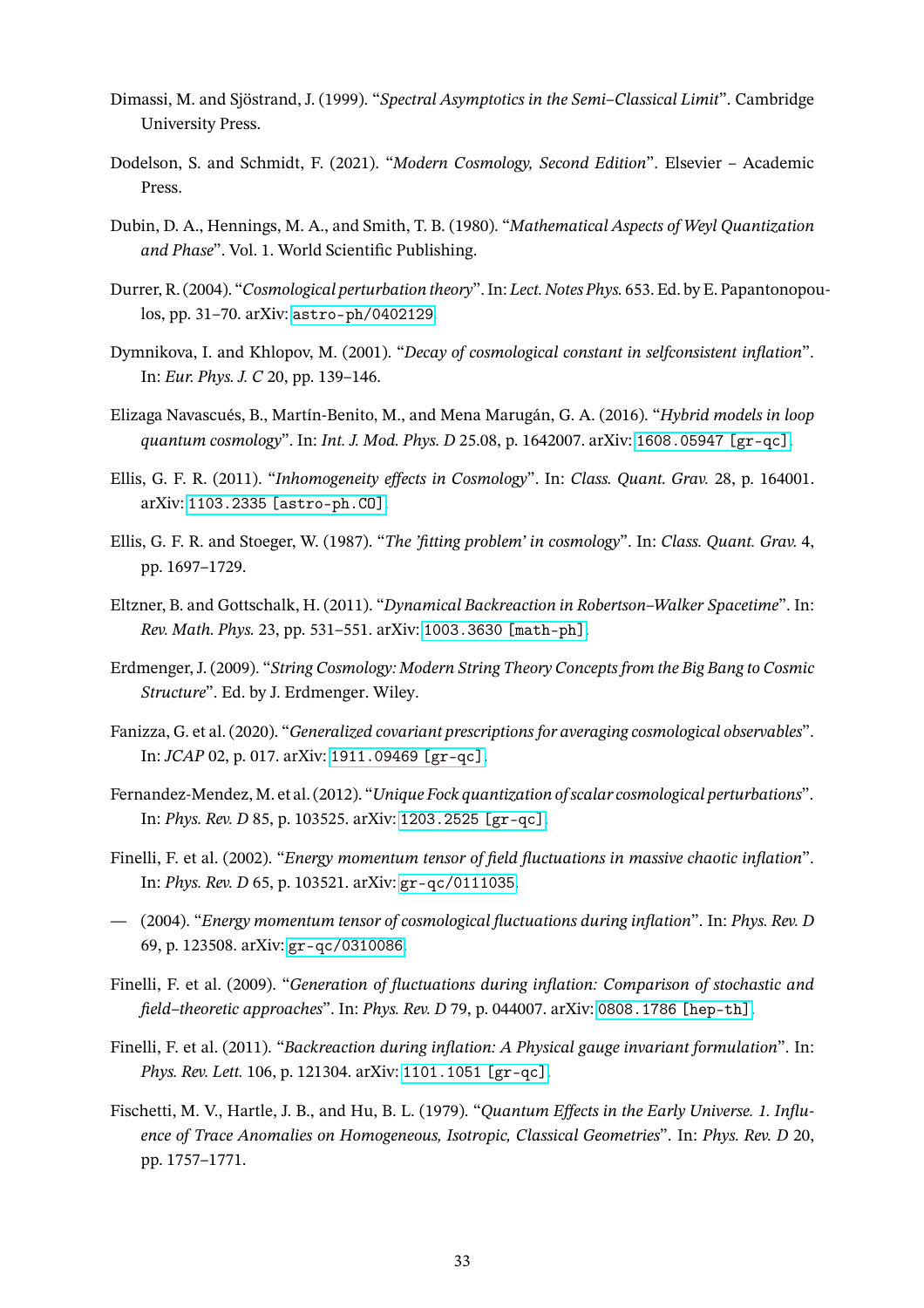- <span id="page-33-4"></span>Flanagan, E. E. (2005). "*Can superhorizon perturbations drive the acceleration of the universe?*" In: *Phys. Rev. D* 71, p. 103521. arXiv: [hep-th/0503202](https://arxiv.org/abs/hep-th/0503202).
- <span id="page-33-16"></span>Flanagan, E. E. and Wald, R. M. (1996). "*Does back reaction enforce the averaged null energy condition in semiclassical gravity?*" In: *Phys. Rev. D* 54, pp. 6233–6283. arXiv: [gr-qc/9602052](https://arxiv.org/abs/gr-qc/9602052).
- <span id="page-33-19"></span><span id="page-33-12"></span>Folland, G. B. (1989). "*Harmonic Analysis in Phase Space*". Princeton University Press.
- Ford, L. H. (2005). "*Spacetime in semiclassical gravity*". In: *100 Years Of Relativity : Space–time structure: Einstein and beyond*. Ed. by A. Ashtekar, pp. 293–310. arXiv: [gr-qc/0504096](https://arxiv.org/abs/gr-qc/0504096).
- <span id="page-33-3"></span><span id="page-33-2"></span>Friedman, A. (1922). "*Über die Krümmung des Raumes*". In: *Zeitschrift für Physik* 10, pp. 377–386.
- (1924). "*Über die Möglichkeit einer Welt mit konstanter negativer Krümmung des Raumes*". In: *Zeitschrift für Physik* 21, pp. 326–332.
- <span id="page-33-13"></span>Fulling, S. A. (1989). "*Aspects of Quantum Field Theory in Curved Space-Time*". In: *London Mathematical Society Student Texts*. 7. Cambridge University Press.
- <span id="page-33-14"></span>Fulling, S. A. and Parker, L. E. (1974). "*Renormalization in the theory of a quantized scalar field interacting with a robertson-walker spacetime*". In: *Annals Phys.* 87, pp. 176–204.
- <span id="page-33-15"></span>Fulling, S. A., Parker, L. E., and Hu, B. L. (1974). "*Conformal energy–momentum tensor in curved spacetime: Adiabatic regularization and renormalization*". In: *Phys. Rev. D* 10, pp. 3905–3924.
- <span id="page-33-1"></span><span id="page-33-0"></span>Gamov, G. (1948a). "*The Evolution of the Universe*". In: *Nature* 162, pp. 680–682.
- <span id="page-33-5"></span>— (1948b). "*The Origin of Elements and the Separation of Galaxies*". In: *Phys. Rev.* 74, p. 505.
- Gasperini, M. et al. (2011). "*Light–cone averaging in cosmology: Formalism and applications*". In: *JCAP* 07, p. 008. arXiv: [1104.1167 \[astro-ph.CO\]](https://arxiv.org/abs/1104.1167).
- <span id="page-33-10"></span>Geshnizjani, G. and Brandenberger, R. H. (2002). "*Back reaction and local cosmological expansion rate*". In: *Phys. Rev. D* 66, p. 123507. arXiv: [gr-qc/0204074](https://arxiv.org/abs/gr-qc/0204074).
- <span id="page-33-11"></span>— (2005). "*Back reaction of perturbations in two scalar field inflationary models*". In: *JCAP* 04, p. 006. arXiv: [hep-th/0310265](https://arxiv.org/abs/hep-th/0310265).
- <span id="page-33-18"></span>Giesel, K., Tambornino, J., and Thiemann, T. (Nov. 2009). "*Born–Oppenheimer decomposition for quantum fields on quantum spacetimes*". In: arXiv: [0911.5331 \[gr-qc\]](https://arxiv.org/abs/0911.5331).
- <span id="page-33-17"></span>Gottschalk, H. and Siemssen, D. (Sept. 2018). "*The Cosmological Semiclassical Einstein Equation as an Infinite-Dimensional Dynamical System*". In: arXiv: [1809.03812 \[math-ph\]](https://arxiv.org/abs/1809.03812).
- <span id="page-33-6"></span>Green, S. R. and Wald, R. M. (2011). "*A new framework for analyzing the effects of small scale inhomogeneities in cosmology*". In: *Phys. Rev. D* 83, p. 084020. arXiv: [1011.4920 \[gr-qc\]](https://arxiv.org/abs/1011.4920).
- <span id="page-33-8"></span><span id="page-33-7"></span>— (2012). "*Newtonian and Relativistic Cosmologies*". In: *Phys. Rev. D* 85. arXiv: [1111.2997 \[gr-qc\]](https://arxiv.org/abs/1111.2997).
- (2013). "*Examples of backreaction of small scale inhomogeneities in cosmology*". In: *Phys. Rev. D* 87.12, p. 124037. arXiv: [1304.2318 \[gr-qc\]](https://arxiv.org/abs/1304.2318).
- <span id="page-33-9"></span>— (2014). "*How well is our universe described by an FLRW model?*" In: *Class. Quant. Grav.* 31, p. 234003. arXiv: [1407.8084 \[gr-qc\]](https://arxiv.org/abs/1407.8084).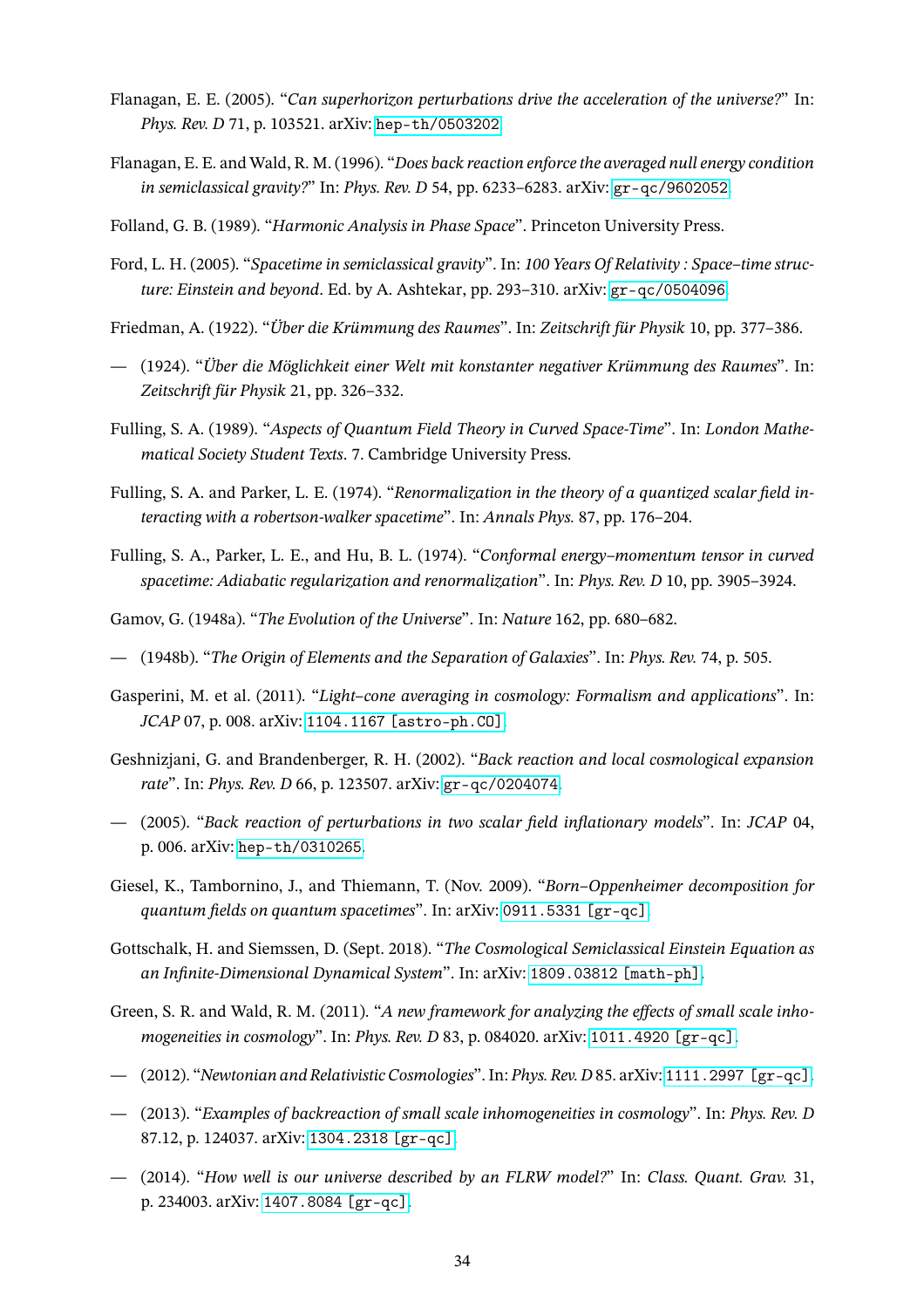- <span id="page-34-9"></span>Grishchuk, L. P. (1977). "*Graviton Creation in the Early Universe*". In: *Annals N. Y. Acad. Sci.* 302, p. 439.
- <span id="page-34-13"></span><span id="page-34-7"></span>Haag, R. (1992). "*Local quantum physics: Fields, particles, algebras*". Springer Verlag, Berlin.
- Hack, T.-P. (June 2013). "*The Lambda CDM–model in quantum field theory on curved spacetime and Dark Radiation*". In: arXiv: [1306.3074 \[gr-qc\]](https://arxiv.org/abs/1306.3074).
- <span id="page-34-15"></span>Halliwell, J. J. and Hawking, S. W. (1985). "*The Origin of Structure in the Universe*". In: *Phys. Rev. D* 31. Ed. by Li-Zhi Fang and R. Ruffini, p. 1777.
- <span id="page-34-2"></span>Heinesen, A. (2021a). "*Multipole decomposition of redshift drift – model independent mapping of the expansion history of the Universe*". In: *Phys. Rev. D* 103.2, p. 023537. arXiv: [2011.10048 \[gr-qc\]](https://arxiv.org/abs/2011.10048).
- <span id="page-34-3"></span>— (2021b). "*Redshift drift as a model independent probe of dark energy*". In: *Phys. Rev. D* 103.8, p. L081302. arXiv: [2102.03774 \[gr-qc\]](https://arxiv.org/abs/2102.03774).
- <span id="page-34-0"></span>Heinesen, A. and Buchert, T. (2020). "*Solving the curvature and Hubble parameter inconsistencies through structure formation–induced curvature*". In: *Class. Quant. Grav.* 37.16, p. 164001. arXiv: [2002.10831 \[gr-qc\]](https://arxiv.org/abs/2002.10831).
- Heymans, C. et al. (2021). "*KiDS–1000 Cosmology: Multi–probe weak gravitational lensing and spectroscopic galaxy clustering constraints*". In:*A. & A.* 646, A140. arXiv: [2007.15632 \[astro-ph.CO\]](https://arxiv.org/abs/2007.15632).
- <span id="page-34-8"></span>Hollands, S. and Wald, R. M. (2001). "*Local Wick polynomials and time ordered products of quantum fields in curved space–time*". In: *Commun. Math. Phys.* 223, pp. 289–326. arXiv: [gr-qc/0103074](https://arxiv.org/abs/gr-qc/0103074).
- <span id="page-34-14"></span>Hu, B. L. and Matacz, A. (1995). "*Back reaction in semiclassical cosmology: The Einstein–Langevin equation*". In: *Phys. Rev. D* 51, pp. 1577–1586. arXiv: [gr-qc/9403043](https://arxiv.org/abs/gr-qc/9403043).
- <span id="page-34-10"></span>Hu, B. L. and Parker, L. E. (1977). "*Effect of gravitation creation in isotropically expanding universes*". In: *Phys. Let. A* 63 (3), pp. 214–220.
- <span id="page-34-12"></span>— (1978). "*Anisotropy Damping Through Quantum Effects in the Early Universe*". In: *Phys. Rev. D* 17. [Erratum: Phys.Rev.D 17, 3292 (1978)], pp. 933–945.
- <span id="page-34-4"></span>Hu, B. L. and Verdaguer, E. (2008). "*Stochastic Gravity: Theory and Applications*". In: *Living Rev. Rel.* 11, p. 3. arXiv: [0802.0658 \[gr-qc\]](https://arxiv.org/abs/0802.0658).
- <span id="page-34-11"></span>— (Jan. 2020). "*Semiclassical and Stochastic Gravity: Quantum Field Effects on Curved Spacetime*". Cambridge Monographs on Mathematical Physics. Cambridge University Press.
- <span id="page-34-16"></span>Hörmander, L. (1985a). "*The Analysis of Linear Partial Differential Operators II: Differential Operators with Constant Coefficients*". Springer Verlag, Berlin Heidelberg.
- <span id="page-34-17"></span>— (1985b). "*The Analysis of Linear Partial Differential Operators III: Pseudo–Differential Operators*". Springer Verlag, Berlin Heidelberg.
- <span id="page-34-6"></span><span id="page-34-5"></span>Jordan, R. (1986). "*Effective Field Equations for Expectation Values*". In: *Phys. Rev. D* 33, pp. 444–454.
- <span id="page-34-1"></span>— (1987). "*Stability of flat spacetime in quantum gravity*". In: *Phys. Rev. D* 36, p. 3593.
- Kantowski, R. (1969). "*Corrections in the Luminosity Redshift Relations of the Homogeneous Friedmann Models*". In: *Astrophys. J.* 155, p. 89.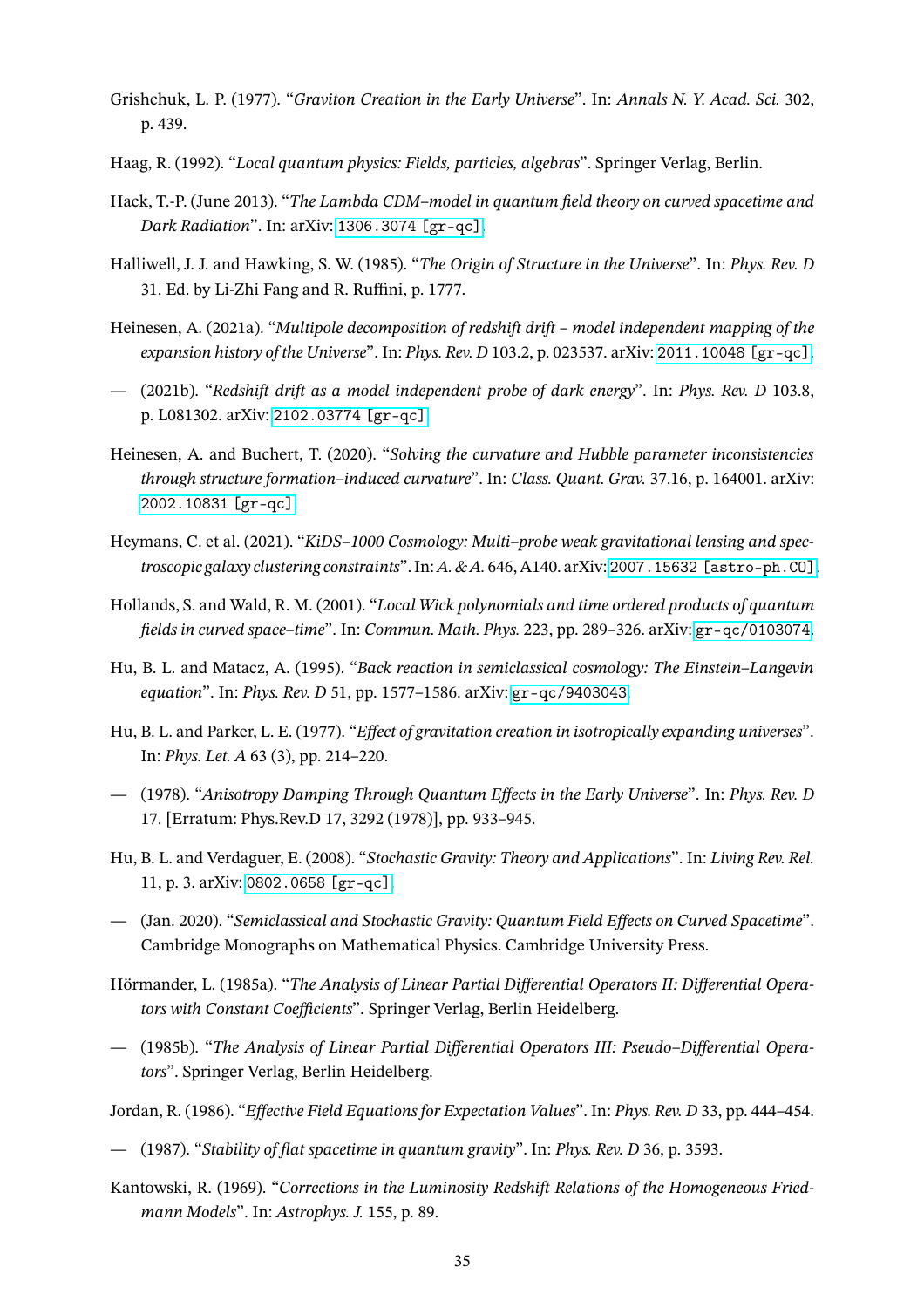- <span id="page-35-17"></span>Kiefer, C. (1987). "*Continuous Measurement of Minisuperspace Variables by Higher Multipoles*". In: *Class. Quant. Grav.* 4, p. 1369.
- <span id="page-35-16"></span>— (1994). "*The Semiclassical approximation to quantum gravity*". In: *Lect. Notes Phys.* 434. Ed. by J. Ehlers and H. Friedrich, pp. 170–212. arXiv: [gr-qc/9312015](https://arxiv.org/abs/gr-qc/9312015).
- <span id="page-35-15"></span><span id="page-35-1"></span>— (2007). "*Quantum Gravity, Second Edition*". Oxford University Press.
- Kiefer, C. and Singh, T. P. (1991). "*Quantum gravitational corrections to the functional Schrodinger equation*". In: *Phys. Rev. D* 44, pp. 1067–1076.
- <span id="page-35-5"></span>Koksbang, S. M. (2019). "*Another look at redshift drift and the backreaction conjecture*". In: *JCAP* 10, p. 036. arXiv: [1909.13489 \[astro-ph.CO\]](https://arxiv.org/abs/1909.13489).
- <span id="page-35-6"></span>— (2020). "*Observations in statistically homogeneous, locally inhomogeneous cosmological toy-models without FLRW backgrounds*". In: *Monthly Notices of the Royal Astronomical Society* 498.1, pp. L135– L139. arXiv: [2008.07108 \[astro-ph.CO\]](https://arxiv.org/abs/2008.07108).
- <span id="page-35-7"></span>— (2021). "*Searching for signals of inhomogeneity using multiple probes of the cosmic expansion rate H(z)*". In: *Phys. Rev. Lett.* 126, p. 231101. arXiv: [2105.11880 \[astro-ph.CO\]](https://arxiv.org/abs/2105.11880).
- <span id="page-35-8"></span>Kolb, E. W., Marra, V., and Matarrese, S. (2010). "*Cosmological background solutions and cosmological backreactions*". In: *Gen. Rel. Grav.* 42, pp. 1399–1412. arXiv: [0901.4566 \[astro-ph.CO\]](https://arxiv.org/abs/0901.4566).
- <span id="page-35-9"></span>Kolb, E. W. et al. (2005). "*The Effect of inhomogeneities on the expansion rate of the universe*". In: *Phys. Rev. D* 71, p. 023524. arXiv: [hep-ph/0409038](https://arxiv.org/abs/hep-ph/0409038).
- <span id="page-35-3"></span>Krasinski, A. and Bolejko, K. (2011). "*Redshift propagation equations in the β′ ≠* 0 *Szekeres models*". In: *Phys. Rev. D* 83, p. 083503. arXiv: [1007.2083 \[gr-qc\]](https://arxiv.org/abs/1007.2083).
- <span id="page-35-4"></span><span id="page-35-0"></span>Kristian, J. and Sachs, R. K. (1966). "*Observations in cosmology*". In: *Astrophys. J.* 143, pp. 379–399.
- Lemaître, A. G. (1931). "*A Homogeneous Universe of Constant Mass and Increasing Radius accounting for the Radial Velocity of Extra–galactic Nebulae*". In: *Monthly Notices of the Royal Astronomical Society* 91 (5), pp. 483–490.
- <span id="page-35-10"></span>Li, N. and Schwarz, D. (2008). "*Scale dependence of cosmological backreaction*". In: *Phys. Rev. D* 78, p. 083531. arXiv: [0710.5073 \[astro-ph\]](https://arxiv.org/abs/0710.5073).
- <span id="page-35-2"></span>Lindquist, R. W. and Wheeler, J. A. (1957). "*Dynamics of a Lattice Universe by the Schwarzschild–Cell Method*". In: *Rev. Mod. Phys.* 29 (3), pp. 432–443.
- <span id="page-35-11"></span>Loffler, F. et al. (2012). "*The Einstein Toolkit: A Community Computational Infrastructure for Relativistic Astrophysics*". In: *Class. Quant. Grav.* 29, p. 115001. arXiv: [1111.3344 \[gr-qc\]](https://arxiv.org/abs/1111.3344).
- <span id="page-35-14"></span>Lombardo, F. and Mazzitelli, F. (1996). "*Coarse graining and decoherence in quantum field theory*". In: *Phys. Rev. D* 53, pp. 2001–2011. arXiv: [hep-th/9508052](https://arxiv.org/abs/hep-th/9508052).
- <span id="page-35-12"></span>Losic, B. and Unruh, W. G. (2005). "*Long–wavelength metric backreactions in slow–roll inflation*". In: *Phys. Rev. D* 72, p. 123510. arXiv: [gr-qc/0510078](https://arxiv.org/abs/gr-qc/0510078).
- <span id="page-35-13"></span>— (2008). "*Cosmological Perturbation Theory in Slow–Roll Spacetimes*". In: *Phys. Rev. Lett.* 101, p. 111101. arXiv: [0804.4296 \[gr-qc\]](https://arxiv.org/abs/0804.4296).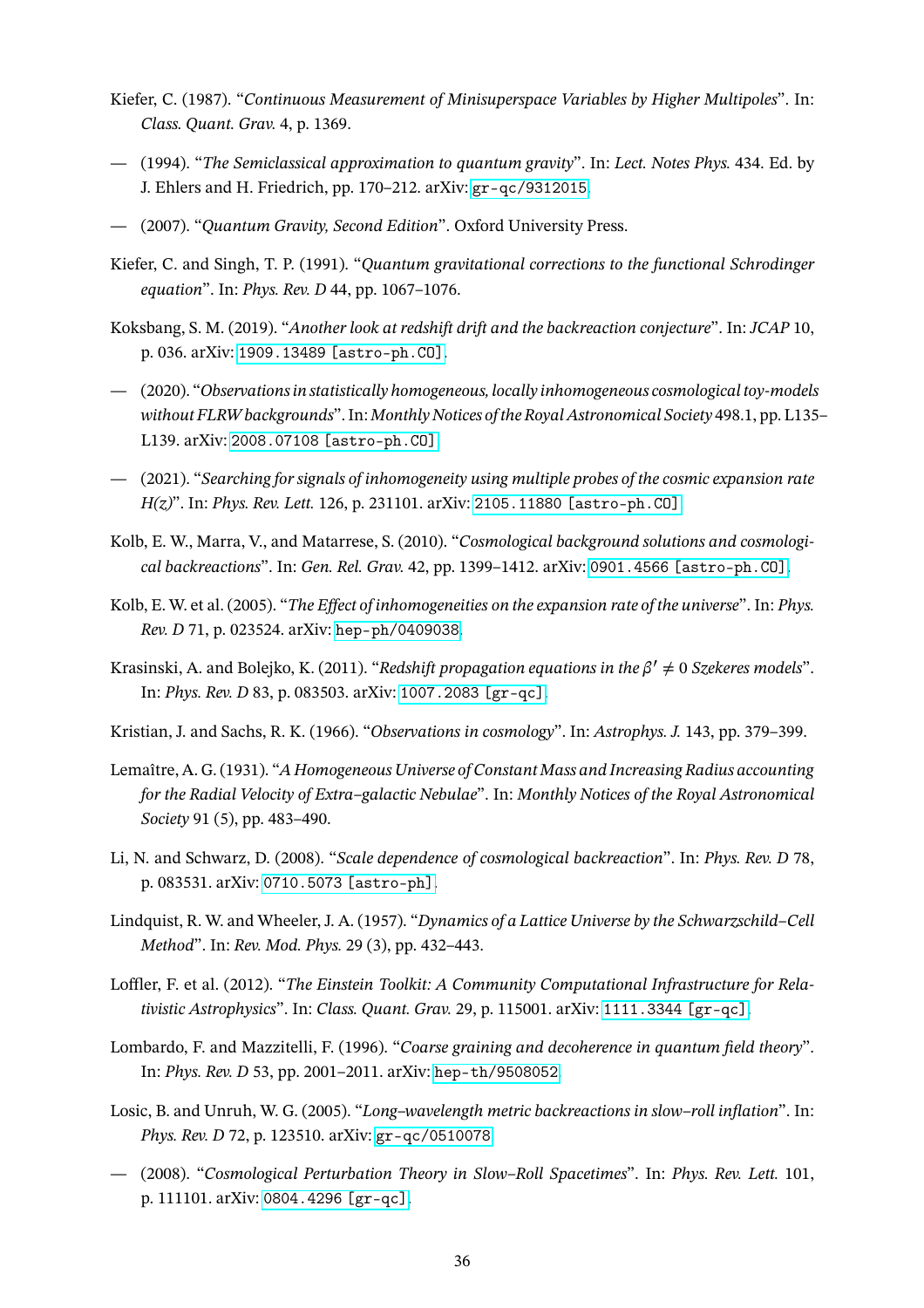- <span id="page-36-6"></span>Macpherson, H., Price, D., and Lasky, P. (2019). "*Einstein's Universe: Cosmological structure formation in numerical relativity*". In: *Phys. Rev. D* 99.6, p. 063522. arXiv: [1807.01711 \[astro-ph.CO\]](https://arxiv.org/abs/1807.01711).
- <span id="page-36-16"></span>Manzano, D. (2020). "*A short Introduction to the Lindblad Master Equation*". In:*AIP Advances* 10.025106. arXiv: [1906.04478 \[quant-ph\]](https://arxiv.org/abs/1906.04478).
- <span id="page-36-8"></span>Marozzi, G., Vacca, G. P., and Brandenberger, R. H. (2013). "*Cosmological Backreaction for a Test Field Observer in a Chaotic Inflationary Model*". In: *JCAP* 02, p. 027. arXiv: [1212.6029 \[hep-th\]](https://arxiv.org/abs/1212.6029).
- <span id="page-36-4"></span>Marra, V., Kolb, E. W., and Matarrese, S. (2008). "*Light–cone averages in a swiss–cheese Universe*". In: *Phys. Rev. D* 77, p. 023003. arXiv: [0710.5505 \[astro-ph\]](https://arxiv.org/abs/0710.5505).
- <span id="page-36-14"></span>Martínez, F. B. and Olmedo, J. (2016). "*Primordial tensor modes of the early Universe*". In: *Phys. Rev. D* 93.12, p. 124008. arXiv: [1605.04293 \[gr-qc\]](https://arxiv.org/abs/1605.04293).
- <span id="page-36-11"></span>Matsui, H. and Watamura, N. (2020). "*Quantum Spacetime Instability and Breakdown of Semiclassical Gravity*". In: *Phys. Rev. D* 101.2, p. 025014. arXiv: [1910.02186 \[gr-qc\]](https://arxiv.org/abs/1910.02186).
- <span id="page-36-10"></span>Meda, P., Pinamonti, N., and Siemssen, D. (July 2020). "*Existence and uniqueness of solutions of the semiclassical Einstein equation in cosmological models*". In: arXiv: [2007.14665 \[math-ph\]](https://arxiv.org/abs/2007.14665).
- <span id="page-36-5"></span>Mertens, J., Giblin, J., and Starkman, G. (2016). "*Integration of inhomogeneous cosmological spacetimes in the BSSN formalism*". In: *Phys. Rev. D* 93.12, p. 124059. arXiv: [1511.01106 \[gr-qc\]](https://arxiv.org/abs/1511.01106).
- <span id="page-36-15"></span>Mukhanov, V. F. (1988). "*Quantum Theory of Gauge Invariant Cosmological Perturbations*". In: *Sov. Phys. JETP* 67, pp. 1297–1302.
- <span id="page-36-7"></span><span id="page-36-0"></span>— (2005). "*Physical Foundations of Cosmology*". Cambridge University Press.
- Mukhanov, V. F., Abramo, L. R. W., and Brandenberger, R. H. (1997). "*On the Back reaction problem for gravitational perturbations*". In: *Phys. Rev. Lett.* 78, pp. 1624–1627. arXiv: [gr-qc/9609026](https://arxiv.org/abs/gr-qc/9609026).
- <span id="page-36-13"></span>Neuser, J., Schander, S., and Thiemann, T. (June 2019). "*Quantum Cosmological Backreactions II: Purely Homogeneous Quantum Cosmology*". In: arXiv: [1906.08185 \[gr-qc\]](https://arxiv.org/abs/1906.08185).
- <span id="page-36-12"></span>Panati, G., Spohn, H., and Teufel, S. (2003). "*Space–Adiabatic Perturbation Theory*". In: *Adv. Theor. Math. Phys.* 7, pp. 145–204. arXiv: [math-ph/0201055](https://arxiv.org/abs/math-ph/0201055).
- <span id="page-36-1"></span>Paranjape, A. (2012). "*Averaging the inhomogeneous universe*". In: *Vignettes in Gravitation and Cosmology*, pp. 77–113.
- <span id="page-36-2"></span>Paranjape, A. and Singh, T. P. (2007). "*The Spatial averaging limit of covariant macroscopic gravity: Scalar corrections to the cosmological equations*". In: *Phys. Rev. D* 76. arXiv: [gr-qc/0703106](https://arxiv.org/abs/gr-qc/0703106).
- <span id="page-36-3"></span>— (2008). "*Cosmic Inhomogeneities and the Average Cosmological Dynamics*". In: *Phys. Rev. Lett.* 101, p. 181101. arXiv: [0806.3497 \[astro-ph\]](https://arxiv.org/abs/0806.3497).
- <span id="page-36-9"></span>Parker, L. E. and Fulling, S. A. (1974). "*Adiabatic regularization of the energy momentum tensor of a quantized field in homogeneous spaces*". In: *Phys. Rev. D* 9, pp. 341–354.
- Parker, L. E. and Raval, A. (1999). "*Nonperturbative effects of vacuum energy on the recent expansion of the universe*". In: *Phys. Rev. D* 60. [Erratum: Phys.Rev.D 67, 029901 (2003)], p. 063512. arXiv: [gr-qc/9905031](https://arxiv.org/abs/gr-qc/9905031).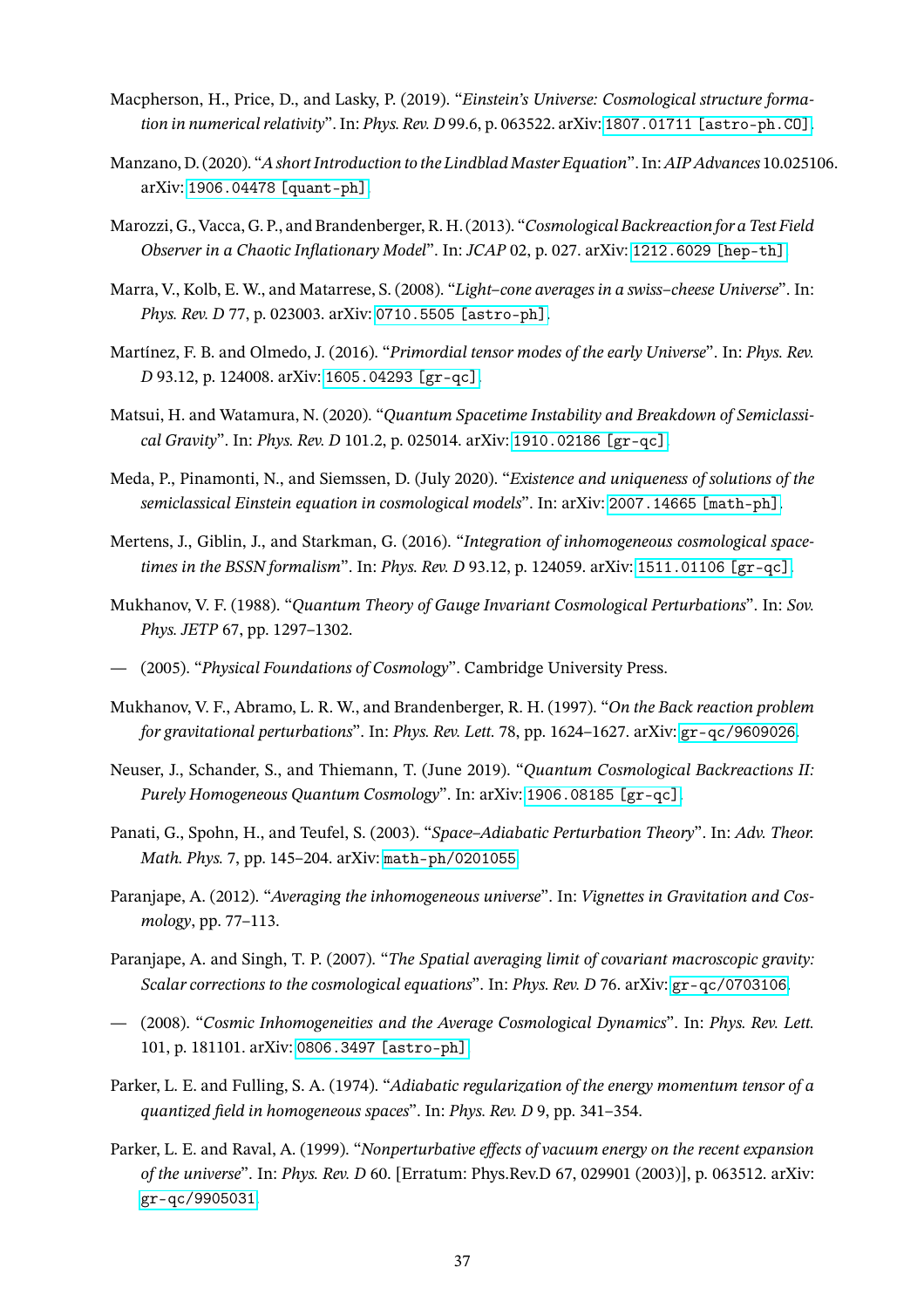- <span id="page-37-13"></span>Pattison, C. et al. (2019). "*Stochastic inflation beyond slow roll*". In: *Journal of Cosmology and Astroparticle Physics* 07, p. 031. arXiv: [1905.06300 \[astro-ph.CO\]](https://arxiv.org/abs/1905.06300).
- <span id="page-37-14"></span>Paz, J. P. and Sinha, S. (1991). "*Decoherence and back reaction: The Origin of the semiclassical Einstein equations*". In: *Phys. Rev. D* 44, pp. 1038–1049.
- <span id="page-37-15"></span>— (1992). "*Decoherence and back reaction in quantum cosmology: Multidimensional minisuperspace examples*". In: *Phys. Rev. D* 45, pp. 2823–2842.
- <span id="page-37-6"></span>Peebles, P. J. E. (1982). "*Large–sclae background temperature and mass fluctuations due to scale– invariant primeval perturbations*". In: *Astrophys. J.* 263.
- <span id="page-37-9"></span>— (2010). "*Phenomenology of the Invisible Universe*". In: *AIP Conf. Proc.* 1241.1, pp. 175–182. arXiv: [0910.5142 \[astro-ph.CO\]](https://arxiv.org/abs/0910.5142).
- <span id="page-37-3"></span>Peebles, P. J. E. and Ratra, B. (2003). "*The Cosmological Constant and Dark Energy*". In: *Rev. Mod. Phys.* 75. Ed. by J.-P. Hsu and D. Fine, pp. 559–606. arXiv: [astro-ph/0207347](https://arxiv.org/abs/astro-ph/0207347).
- <span id="page-37-0"></span>Penzias, A. A. and Wilson, R. W. (1965). "*A Measurement of excess antenna temperature at 4080– Mc/s*". In: *Astrophys. J.* 142, pp. 419–421.
- <span id="page-37-4"></span>Perlmutter, S. et al. (1999). "*Measurements of* Ω *and* Λ *from 42 high redshift supernovae*". In: *Astrophys. J.* 517, pp. 565–586. arXiv: [astro-ph/9812133](https://arxiv.org/abs/astro-ph/9812133).
- <span id="page-37-7"></span>Pesce, D. W. et al. (2020). "*The Megamaser Cosmology Project. XIII. Combined Hubble constant constraints*". In: *Astrophys. J. Lett.* 891.1. arXiv: [2001.09213 \[astro-ph.CO\]](https://arxiv.org/abs/2001.09213).
- <span id="page-37-10"></span>Pinamonti, N. (2011). "*On the initial conditions and solutions of the semiclassical Einstein equations in a cosmological scenario*". In: *Commun. Math. Phys.* 305, pp. 563–604. arXiv: [1001.0864 \[gr-qc\]](https://arxiv.org/abs/1001.0864).
- <span id="page-37-11"></span>Pinamonti, N. and Siemssen, D. (2015). "*Global Existence of Solutions of the Semiclassical Einstein Equation for Cosmological Spacetimes*". In: *Commun. Math. Phys.* 334.1, pp. 171–191. arXiv: [1309.6303 \[math-ph\]](https://arxiv.org/abs/1309.6303).
- Radzikowski, M. J. (Apr. 2008). "*Stable, Renormalizable, Scalar Tachyonic Quantum Field Theory with Chronology Protection*". In: arXiv: [0804.4534 \[math–ph\]](https://arxiv.org/abs/0804.4534).
- <span id="page-37-12"></span>Ramsey, S. A. and Hu, B. L. (1997). "*Nonequilibrium inflaton dynamics and reheating. 1. Back reaction of parametric particle creation and curved space–time effects*". In: *Phys. Rev. D* 56. [Erratum: Phys.Rev.D 57, 3798 (1998)], pp. 678–705. arXiv: [hep-ph/9706207](https://arxiv.org/abs/hep-ph/9706207).
- <span id="page-37-5"></span>Riess, A. G. et al. (1998). "*Observational evidence from supernovae for an accelerating universe and a cosmological constant*". In: *Astron. J.* 116, pp. 1009–1038. arXiv: [astro-ph/9805201](https://arxiv.org/abs/astro-ph/9805201).
- <span id="page-37-8"></span>Riess, A. G. et al. (2019). "*Large Magellanic Cloud Cepheid Standards Provide a 1% Foundation for the Determination of the Hubble Constant and Stronger Evidence for Physics beyond* Λ*CDM*". In: *Astrophys. J.* 876.1, p. 85. arXiv: [1903.07603 \[astro-ph.CO\]](https://arxiv.org/abs/1903.07603).
- <span id="page-37-2"></span><span id="page-37-1"></span>Robertson, H. P. (1933). "*Relativistic Cosmology*". In: *Rev. Mod. Phys.* 5, pp. 62–90.
- Ross, A. J. et al. (2020). "*The Completed SDSS–IV extended Baryon Oscillation Spectroscopic Survey: Large–scale structure catalogues for cosmological analysis*". In: *Mon. Not. Roy. Astron. Soc.* 498.2, pp. 2354–2371. arXiv: [2007.09000 \[astro-ph.CO\]](https://arxiv.org/abs/2007.09000).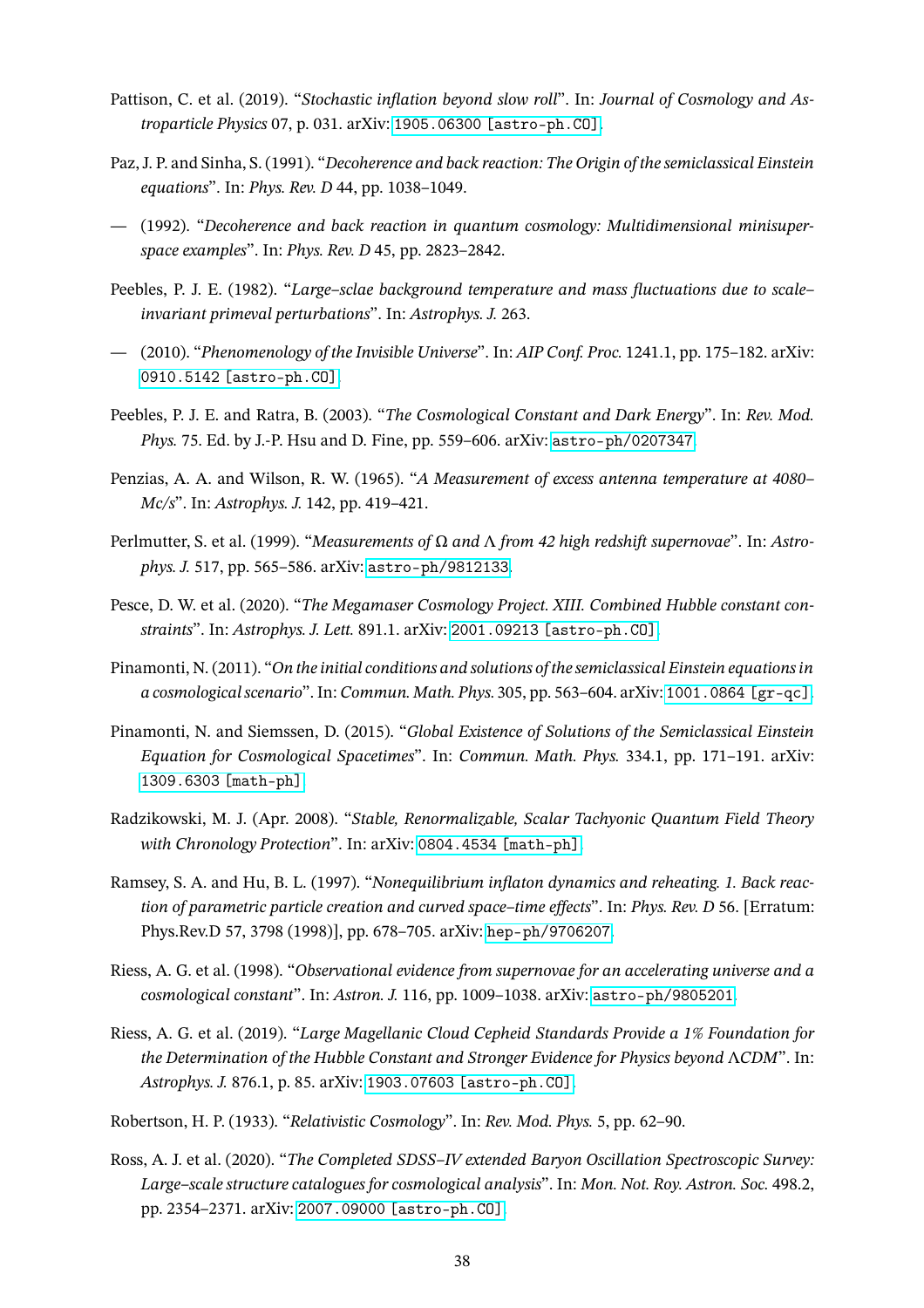- <span id="page-38-10"></span>Rovelli, C. (2010). "*Quantum Gravity*". Cambridge Monographs on Mathematical Physics. Cambridge University Press.
- <span id="page-38-13"></span>Rovelli, C. and Vidotto, F. (2008). "*Stepping out of Homogeneity in Loop Quantum Cosmology*". In: *Class. Quant. Grav.* 25, p. 225024. arXiv: [0805.4585 \[gr-qc\]](https://arxiv.org/abs/0805.4585).
- <span id="page-38-2"></span>Räsänen, S. (2009). "*Light propagation in statistically homogeneous and isotropic dust universes*". In: *JCAP* 02, p. 011. arXiv: [0812.2872 \[astro-ph\]](https://arxiv.org/abs/0812.2872).
- <span id="page-38-3"></span>— (2010). "*Light propagation in statistically homogeneous and isotropic universes with general matter content*". In: *JCAP* 03, p. 018. arXiv: [0912.3370 \[astro-ph.CO\]](https://arxiv.org/abs/0912.3370).
- <span id="page-38-1"></span>Schander, S. and Thiemann, T. (June 2019a). "*Quantum Cosmological Backreactions I: Cosmological Space Adiabatic Perturbation Theory*". In: arXiv: [1906.08166 \[gr-qc\]](https://arxiv.org/abs/1906.08166).
- <span id="page-38-14"></span>— (June 2019b). "*Quantum Cosmological Backreactions III: Deparametrized Quantum Cosmological Perturbation Theory*". In: arXiv: [1906.08194 \[gr-qc\]](https://arxiv.org/abs/1906.08194).
- <span id="page-38-9"></span>— (Sept. 2019c). "*Quantum Cosmological Backreactions IV: Constrained Quantum Cosmological Perturbation Theory*". In: arXiv: [1909.07271 \[gr-qc\]](https://arxiv.org/abs/1909.07271).
- <span id="page-38-16"></span>Schlosshauer, M. A. (2007). "*Decoherence and the Quantum–To–Classical Transition*". Springer–Verlag Berlin Heidelberg.
- <span id="page-38-5"></span>Sinha, S. and Hu, B. L. (1991). "*Validity of the minisuperspace approximation: An Example from interacting quantum field theory*". In: *Phys. Rev. D* 44, pp. 1028–1037.
- <span id="page-38-0"></span>Spergel, David N. (2015). "*The dark side of cosmology: Dark matter and dark energy*". In: *Science* 347, pp. 1100–1102.
- <span id="page-38-4"></span>Starobinsky, A. A. (1980). "*A New Type of Isotropic Cosmological Models Without Singularity*". In: *Physics Letters B.* 91.1. Ed. by I. M. Khalatnikov and V. P. Mineev, pp. 99–102.
- <span id="page-38-6"></span>— (1982). "*Dynamics of Phase Transition in the New Inflationary Universe Scenario and Generation of Perturbations*". In: *Phys. Lett. B* 117, pp. 175–178.
- <span id="page-38-7"></span>— (1988). "*Stochastic de Sitter (inflationary) stage in early Universe*". In: *Field Theory, Quantum Gravity and Strings. Lecture Notes in Physics*. Ed. by H. J. de Vega and N. Sánchez. Springer, Berlin, Heidelberg.
- <span id="page-38-8"></span>Starobinsky, A. A. and Yokoyama, J. (1994). "*Equilibrium state of a self–interacting scalar field in the de Sitter background*". In: *Phys. Rev. D* 50.6357.
- <span id="page-38-15"></span>Stottmeister, A. (2015). "*On the Embedding of Quantum Field Theory on Curved Spacetimes into Loop Quantum Gravity*". PhD thesis. Friedrich–Alexander–Universität Erlangen–Nürnberg.
- <span id="page-38-11"></span>Stottmeister, A. and Thiemann, T. (2016a). "*Coherent states, quantum gravity and the Born–Oppenheimer approximation, III: Applications to loop quantum gravity*". In: *Journal of Mathematical Physics* 57.8, p. 083509. arXiv: [1504.02171 \[math-ph\]](https://arxiv.org/abs/1504.02171).
- <span id="page-38-12"></span>— (2016b). "*Coherent states, quantum gravity and the Born–Oppenheimer approximation, II: Compact Lie Groups*". In: *Journal of Math. Physics* 57.7, p. 073501. arXiv: [1504.02170 \[math-ph\]](https://arxiv.org/abs/1504.02170).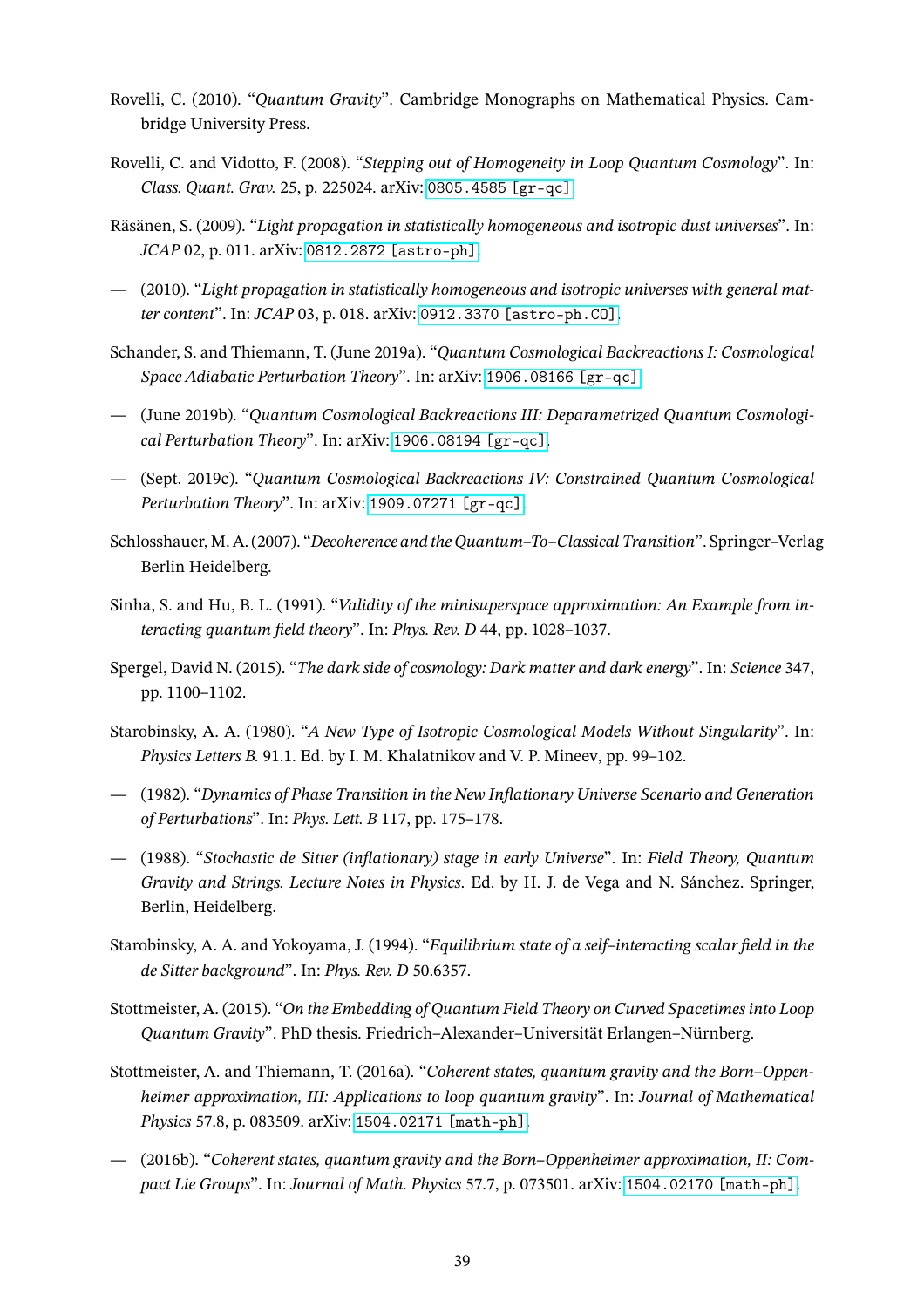- <span id="page-39-16"></span>Stottmeister, A. and Thiemann, T. (2016c). "*Coherent states, quantum gravity and the Born–Oppenheimer approximation, I: General considerations*". In:*Journal of Mathematical Physics* 57.6. arXiv: [1504.02169 \[math-ph\]](https://arxiv.org/abs/1504.02169).
- <span id="page-39-6"></span>Sussman, R. (2011). "*Back–reaction and effective acceleration in generic LTB dust models*". In: *Class. Quant. Grav.* 28, p. 235002. arXiv: [1102.2663 \[gr-qc\]](https://arxiv.org/abs/1102.2663).
- <span id="page-39-17"></span>Teufel, S. (2003). "*Adiabatic Perturbation Theory in Quantum Dynamics*". Lecture Notes in Mathematics 1821. Springer–Verlag.
- <span id="page-39-15"></span>Thiemann, T. (2007). "*Modern Canonical Quantum General Relativity*". Cambridge Monographs on Mathematical Physics. Cambridge University Press.
- <span id="page-39-5"></span>Tomita, K. (2000). "*Distances and lensing in cosmological void models*". In: *Astrophys. J.* 529, p. 38. arXiv: [astro-ph/9906027](https://arxiv.org/abs/astro-ph/9906027).
- <span id="page-39-7"></span>Tsamis, N. C. and Woodard, R. P. (1993). "*Relaxing the cosmological constant*". In: *Phys. Lett. B* 301.4, pp. 351–357.
- <span id="page-39-12"></span><span id="page-39-8"></span>— (1996). "*Quantum gravity slows inflation*". In: *N. Phys. B* 474, pp. 235–248. arXiv: [hep-ph/9602315](https://arxiv.org/abs/hep-ph/9602315).
- (2005). "*Stochastic quantum gravitational inflation*". In: *Nucl. Phys. B* 724, pp. 295–328. arXiv: [gr-qc/0505115](https://arxiv.org/abs/gr-qc/0505115).
- <span id="page-39-9"></span><span id="page-39-1"></span>Unruh,W. G. (Feb. 1998). "*Cosmological long wavelength perturbations*". In: arXiv: [astro-ph/9802323](https://arxiv.org/abs/astro-ph/9802323).
- Vidotto, F. (2011). "*Spinfoam Cosmology: quantum cosmology from the full theory*". In: *J. Phys. Conf. Ser.* 314, p. 012049. arXiv: [1011.4705 \[gr-qc\]](https://arxiv.org/abs/1011.4705).
- <span id="page-39-14"></span>Vilenkin, A. (1989). "*The Interpretation of the Wave Function of the Universe*". In: *Phys. Rev. D* 39, p. 1116.
- <span id="page-39-10"></span>Wald, R. M. (1977). "*The back reaction effect in particle creation in curved spacetime*". In: *Commun. Math. Phys.* 54, pp. 1–19.
- <span id="page-39-11"></span>— (1978). "*Trace anomaly of a conformally invariant quantum field in curved space-time*". In: *Phys. Rev. D.* 17, pp. 1477–1484.
- <span id="page-39-0"></span>Walker, A. G. (1937). "*On Milne's Theory of World–Structure*". In: *Proceedings of the London Mathematical Society* S2–S4 (1), pp. 90–127.
- <span id="page-39-13"></span>Wheeler, J. A. (1957). "*On the Nature of quantum geometrodynamics*". In: *Annals Phys.* 2, pp. 604– 614.
- <span id="page-39-4"></span>Wiltshire, D. L. (2009). "*Average observational quantities in the timescape cosmology*". In: *Phys. Rev. D* 80, p. 123512. arXiv: [0909.0749 \[astro-ph.CO\]](https://arxiv.org/abs/0909.0749).
- <span id="page-39-2"></span>Zalaletdinov, R. (1997). "*Averaging problem in general relativity, macroscopic gravity and using Einstein's equations in cosmology*". In: *Bull. Astron. Soc. India* 25, pp. 401–416. arXiv: [gr-qc/9703016](https://arxiv.org/abs/gr-qc/9703016).
- <span id="page-39-3"></span>— (2008). "*The Averaging Problem in Cosmology and Macroscopic Gravity*". In: *Int. J. Mod. Phys. A* 23, pp. 1173–1181. arXiv: [0801.3256 \[gr-qc\]](https://arxiv.org/abs/0801.3256).